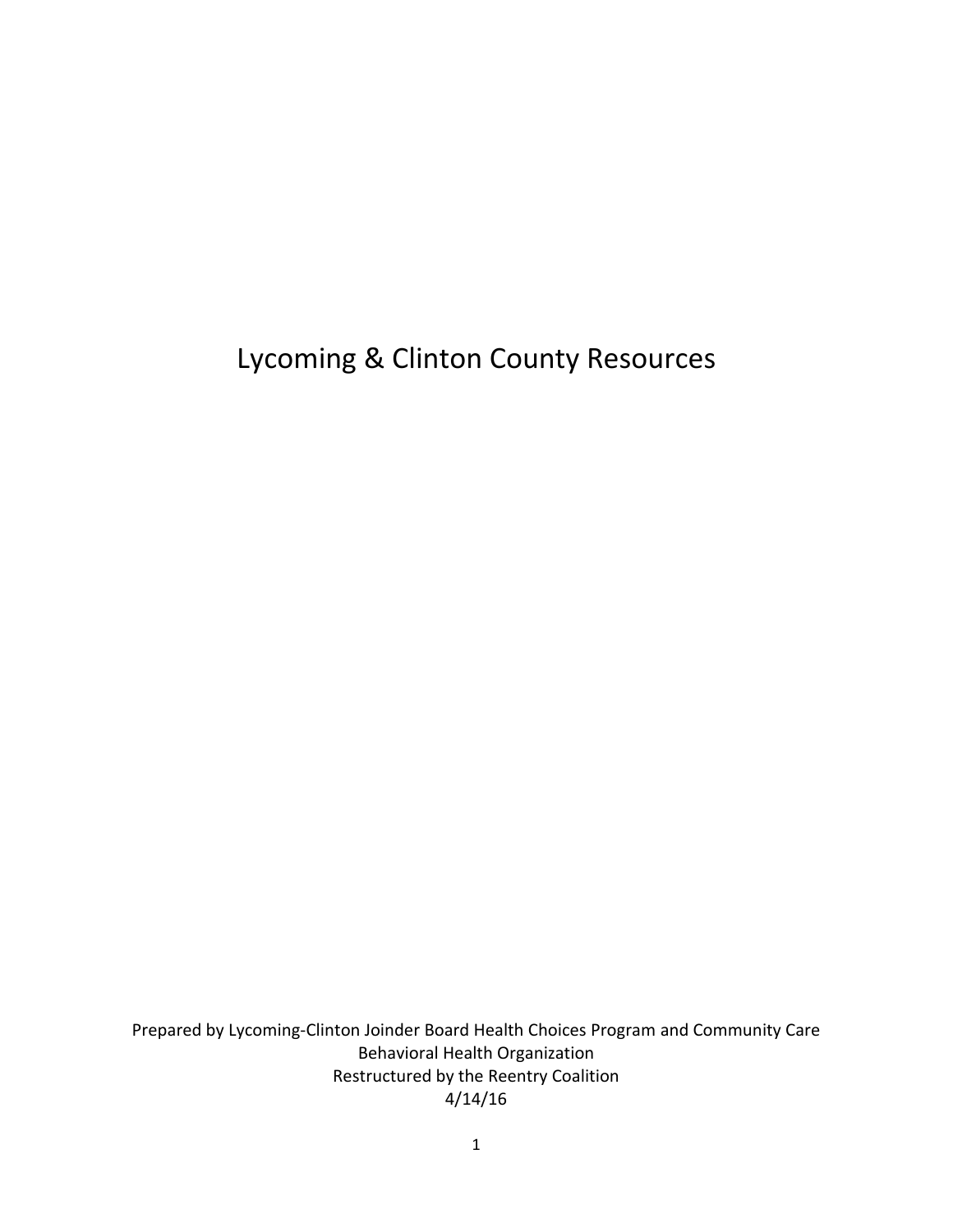# **Table of Contents**

| Services for Persons with Intellectual & Developmental Disabilities33 |  |
|-----------------------------------------------------------------------|--|
|                                                                       |  |
|                                                                       |  |
|                                                                       |  |
|                                                                       |  |
|                                                                       |  |
|                                                                       |  |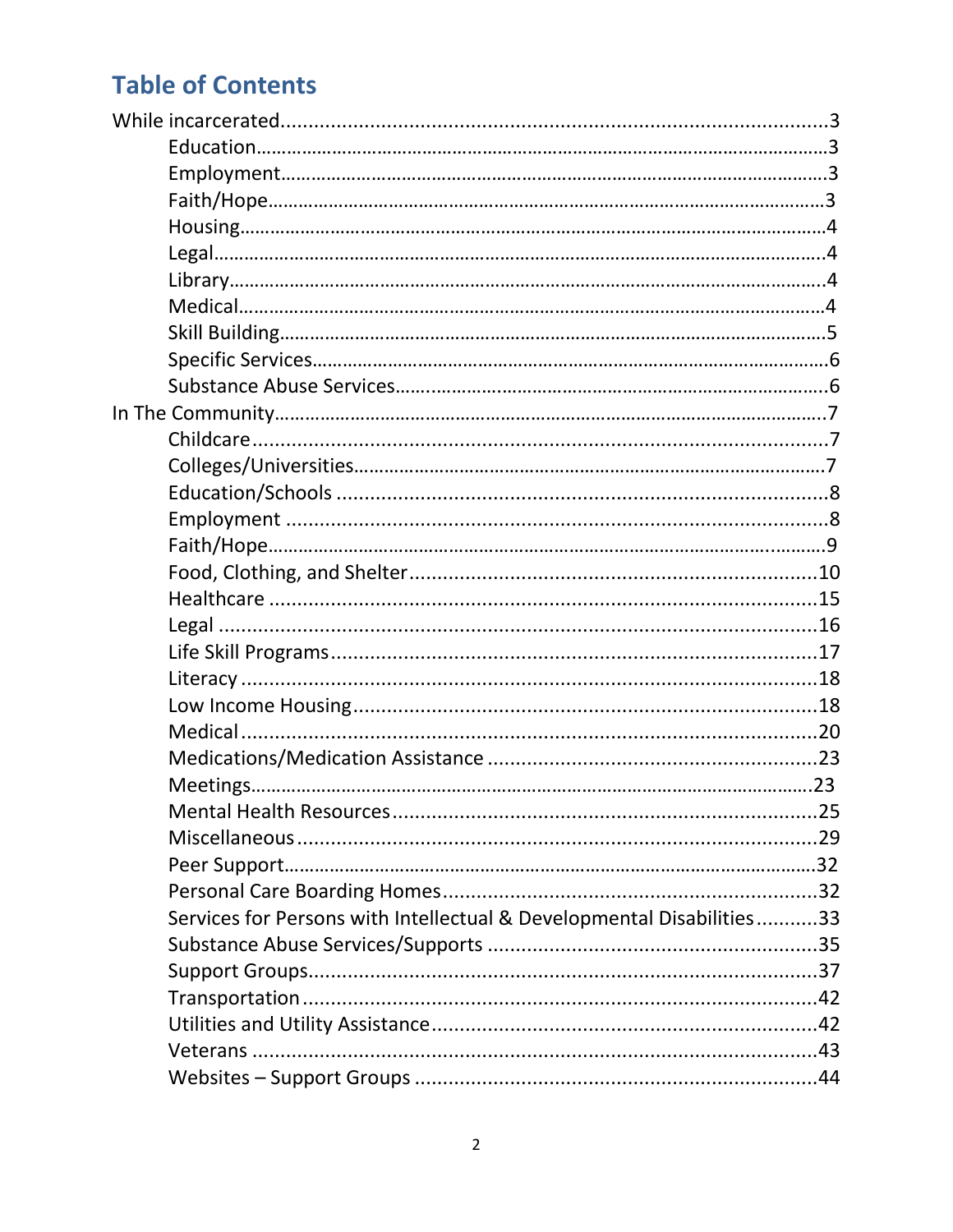## **While incarcerated**

#### **Education**

#### **Adult Basic Education – GED Preparation (LCP & PRC)**

Contracted teachers provide instruction weekly in writing, reading, social studies, and mathematics.

#### **GED Testing (LCP & PRC)**

Testing for attainment of General Educational Development certificate. The local school district sponsors GED teachers to help inmates pursue a diploma or improve reading/writing. Contracted staff administers the GED tests.

#### **Nutrition Links (PRC)**

The Penn State Extension Nutrition Links program offers free nutrition education programs to participants to develop the knowledge and skills necessary to achieve a healthful diet on a limited budget.

#### **Employment**

#### **Identification (PRC)**

Assistance is provided for inmates to obtain the proper identification needed for employment. Applications and transportation are provided in order to obtain a photo ID and/or Social Security Card.

#### **Work Release (PRC)**

A community corrections program stressing offender reintegration.Available to sentenced inmates only. Work Release participants must have a legitimate job or already enrolled in school to be approved for this program.

#### **Faith/Hope**

#### **Bible Study (LCP & PRC)**

Study of the various books in the Old and New Testaments. The prison Chaplain or assistant conducts these sessions.

#### **Catholic Ministries (LCP & PRC)**

Bi-weekly group meetings on the Catholic Faith.

#### **Church Services (LCP & PRC)**

Worship services for inmates (coordinated by the United Churches of Lycoming County) every Sunday afternoon.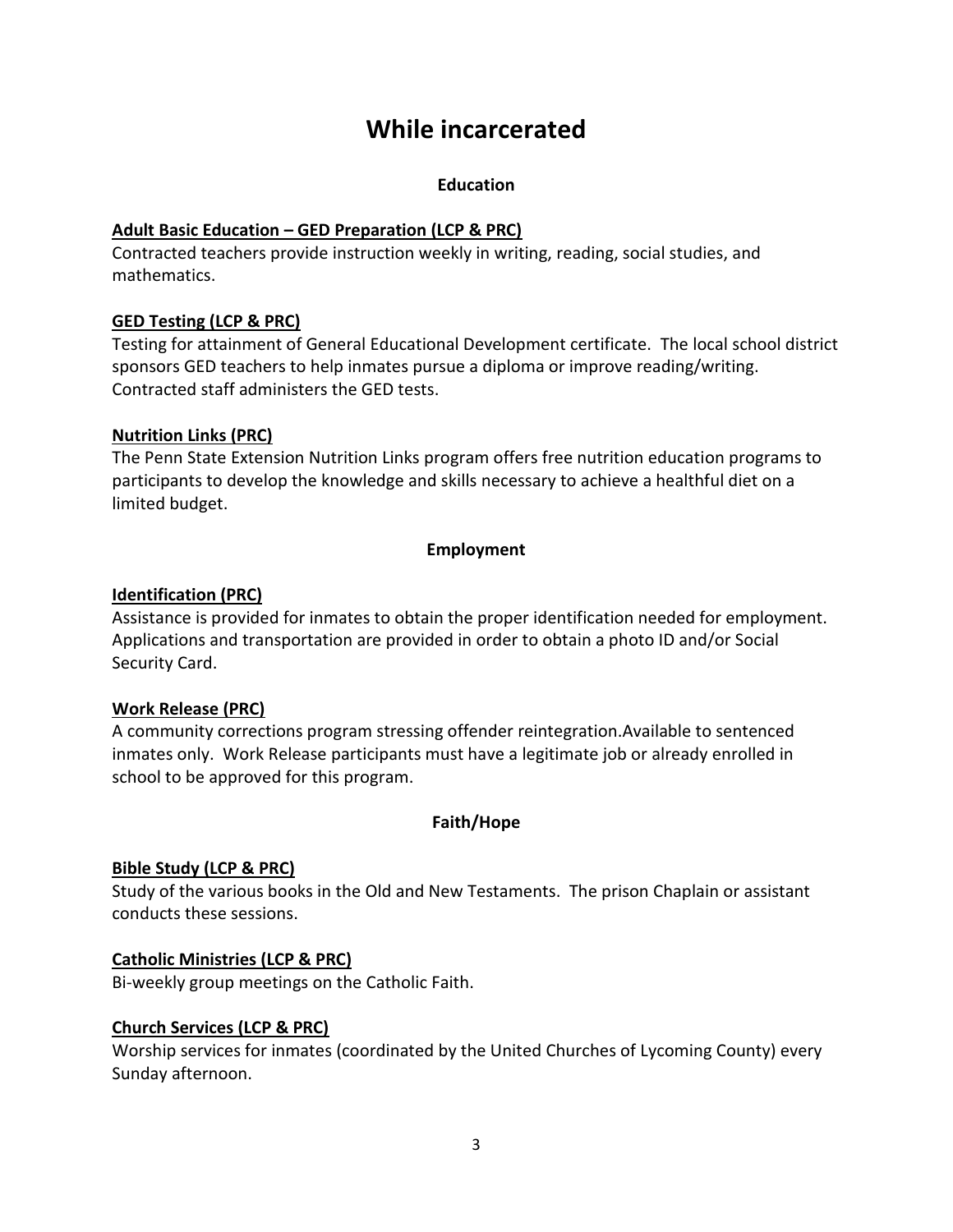#### **Muslim Service (LCP)**

A local Imam holds Muslim service once weekly.

#### **Yokefellows (LCP & PRC)**

Weekly prayer meetings and sharing of concerns which encourage spiritual awareness.

#### **Housing**

#### **Housing (LCP& PRC)**

Counselors provide applications or serve as a liaison between agencies and inmates to assist in securing housing through Liberty House, Saving Grace, American Rescue Workers, and Freedom House.

#### **Legal**

### **Bail Release Program (LCP & PRC)**

This service utilizes all bail alternatives for pretrial detainees and electronic monitoring for DUS and domestic sentences. Court eligible inmates are screened by bail release staff for any applicable bail release program including global positioning.

#### **Library**

### **Library (LCP & PRC)**

A large array of books (fiction and non-fiction) are accessible to inmates. Legal, spiritual and self-help materials are also contained within the library.

#### **Medical**

#### **AIDS Resource (LCP & PRC)**

Bi-weekly testing for HIV & STD's is available. Medical follow up is provided.

#### **Eye Care Assistance (LCP & PRC)**

Inmates can request assistance with eye exams and glasses. They pay a small fee (\$3) for the eye exam and the glasses start at \$5. Services are provided by North Central Sight Services.

#### **Medical Assistance (LCP & PRC)**

Inmates are able to apply for medical assistance while they are on Work Release or a week prior to their release so it is active upon release.

#### **Mental Health Services (LCP & PRC)**

A mental health liaison, Psychologist, and Psychiatrist are available to provide mental health services to inmates. Prescriptions for medications are reviewed through scheduling of periodic medication checks by a Psychiatrist. Referrals to different social service agencies (Diakon, Community Services Group) are frequently made for Work Release inmates with insurance.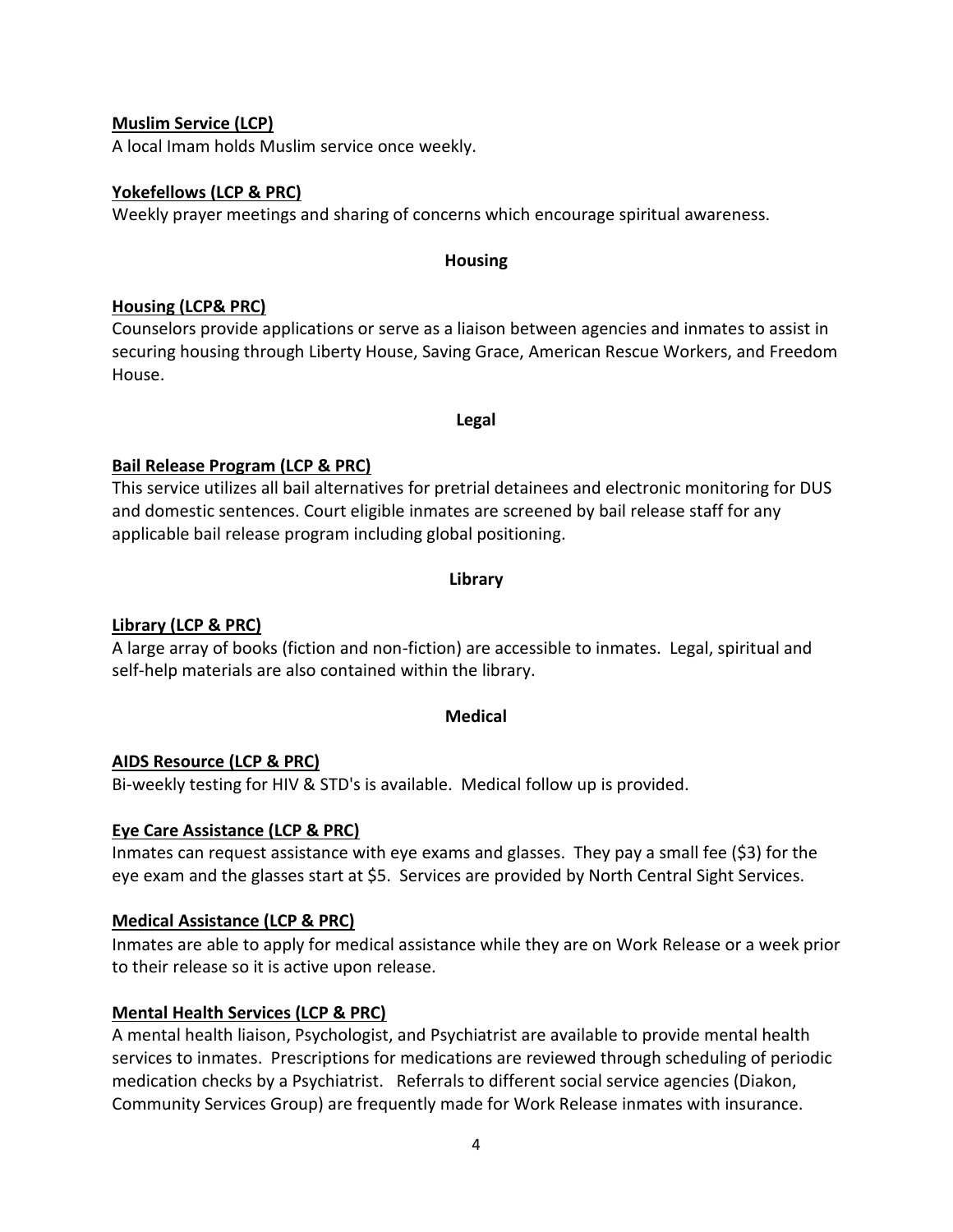### **Skill Building**

### **Careerlink Services (PRC)**

Youth Workforce Specialists come to PRC on a regular basis to enroll inmates between the ages of 18-24 in the GET2WORK program through Careerlink. Upon enrollment, inmates attend workshops at Careerlink. Upon completion of workshops they are then placed in a paid work experience with a local employer.

### **Fathering Group (LCP & PRC)**

A program devised to assist fathers and expectant fathers to be all they can be. In doing so, the overall condition and welfare of their child is increased- better kids because of better dads.

### **Food Service Workers (LCP & PRC)**

Positions are available to inmates selected to provide a workforce for food service and preparation, stock, handling and general clean-up duties.

### **HART (Healing and Restoring Together) (PRC-female program)**

Relational Healing Model was developed to help individuals of all ages and backgrounds heal emotional wounds caused by those who hurt or offended them. It provides a simple approach for individuals and families who are trying to understand and trust the therapeutic process. 12 hour program (2 hour class, once a week for 6 weeks).

### **Laundry Worker (LCP & PRC)**

Positions are available to inmates selected to provide a workforce for laundry services such as washing, drying, folding, organizing, tracking and cleaning.

### **Life Skills (PRC)**

Life Skills class is offered by PRC caseworkers. The class is open to both work crew and work release inmates. The class is 5 weeks long (1 class per week) discussing topics such as "Dealing with Change, Accepting Personal Responsibility, Self Esteem, Drug & Alcohol Issues, Budgeting and Goal Setting." The class provides an environment for inmates to learn a lot about themselves through group discussions and some written exercises.

### **Master Gardening Program (PRC)**

Educate in gardening topics such as plant selection, composting, soil improvement, pest control, vegetable and flower gardening, pruning, and more.

### **Resume/cover letter development (PRC)**

Resume templates are available on the inmate computer in the multi-purpose room along with a binder of helpful information on creating a resume and cover letter. Assistance is provided when needed.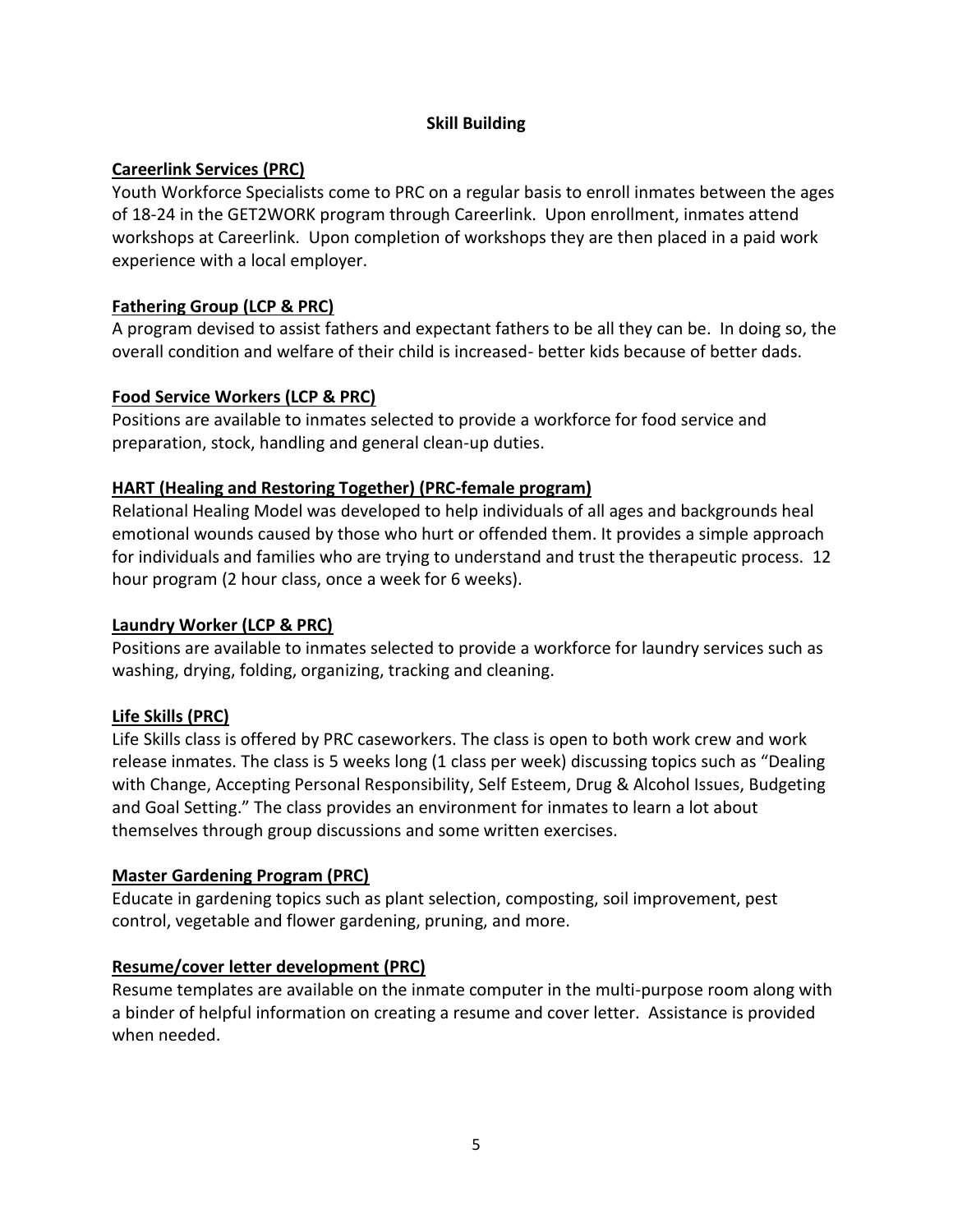#### **WIN/WorkKeys (PRC)**

ACT WorkKeys is a job skills assessment system that helps employers select, hire, train, develop, and retain a high-performance workforce. Successful completion of ACT WorkKeys assessments in Applied Mathematics, Locating Information, and Reading for Information can lead to earning ACT's National Career Readiness Certificate (NCRC), a portable credential earned by more than 1 million people across the United States.

### **Work Crew (PRC)**

Sentenced inmates are selected to provide an inmate work force in the community. Good work habits are instilled through the program.

#### **Specific Services**

### **Veteran Services (LCP & PRC)**

Veteran's services program on information from VA is conducted several times a year. Prison counselors request information on discharge from National Personnel Records Center so it can be recorded and put on file to expedite things for future services or benefits. VA reps come to PRC and met with inmates regarding services and benefits that are available.

#### **Substance Abuse Services**

#### **Alcoholics Anonymous (LCP & PRC)**

AA is an organization of alcoholics whose purpose is to stay sober and help others recover from the disease of alcoholism. Meetings are held three days a week for males and once a week for females at the Prison and Pre-Release.

### **Drug & Alcohol Counseling (LCP & PRC)**

Substance abuse educational groups are offered at LCP twice weekly. Substance abuse treatment (group and individual services) is provided while individuals reside at PRC.

#### **Narcotics Anonymous (LCP & PRC)**

NA is an organization whose purpose is to overcome any type of drug or alcohol dependence. Meetings are held bi-weekly and there are separate meetings for males and females.

#### **West Branch Drug and Alcohol (PRC)**

Inmates may have an assessment with West Branch Drug and Alcohol which may also include referral for treatment and case management.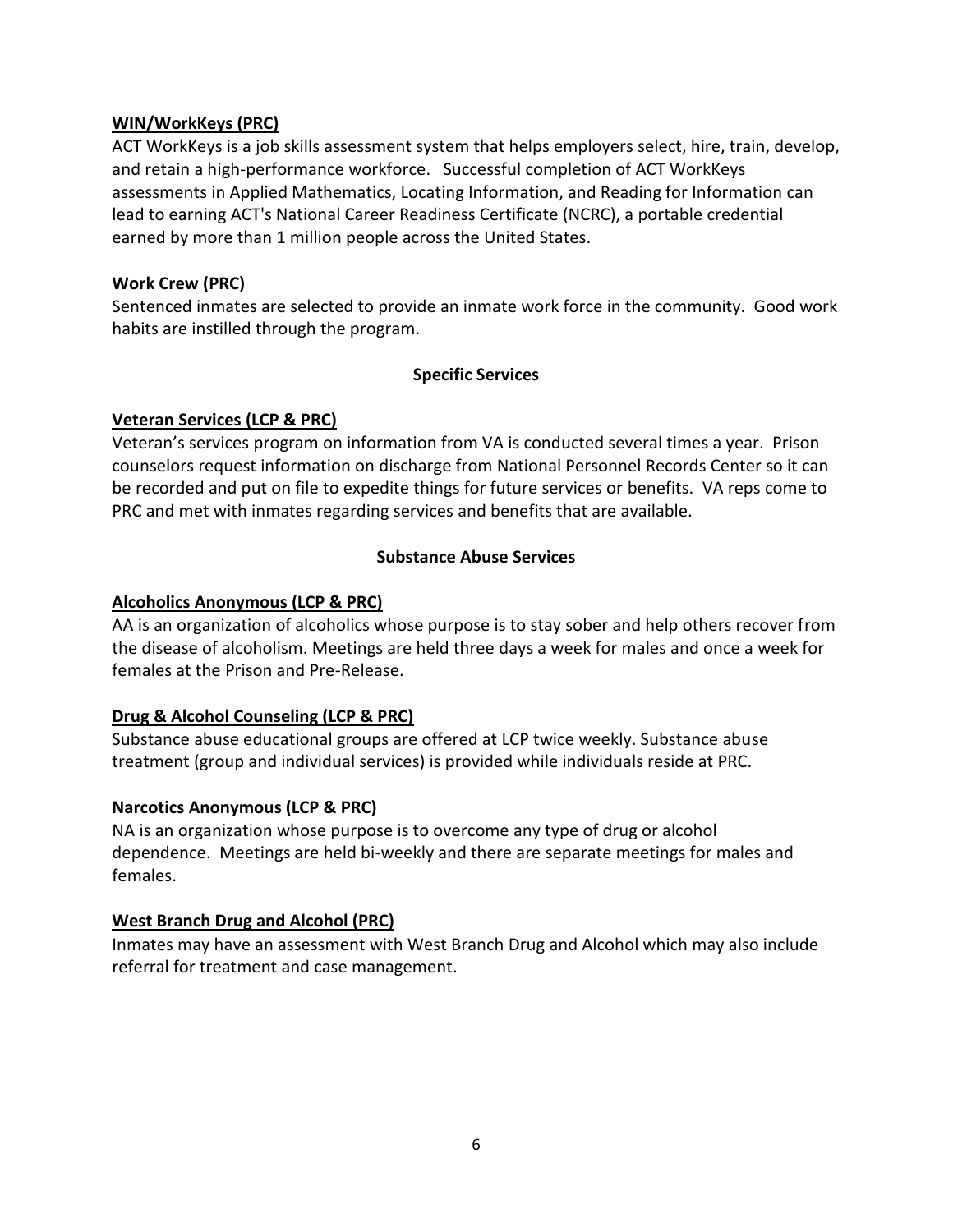# **In the community**

### **Childcare**

#### **Child Care Information Services/STEP**

Provides personalized child care referrals to child care providers based on parents' specific needs/preferences 2138 Lincoln St., Williamsport, PA 570-326-0587

#### **CYS Community Support Services**

Services open to any Lycoming County resident, does not need an open case with CYS. Individual parenting classes are offered for parents of 1-4 year old and parents of 5-12 year olds. Parents and teens are together in the class. Offer assistance to people for finding employment, accessing community resources, help treat lice and bed bugs, baby basics, anger management, help with nutrition education, and budgeting. Anyone can refer to this service. Contact: Mark Longenberger- Lycoming County CYS 570-326-7895

#### **Department of Welfare Listings**

www.humanservices.state.pa.us/compass/ProviderSearch/PGM/PSWEL.aspx

#### **Evening Children's Program**

Meet once a week individually and once a week as a group. Can be used as a transition before other services are started. Do not need to have open caseworker but they can. Contact: Joe Weber- Lycoming County CYS 570-326-7895

#### **Leslie Ridley Family Daycare Services**

Accepting children from infant to kindergarten 1011 Hepburn St., Williamsport, PA 570-321-8068

#### **YMCA**

Lycoming County Address: 641 Walnut Street, Williamsport, PA 570-323-7134 Clinton County Address: 145 E. Water St., Lock Haven, PA 570-748-6727

### **Colleges/Universities**

**Lock Haven University** 401 N. Fairview St., Lock Haven, PA 570-484-2011

#### **Lycoming College**

700 College Pl., Williamsport, PA 570-321-4000

### **Pennsylvania College of Technology**

1 College Ave., Williamsport, PA 570-320-2400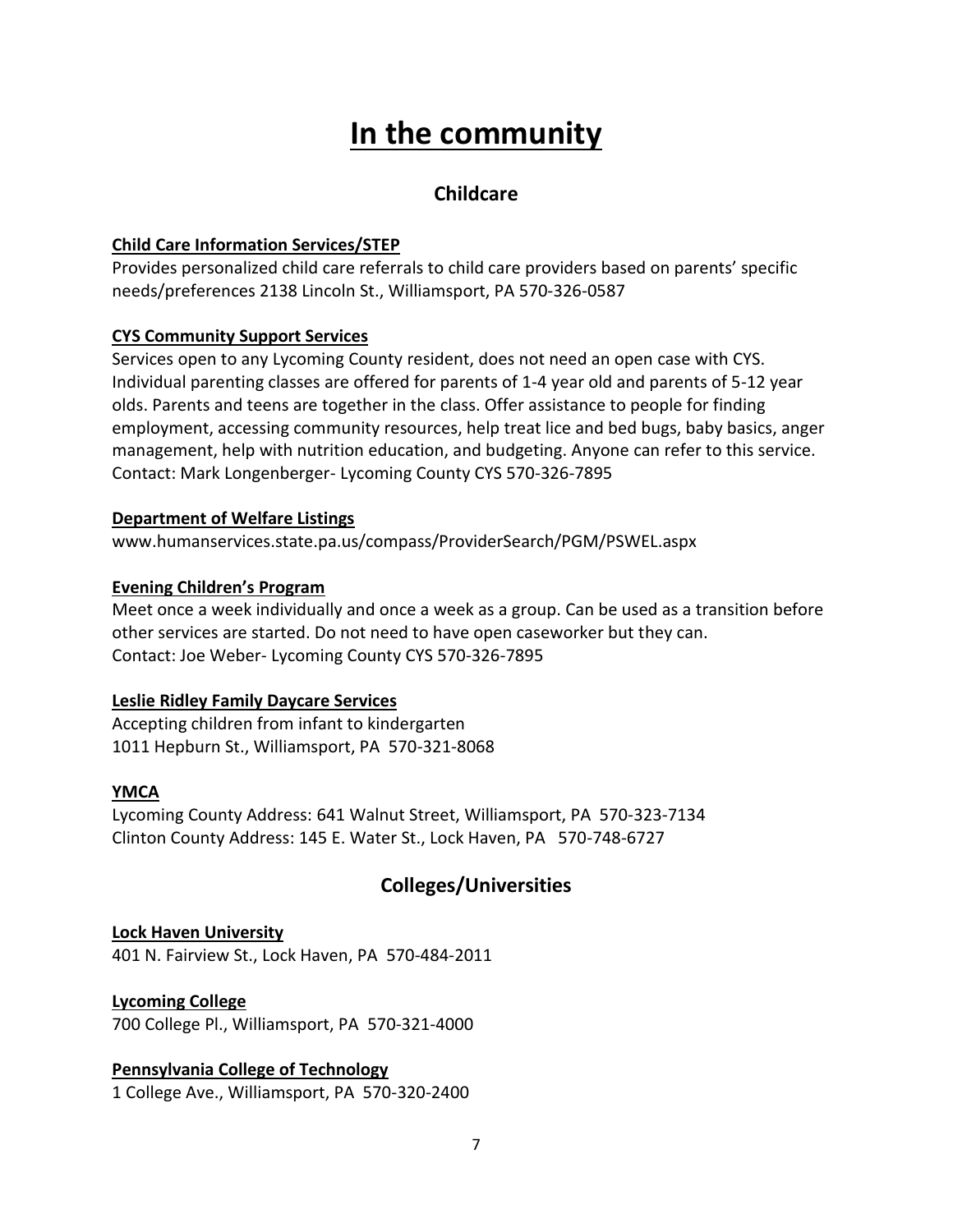## **Education/Schools**

### **Central Intermediate Unit (CIU-10)**

8 North Grove Street Suite G Lock Haven, PA 17745. 570-893-4038 Open M-F- 8:30am-4:00pm.

BLaST Intermediate Unit 17 2400 Reach Rd., Williamsport, PA 17701 P.O. Box 3609 570-323- 8561

#### **Learning Center**

Offers instruction and one-on-one tutoring in reading and math, college entrance test prep., and assistance in preparing students to take GED tests.

Hours of Operation: Orientation Tuesday 9:00-2:00, Classes Mon.-Wed., 9:00-4:00, Fri. 9:00- 2:00. Location: James Brown Library, 19 E. 4<sup>th</sup> St., Welch Children's Wing Contact: Linda Herr, 570-326-0536 ext-151.

### **PA CareerLink®Lycoming**

Career Pathways: Adult Education and GED classes Hours of Operation: Mon-Thurs., 8:00am-4:30pm; Fridays 9:00am-4:30pm 329 Pine Street, Williamsport, PA 17701 570-601-5465

### **Employment**

### **Depasquale Staffing**

454 Pine St. #1A, Williamsport, PA 570-326-1736

#### **Experience Works**

Located in the Careerlink building- 329 Pine Street Williamsport, PA 570-644-5465

### **Hope Enterprises Community Employment Program**

Community Employment Services (CES) is an employment service that assists people with disabilities to obtain employment. Focus on Community Employment Success (FoCES), Community Employment Services (CES), The Community Access Program (CAP) P.O. Box 1837

Phone: 570-326-3745 Fax: 570-326-4414 [www.hopeability.org](http://www.hopeability.org/)

#### **Kelly Services**

No office in Lycoming County- they work remotely from different sites. 570-327-8226, 570-692-0342

#### **Keystone Staffing**

948 Broad Street, Montoursville, PA 570-368-5520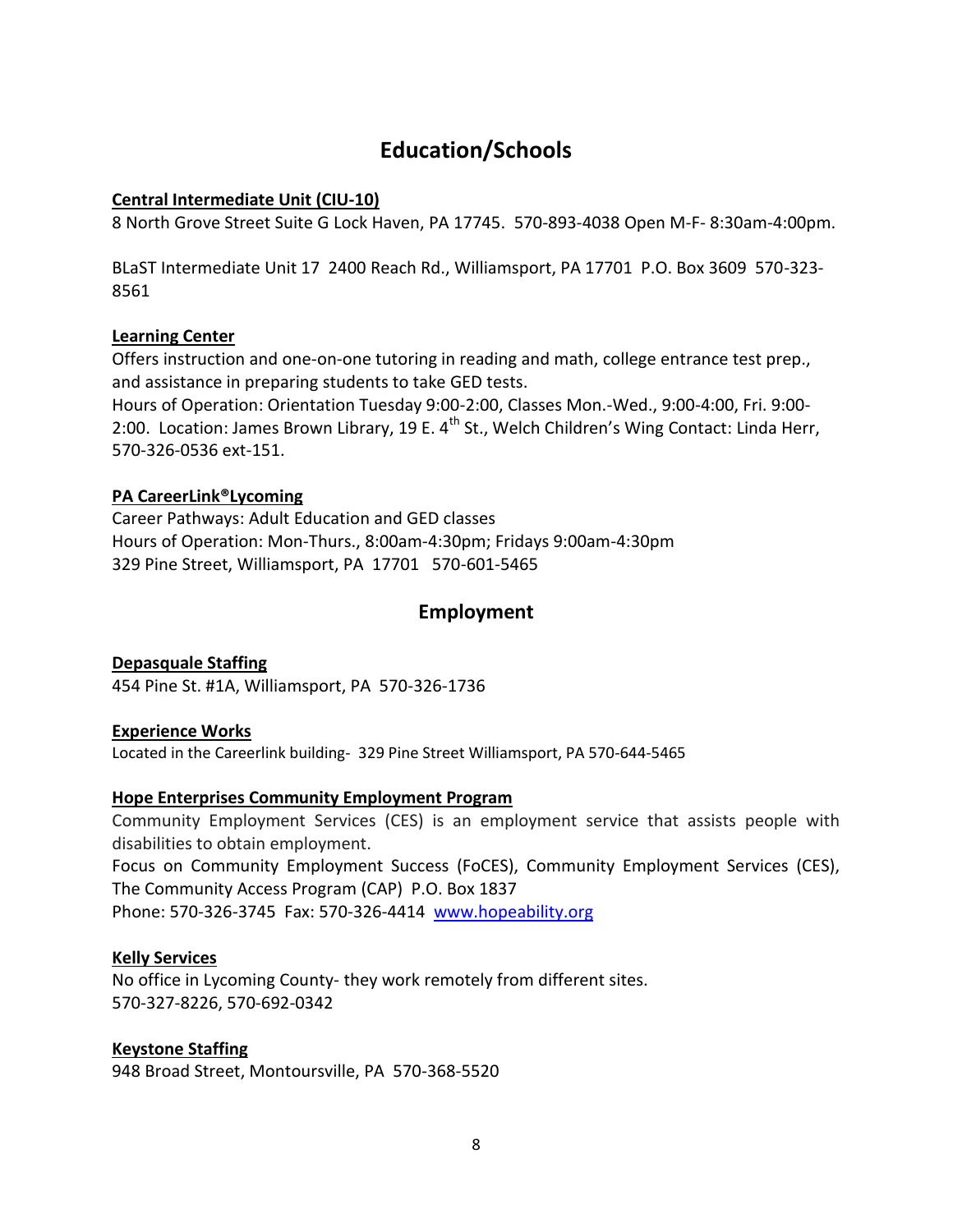#### **PA CareerLink® Lycoming**

Employment services, job search assistance, resume/interviewing workshops, training Hours of Operation: Mon-Thurs., 8:00am-4:30pm; Fridays 9:00am-4:30pm 329 Pine Street, Williamsport, PA 17701 570-601-5465

#### **PA CareerLink® Clinton**

Employment services, job search assistance, resume/interviewing workshops, training Hours of Operation: Mon and Wed., 8:30am-4:30pm; Tues, Thurs, Fri 8:30am-12:30pm 8 North Grove Street Suite F Lock Haven, PA 17745 570-893-4022

#### **Manpower**

1000 Commerce Park Dr., Suite 101, Williamsport, PA 570-321-6688

### **Office of Vocational Rehabilitation (OVR)**

The Pennsylvania Office of Vocational Rehabilitation, or OVR, provides vocational rehabilitation services to help persons with disabilities prepare for, obtain, or maintain employment. The Grit Building Suite 102- 208 W Third Street Williamsport PA 570-327-3600

#### **One Source Staffing Solutions**

999 N. Loyalsock Ave., Montoursville, PA 570-368-5000

#### **Road to Freedom Center for Independent Living**

Non- profit organization established for and by people with disabilities. Goal is to empower people with disabilities by providing resources, options and disability related services needed to obtain individual freedom in their lives. CIL offers services to people with disabilities as well as families of individuals with disabilities, community service providers, government agencies and private businesses.

24 East Third Street Williamsport, Pa 17701 570-327-9070

#### **Spherion**

459 River Avenue Williamsport, PA 570-320-9750 or 1-800-296-3075

[www.monster.com](http://www.monster.com/)

[www.williamsporthelpwanted.com](http://www.williamsporthelpwanted.com/)

### **Faith/Hope**

### **United Churches Directory of Lycoming County**

Updated frequently with specific churches outreach and programs to help the needy [www.UCLC.org](http://www.uclc.org/)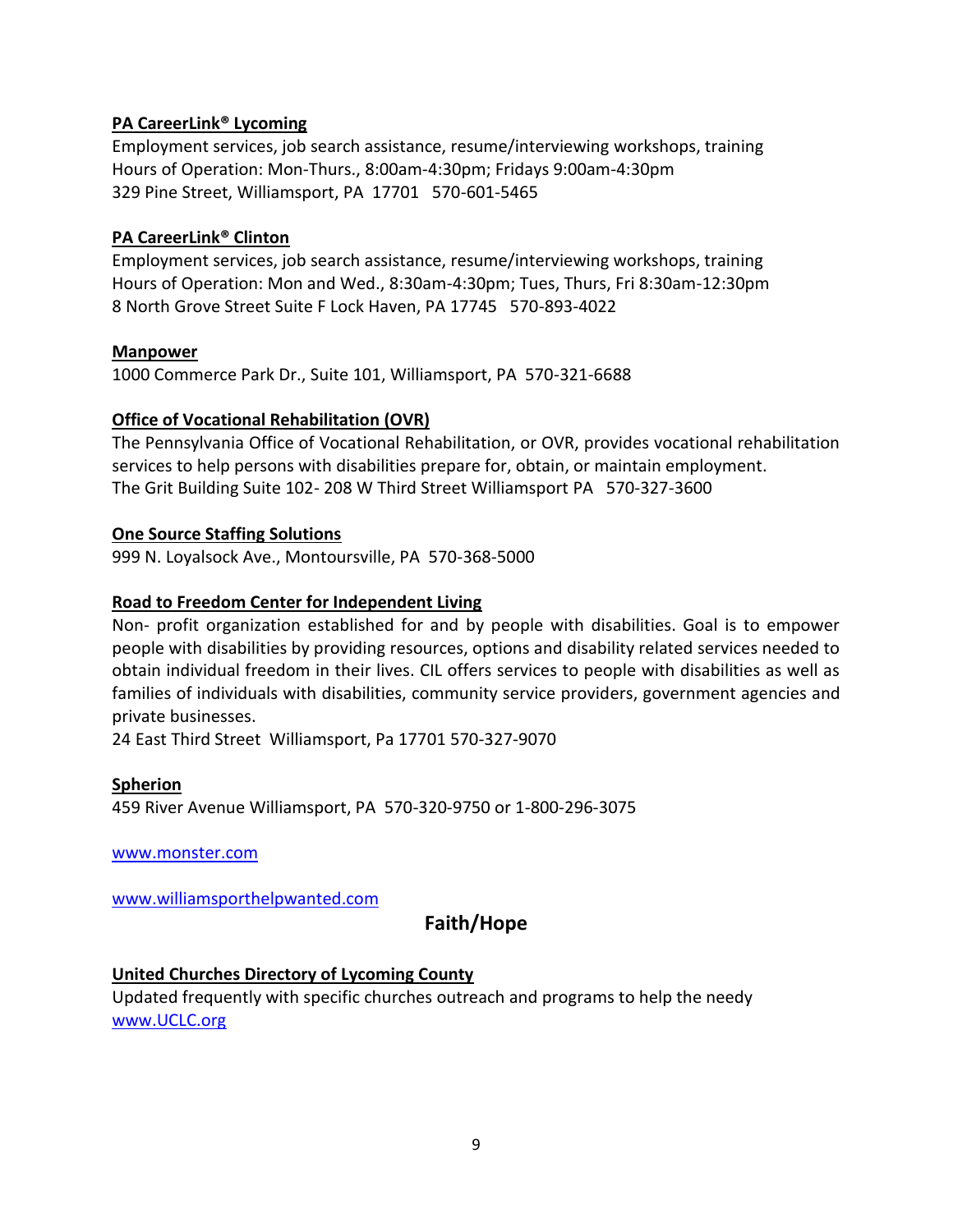### **Food, Clothing, and Shelter**

### **All Saints Episcopal Church** (small food pantry)

1656 Scott St., Williamsport, PA 570-326-0191

### **American Rescue Workers (ARW)**

643 Elmira Street Williamsport, PA. Food pantry Mon-Thurs 9:00am-4:00pm 570-323-8401 or 570-323-7321

### **Antioch Baptist Church**

Serves breakfast weekdays, 8:00-9:30 am, lunch 12:00-12:45. Supper on Tuesdays at 6:30 Friday and Saturday- fruit and vegetable giveaway at 10:00 Snack program 3-4 on school days for children Food pantry- Monday-Friday 10:00-12:00 Clothing- Monday-Friday 8:00-1:00 514 High St., Williamsport Contact: Faith Chaney, 570-323-2425

### **ARW Men's Center**

Emergency transient lodging; provides 7 nights of lodging, clean change of clothes and 3 meals per day. Eligibility: Males age 18+ 643 Elmira St., Williamsport Contact: Mike Kane, 570-323-8401

### **ARW Men's Center Program**

Provides an extended stay (90 days to 9 months); provides shelter, clothing, meals and 40 hour work week therapy-participants learn work skills and how to be productive members of society Eligibility: Males age 18+, sober Contact: Mike Kane, 570-323-8401

### **Center City United Churches Food Pantry**

Provides 3 day emergency supply of groceries Hours of Operation: Tuesday, Thursday, 10:00-2:30 320 Park Ave., Williamsport Contact: Mona Rundio, 570-322-1657

### **Central PA Food Bank**

3301 Wahoo Drive Williamsport PA 570-321-8023. Open 8:00 am -4:30 pm M-F

### **Children's Closet**

Clothes for kids 0-6.Tuesdays 10-2. 320 Park Avenue Williamsport, PA.

### **Christ Episcopal Church**

426 Mulberry Street Williamsport. 570-322-8160. Free dinner on the 1st Saturday each month 4-7 pm. Delivery available (call ahead).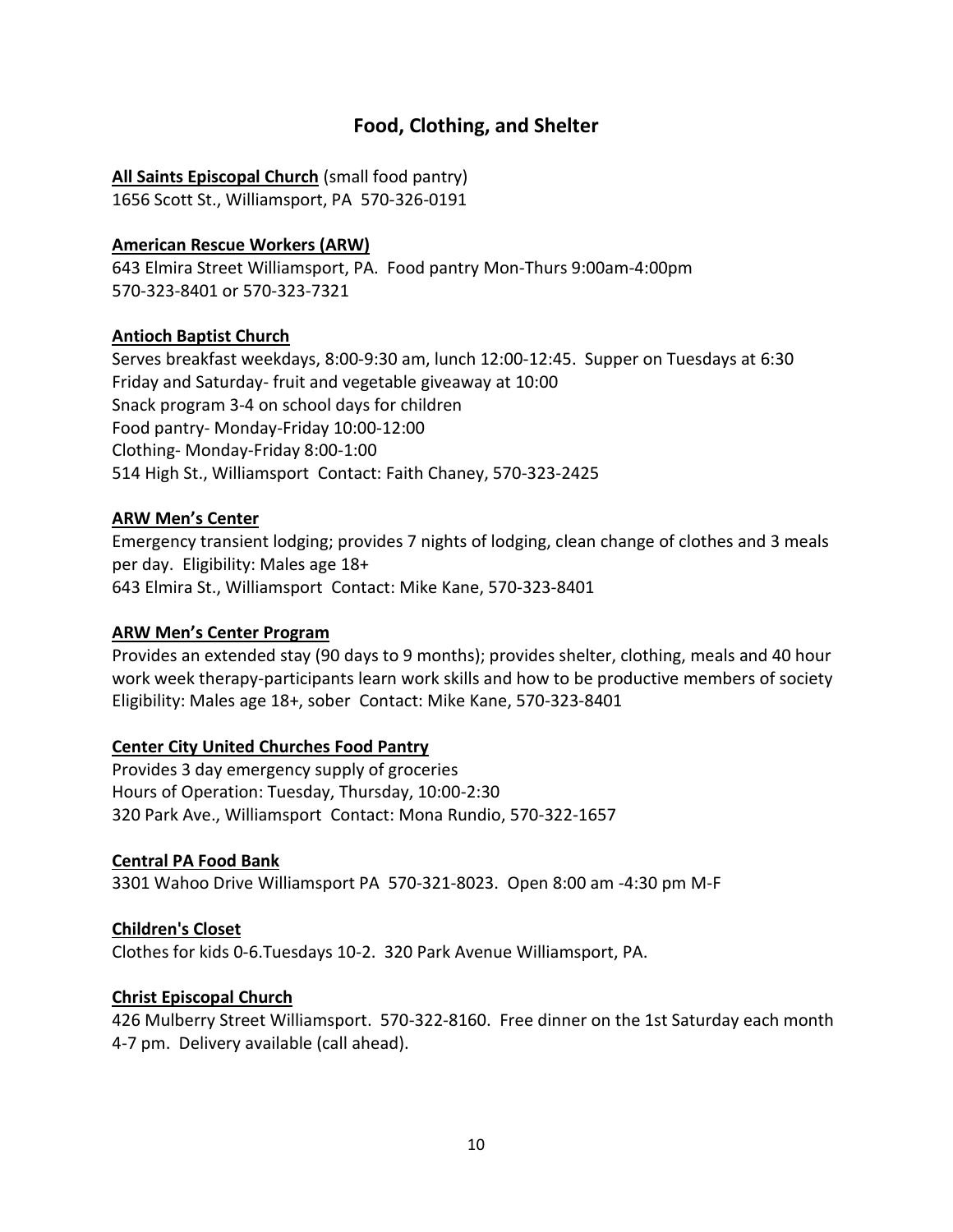### **Clinton County Assistance Office**

300 Bellefonte Ave Lock Haven, Pa 17745 570-748-2971 or 1-800-820-4159

### **Clothing Distribution/Household Items Distribution/Food Pantry/Homeless Assistance**

Eligible individuals can receive vouchers for donated clothing/household items every year Rent, fuel, and utility assistance is also available. Provides 3 day emergency supply of groceries. Hours of Operation: Weekdays, 9:00-4:00

643 Almira Street Williamsport (American Rescue Workers) Contact: Linda Tokay, 570-323- 8401

### **Daniel's Closet**

Redeemer Lutheran Church 1101 Washington Blvd, Williamsport, PA 17701, (570) 322-2333 Offers free clothing for men, women and children Hours of Operation: Fourth Saturday of the month from 9 am – 11 am.

### **Family Promise**

Case management for families (parents with children) dealing with homelessness. Families stay during the evenings and overnight at host church for one week at a time, rotating to different churches in the area. They provide shelter, 3 meals per day, evening activities and fellowship. Each day, families are transported to the Day Center (7:00 am-6:00 pm) where case management services are provided. Guests can also search for employment, shower, and do laundry. The mailing address can be utilized for housing and employment searches. Eligibility: Homeless; must have child under age 18; no active D & A issues; no active domestic violence issues; no current criminal activity; no serious untreated mental health issues Hours of Operation: Weekdays, 7:00 am-6:-- pm; weekends, 9:00 am to 5:00 pm 804 Sherman St., WilliamsportContact: Melissa Magargle, 570-567-7103 [www.familypromiselycoming.org](http://www.familypromiselycoming.org/)

### **Family Promise Work Ready Clothing Closet**

Free clothing closet for residents of Lycoming County Clothing for Men, women, and children Wednesday 11-3, Friday 10-12 or by Appointment 570-567-7103

### **Family Self-Sufficiency Program-Lycoming Housing**

This federally funded program is offered for residents receiving public housing or Section 8 Housing Choice Vouchers. An FSS Coordinator works closely with participants, helping them to set and complete goals within a maximum of five years. During this time, as income increases through goals being met, rent increases as well.

The difference between the rent paid when starting the program and the new rent they are required to pay is placed in a savings account for them. If they meet all goals in the time allotted, and become free of public assistance programs, the money is theirs to keep. If goals are not met, the money reverts back to rent.

Hours of Operation: Weekdays, 8:00 am-4:00 pm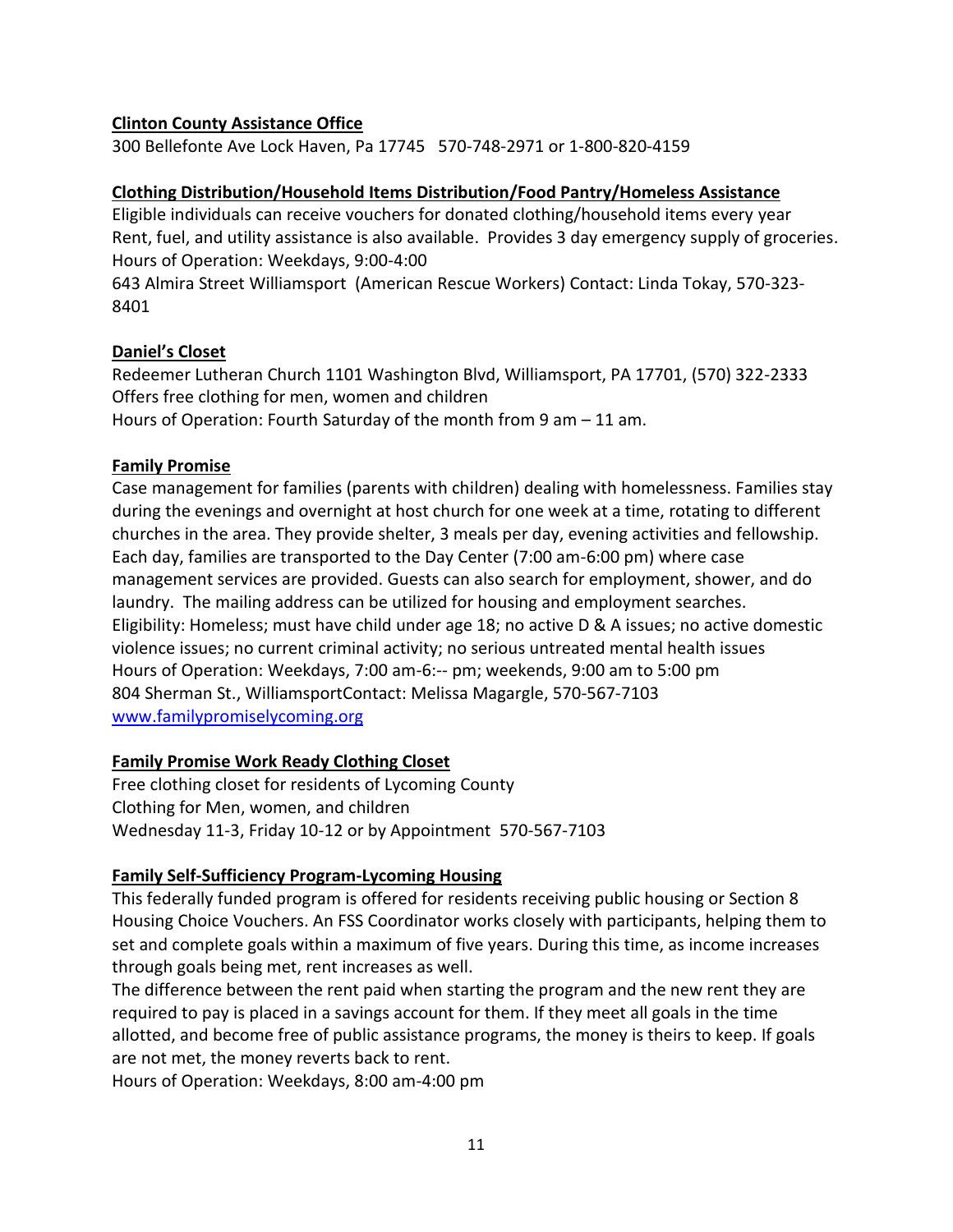1941 Lincoln Drive, Williamsport Contact: Jacky Holloway, 570-601-6827 [www.lycominghousing.org](http://www.lycominghousing.org/)

### **Freedom House Women's Center**

A program for homeless, single women. 1700 Memorial Ave., Williamsport Contact: Rev. Ann Runnels, 570-772-0543

#### **From Our Hands to Yours**

Clothing for kids and adults. M-F 10-3. 501 High Street Williamsport, PA. 570-323-1797

### **Food Stamps-SNAP (Lycoming County Assistance Office)**

The Supplemental Nutrition Assistance Program is the new name for the Food Stamp program. These benefits are used to buy food and help eligible low-income households in Pennsylvania obtain more nutritious diets by increasing their food purchasing power at grocery stores and supermarkets Hours of Operation: Weekdays, 7:30 am to 5:00 pm 400 Little League Blvd., Williamsport 570-327-3300, 877-867-4014

### **Footprints of Montgomery**

Food pantry, also give out emergency boxes of food Eligibility: Proof of residence in Montgomery school district, must complete registration on site Hours of Operation: 2<sup>nd</sup> Thursday of each month, 10:00am-5:00pm 71 Bower St. Extension, Montgomery, PA. 570-337-7146 Contact: Jennifer Bender

### **Lycoming County Assistance Office**

Hours of Operation: Weekdays, 7:30 am- 5:00 pm Fuel and emergency housing funds 400 Little League Blvd., Williamsport Contact: 570-327-3300 or 877-867-4014

### **Meals on Wheels**

Office of Aging (STEP) 2138 Lincoln Street Williamsport, PA. 570-326-0587 or (800) 332-8555 Weekdays 9:00am-5:00pm. (Assessment needed- must be homebound and 60+)

### **Needlework Guild of Am. (Local Chapter)**

570-323-1707. New outfit, coat or shoes (kids & adults)

### **New Love Center**

Cafe (Weekday Lunches): Trinity United Methodist Church, 1407 Allegheny Street Jersey Shore, PA (Open Monday-Friday, 8:00am for coffee and fellowship, lunch 11:00am to 12:45pm)

Pantry (Monthly Food Box Distribution):

St. John Evangelical Lutheran Church, 229 S. Broad Street Jersey Shore, PA (Scheduled Fridays, 9:00 am to 12:00 noon and 1:00 to 3:00pm)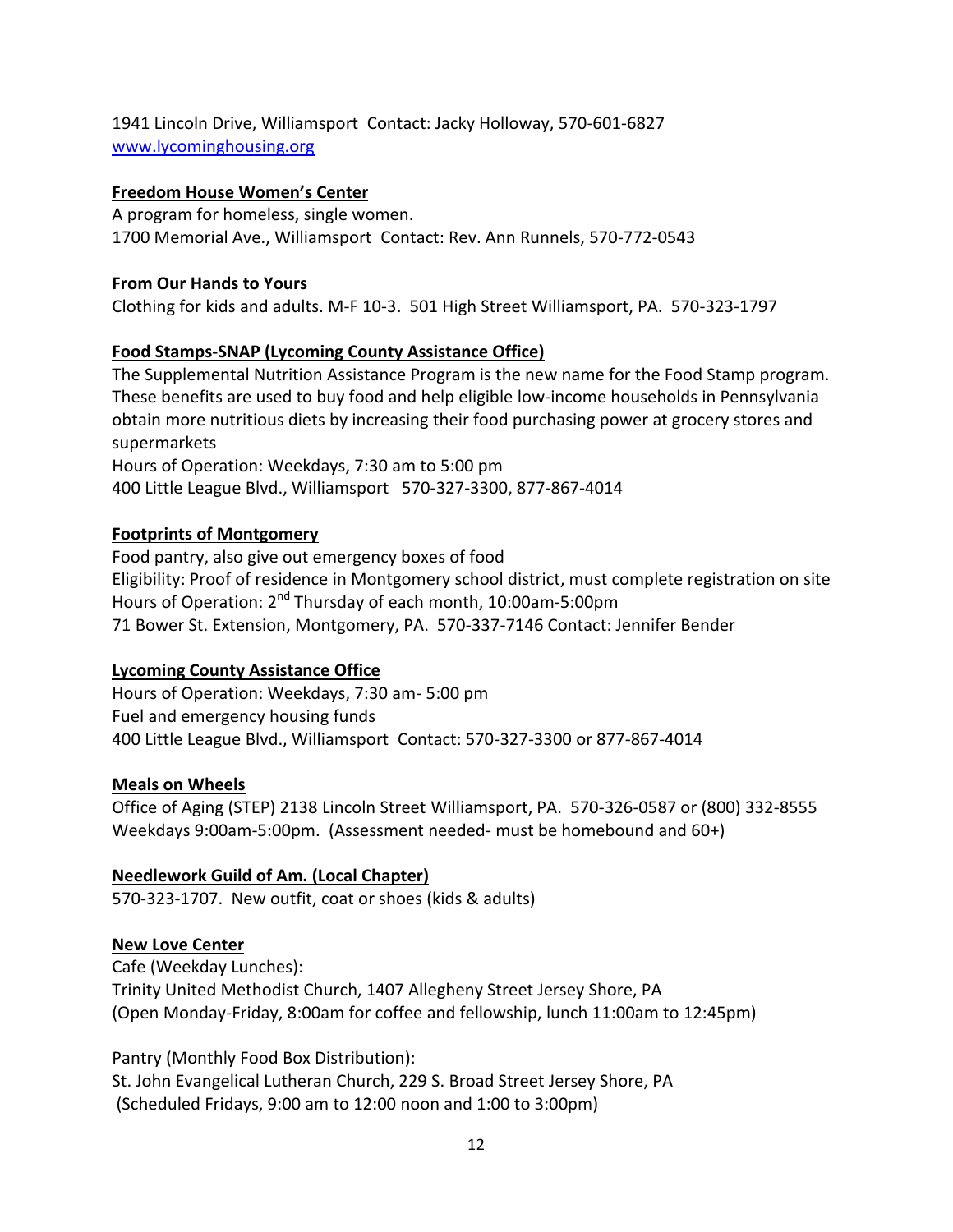### **Newberry Church of Christ-Food Distribution**

Emergency food bank. Fresh express  $1^{st}$ &  $3^{rd}$  Thursday of every month at 2101 Linn Street from 4-6pm. Hours of Operation: Mon.-Fri., 9:00am-4:00pm 822 Diamond St., Williamsport 570-326-0731

### **Salvation Army**

Offers food pantry MWF 9:30-11:30 and 1:00-2:30 Provides emergency assistance and can assist with electric, gas, oil or rent payment. 457 Market Street Williamsport PA 570-326-9187. 119 East Grove Street Lock Haven, Pa 17745 570-748-2951

#### **Salvation Army Stores**

25 W Fourth Street Williamsport: 570-327-3035 530 Lycoming Mall Drive Muncy: 570-546-5509 111 East Main Street Lock Haven: 570-748-7916

#### **Saving Grace Shelter**

24 bed emergency shelter for individuals, families and veterans. Provides 30 days of lodging. Hours of Operation: Daily, 4:00 pm to 8:00 am 324 Campbell St., Williamsport Contact: Rhonda Jennings, 570-323-4130

#### **Senior Lunch**

Montoursville Presbyterian 900 Elm Street 3rd Fridays at noon. 570-368-1595

### **Shepherd of the Streets**

Can assist with providing counseling, utilities assistance, bedding and hygiene, transportation assistance, medical, dental and visual, referrals, work preparedness, funds and fees, food assistance, medication and advocacy. Also offers 1st pair work shoes or uniform. 320 Park Avenue Williamsport PA 570-322-6538

#### **Shoe Bank/Kid's Closet**

1<sup>st</sup> and 3<sup>rd</sup> Sat. of the month 10am-12pm 44 West Main St., Lock Haven, PA 570-748-6481

#### **Sojourner Food Ministries**

Light breakfast & hot lunch- Mon-Sat 8:30am-1:00pm, Sun 2:00pm Fruit & vegetables available Tues, day old bread/pastry available Wed 501 High St. (side entrance), Williamsport 570-323-179[7www.stmwilliamsport.org](http://www.stmwilliamsport.org/) Free kids clothes from infants to adults. Donations for kid's clothing are accepted at Sojourner Truth Ministry, 501 High Street, Williamsport. Every Monday-Friday 10am-3pm

#### **Sonlight House**

Food & clothing distribution (furniture when available) 7:30am-10:00am Monday, Thursday & Saturday every other week. 130 Carpenter St., Muncy, PA 570-546-3585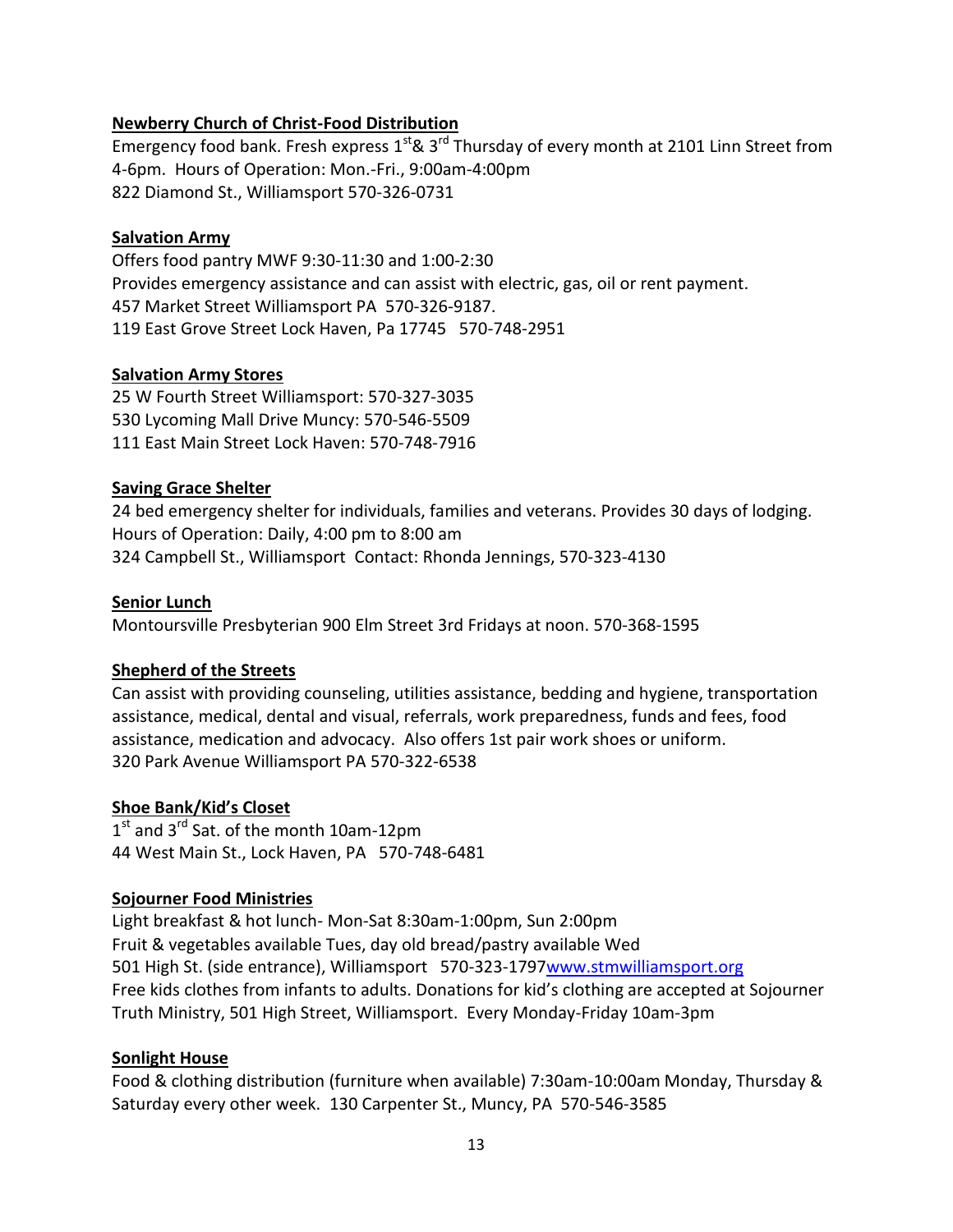#### **St. Anthony's Center**

Provides food, free medical clinic facility, clothing, pre-owned furniture, shelter during disasters, and retreats for overnight and single day sessions. Meals are served M-F 12:00-1:00. 570-326-2244 Clothing drive is Tues and Thursday 10:00 am- 1:00 pm. Clinic is Monday 7pm-8:30 pm, Wed 11-12:30 and physicals available the 1<sup>st</sup> Thursday of every month. 125 E Willow Street Williamsport Pa 570-326-2244.

#### **St. Joseph the Worker Parish**

Food pantry every Wednesday from 4-5pm, only receive food once per month 711 West Edwin Street, Williamsport, PA 570-323-9456

#### **The New Love Center at Trinity United Methodist Church**

Cafe (Weekday Lunches): Trinity United Methodist Church (across from Weis Market) 1407 Allegheny Street Jersey Shore, PA (open Monday-Friday, 8:00am for coffee and fellowship, lunch 11:00am to 12:45pm)

Pantry (Monthly Food Box Distribution): St. John Evangelical Lutheran Church 229 S. Broad Street Jersey Shore, PA (scheduled Fridays, 9:00 am to 12:00 noon and 1:00 to 3:00pm)

#### **The Women's Center**

34 W. Main St., Lock Haven, PA 570-748-9509 or 570-923-2270 Only houses women of domestic violence for up to 30 days in a 6 month period. Not a treatment or prison release facility.

### **United Churched Food Pantry**

Rear 320 Park Avenue Williamsport, PA. 570-322-1657. 10:15am-2:30pm Tuesdays & Thursdays (by appointment)

### **West End Christian Community Center**

901 Diamond Street Williamsport. 570-323-6297

**Clothes closet and thrift shop-** Mon, Tues, Thurs & Fri- 9-2, Wed 9-12, 4:30-7, Saturday-9-12 **Shoe Express-**A program created to provide free new sneakers and socks to children (infants through 17 years of age) who qualify, and live in the Williamsport Area. First and Third Saturdays of each month from 10 a.m. to noon. Children must be accompanied by their parent or guardian and show child's Access, Chip card or an agency referral slip. **Soup Kitchen (Food)-** M., T., Th., F.- 11:00-12:30. Kids Cafe Summer Feeding Program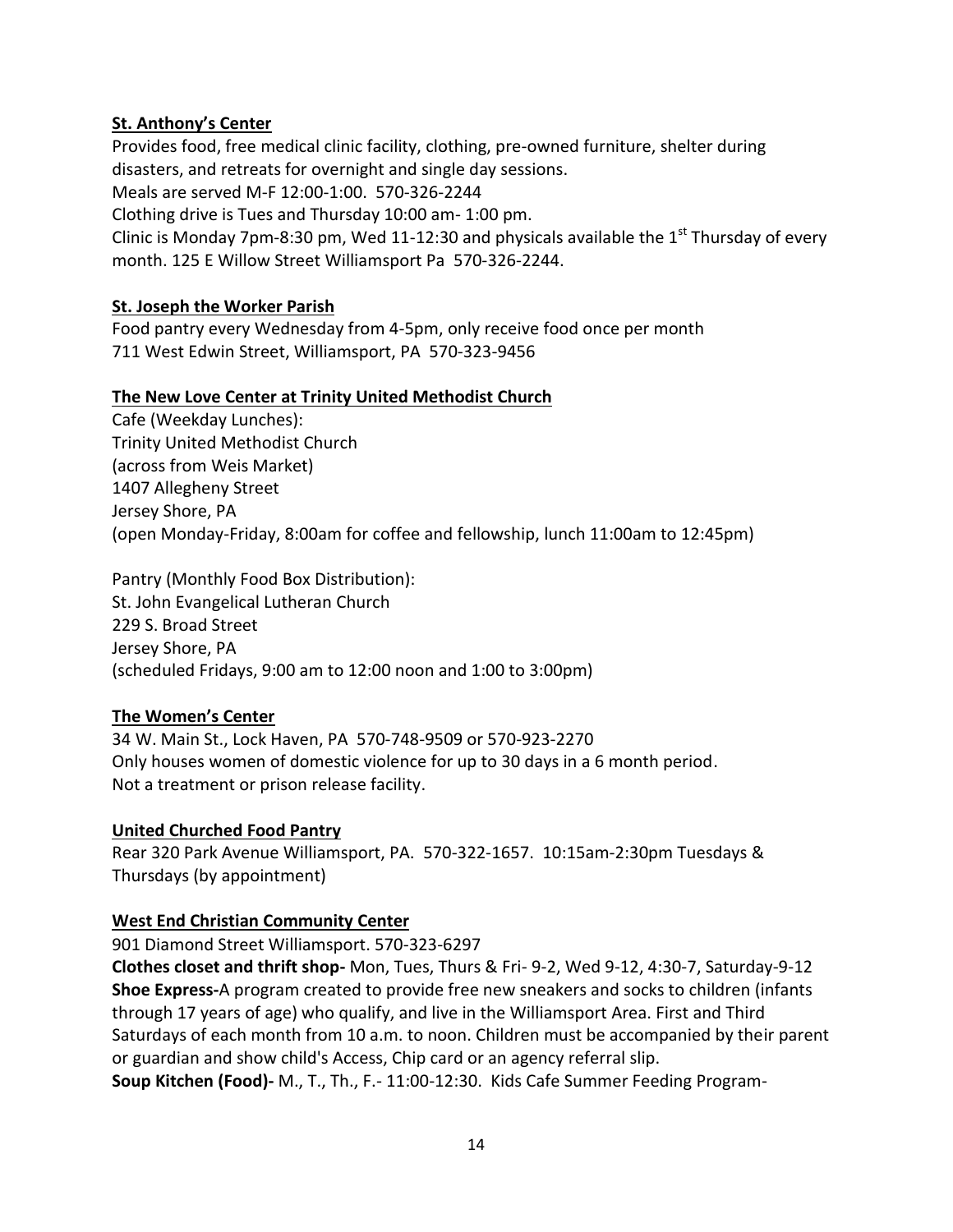Children can come in during our regular Soup Kitchen hours, when they are not in school and receive a hot lunch.

### **West End Food Bank**

911 Newberry Street Williamsport, PA. 570-323-6297. 12:30pm-3:30pm the 1st four Thursdays each month. Income guidelines.

### **WIC**

Provides vouchers for healthy foods; health and immunization screenings and referrals; health and nutrition education; breastfeeding info., support and counseling Eligibility: Pregnant or breastfeeding women and children up to age 5 612 West Fourth Street Williamsport, PA. 570-322-7656 174 Mt. Pleasant Avenue Jersey Shore, PA 570-748-1087 944 East Penn Street Muncy, PA 570-322-7656

### **YWCA: Liberty House**

Goal oriented housing program designed to address the individual needs of each participant, offering women an opportunity to develop and achieve personal success. They assist with teaching courses on mindfulness and self-regulation, coping skills, non-traditional parenting, job searching and interviewing skills, as well as nutrition and wellness. Must be 18 years of age, maximum stay is 24 months. Service fee included based on income and family size. A portion of rent will be set aside and placed into a savings program to provide a solid foundation for independent living.

815 West Fourth Street Williamsport PA Contact Tara Day, 570-322-4637

### **YWCA Wise Options:**

Wise Options is a safe haven and source of support for the people of Lycoming County, giving help and hope to women, men and children surviving Domestic Violence, Sexual Assault and other Violent Crimes. Free and confidential services are provided by Wise Options 24-hours a day, seven days a week. Trained staff and volunteers provide immediate support and information to help clients deal with crisis and offer follow-up assistance to cope with ongoing related issues. 24 hour hotline- 1-800-326-8483 or (570) 323-8167.

### **Healthcare**

**AdultBasic** (must receive a denial from medical assistance) 1-800-462-2742

### **Medical Assistance**

- Lycoming County Assistance Office Address: 400 Little League Blvd., Williamsport, PA 570-327-3300
- Clinton County Assistance Office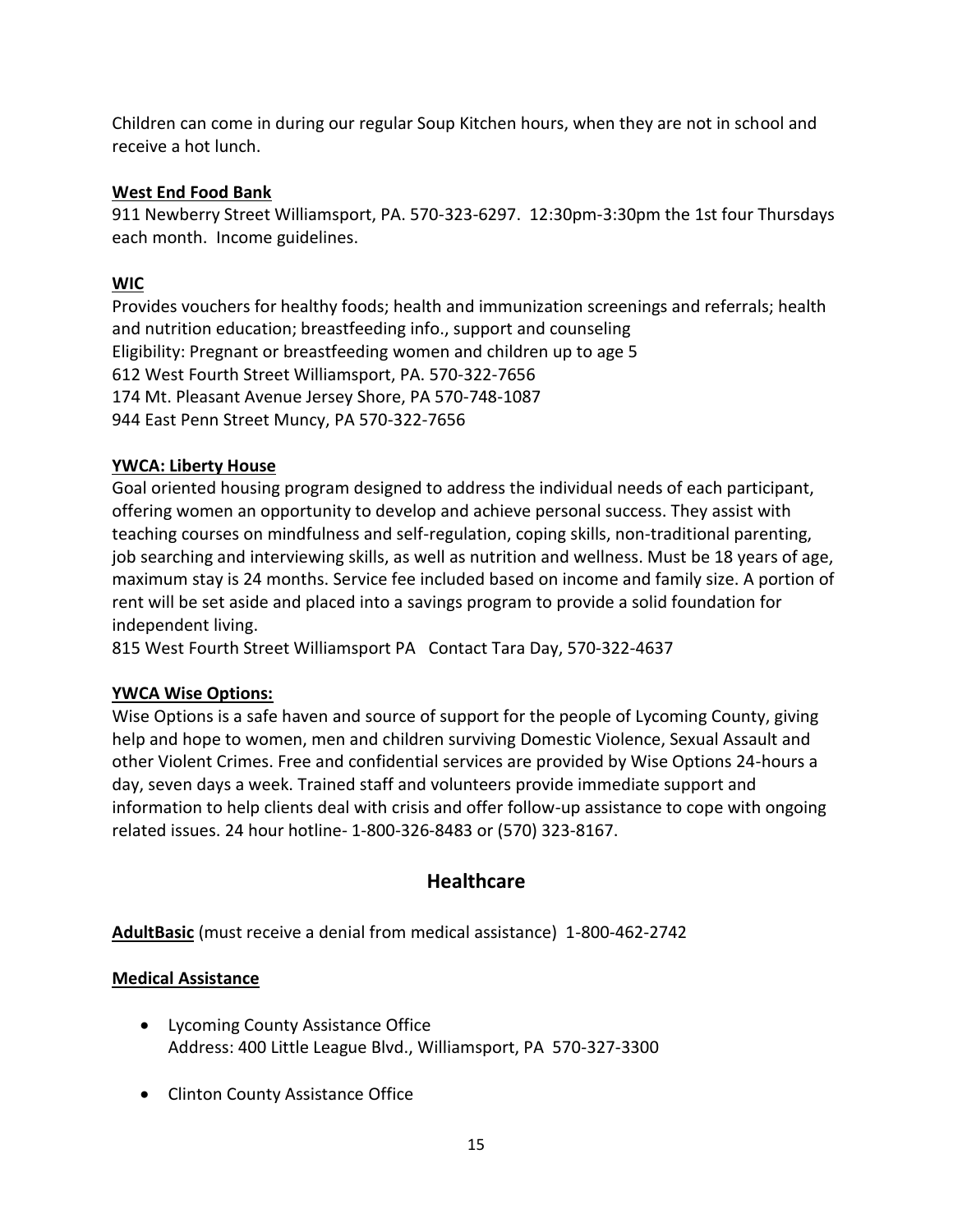Address: 300 Bellefonte Ave., Lock Haven, Pa 1-800-820-4159 or 570-748-2971

#### **River Valley Health & Dental Center**

471 Hepburn Street Williamsport, PA 570-567-5400 ext. 501 contact: JanAnn Todd

### **Legal**

#### **Clinton County Adult Probation**

232 E. Main St., Lock Haven, PA 570-893-4050

#### **Clinton County Juvenile Probation**

232 E. Main St., Lock Haven, PA 570-893-4050

#### **GEO Re-entry Service Center Program**

Intake service and assessment and help in finding providers for participant's basic needs. Assessments, group and Individual Services, electronic monitoring, transitional offender work force development services labor market information. 570-323-1274

### **Lycoming County Adult Probation**

48 W. Third St., Williamsport, PA 570-327-2385

### **Lycoming County Juvenile Probation**

48 W. Third St., Williamsport, PA 570-327-2408

### **Lycoming County Public Defender's Office**

48 W. Third St., Williamsport, PA 570-327-2367

### **North Penn Legal Services**

Legal advocates for low-income individuals and families. Help people establish eligibility for public benefits, protect themselves from domestic violence, gain access to healthcare and avoid loss of housing due to uninhabitability, eviction or foreclosure. The following are given priority: enabling families to avoid loss of their home through uninhabitability, eviction or foreclosure; helping families enjoy safe and secure housing whether threatened by ongoing conditions in public or private housing by natural disaster; establishing eligibility for public benefits when someone has lost their job, become disabled or is otherwise unable to obtain employment; assist with domestic violence cases; assist with lack of access to health care; provide legal assistance for those who are vulnerable.

329 Market St., Williamsport, PA 570-323-8741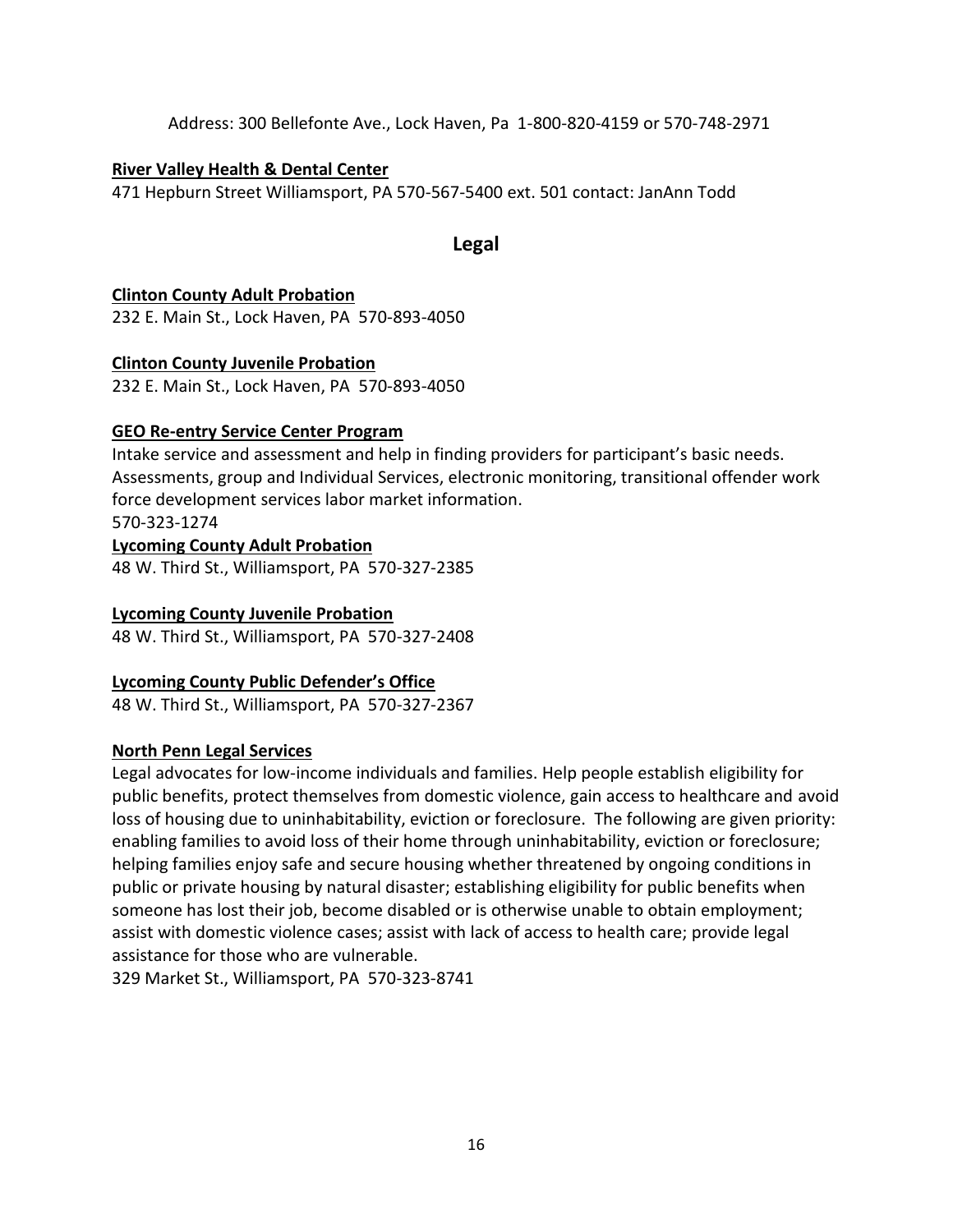### **Life Skill Programs**

### **Community Outreach Program**

Helps with employment, anger management, etc. Free of charge to Lycoming County residents. 201 Basin St., Williamsport, PA 570-326-7895

#### **Firetree Place**

600 Campbell Street Williamsport, PA 17701 (570) 360-9946

Offer programs that contribute to the enhancement of self-esteem and a high level of dignity qualities that are essential in order to become healthy and effective in meeting the numerous life challenges. We nurture positive feelings in community members about themselves intellectually, physically, emotionally, and socially.

•Cooking Classes

- •Dance Classes
- •Work Readiness/Job Search
- •Entrepreneurship Classes
- •Gardening
- •Computer Classes

#### **Golden Agers Club**

Salvation Army, 457 Market Street Williamsport. Program to get people out of their homes, keep them active, and give them information on resources. Some activities include; arts and crafts, speakers, field trips, music. Meals are included. Tues & Thurs 9-12. Stephanie is contact.

#### **Infant Development Center**

980 E. Water St., Lock Haven, PA 570-748-3928

#### **James V. Brown Library**

19 E. Fourth St., Williamsport, PA 570-326-0536

#### **Penn State Cooperative Extension**

542 County Farm Rd., Montoursville, PA 570-433-3040 Clinton County – 47 Cooperation Lane, Mill Hall, PA – 570-726-0022

### **The Learning Center** – At the James V. Brown Library 3<sup>rd</sup> Floor

19 E. Fourth St., Williamsport, PA 570-326-0536, ext.151. One-on-one tutoring in reading and math, college entrance test prep.

#### **YWCA Life Skills Classes** (females)

815 W. Fourth St., Williamsport, PA 570-322-4637ext 142 Contact Tara Day for a copy of the calendar and to register for the classes.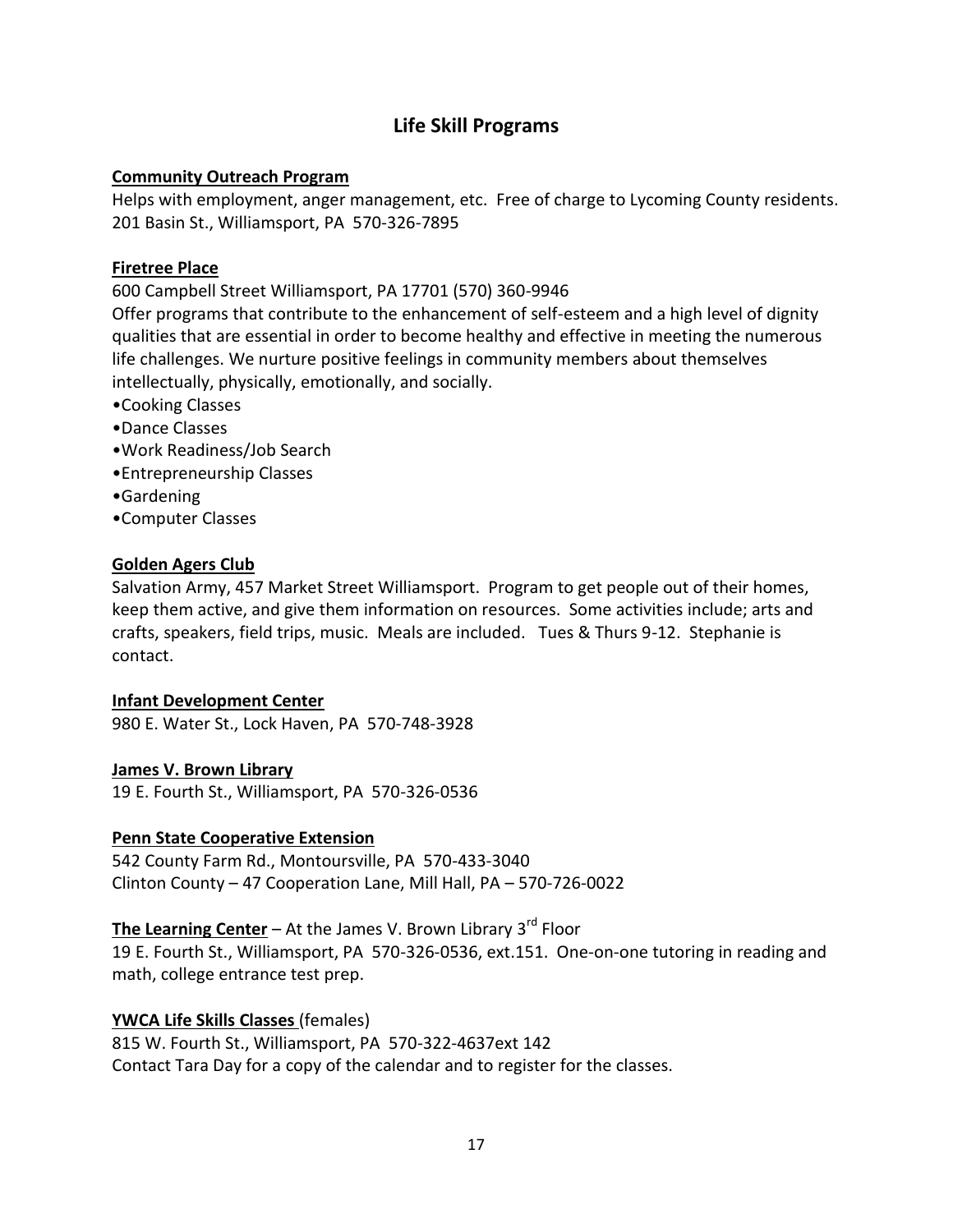### **Literacy**

### **Learning Center Literacy Program**

Volunteers help those who want to improve their reading, writing and basic math skills; offers assistance in preparing for GED tests available at mutually convenient times, days and locations. GED classes are Mon-Fri 9:00 – 12:30

Location: James Brown Library, 19 E. 4<sup>th</sup> St., Welch Children's Wing, Williamsport Contact: 570-326-0536 x 151 Calls made after class hours will be returned as soon as possible.

#### **PA CareerLink® Lycoming**

Career Pathways: Tutoring, Adult Education, and GED classes Hours of Operation: Mon-Thurs., 8:00am-4:30pm; Fridays 9:00am-4:30pm 329 Pine Street, Williamsport, PA 17701 570-601-5465

### **Low Income Housing**

**Berkshire Manor** 450 Center Street, Williamsport, PA 570-326-7273

#### **Clinton County Housing Authority**

369 Linden Circle, Lock Haven 570-748-2954

### **Clokey Real Estate**

2108 W. 4<sup>th</sup> St., Williamsport, PA 570-322-2158

### **Kranz Apartments**

928 W 4th St, Williamsport, PA 17701 (570) 321-8022

#### **Lakeview Apts**

948 Main St., South Williamsport, PA 570-322-4038

#### **Lycoming Housing Authority**

PD Mitchell, Michael Ross, William Hepburn, Peter Herdic, Round Houses, Robert Montgomery, Penn Vale, and Mary Slaughter Apartments. Apply online at [www.lycominghousing.org](http://www.lycominghousing.org/) - A computer is available at the main office (and assistance is available for those who need it) at 1941 Lincoln Drive, Williamsport, PA 570-323-3755

### **Lycoming Housing Finance-Fair Market Program**

Offers several locations that are deemed fair market rentals.Affordable units, the bridge between public housing and high-end apartments. Hours of Operation: Weekdays, 8:00-4:00 570-323-3755 [www.lycominghousing.org](http://www.lycominghousing.org/)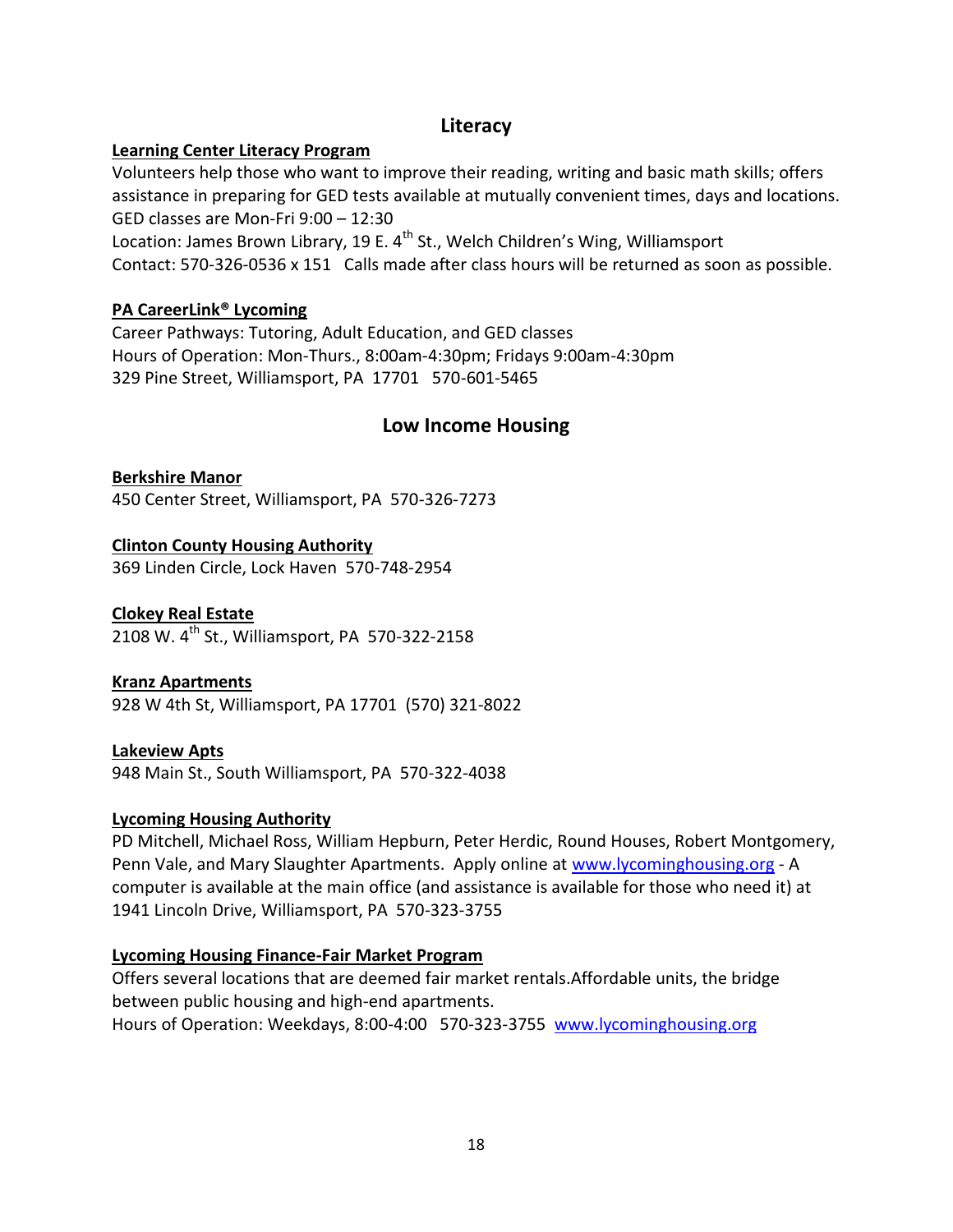#### **Mirabito Properties, Inc.**

1005 Vine Avenue Williamsport, PA 17701 Phone: 570-329-3588 Hours of Operation: 9am to 5pm Mon – Fri

#### **Memorial Homes**

Tenants must meet income eligibility requirements, and all rent is based upon income. 1609 Memorial Avenue Williamsport, PA 17701, 570-666-3362, 1-866-99ARBOR <http://www.arbordevelopment.org/memorial-homes>

#### **Newberry Estates**

2500 Federal Ave Suite 357, Williamsport, PA 17701 (570) 505-5521 [newberryrental@comcast.net](mailto:newberryrental@comcast.net)

#### **North Central Realty**

1 W. Third St., Williamsport, PA 570-321-6630

#### **Oak Tree Management**

330 Government Place Williamsport, PA 570-322-4429

#### **Penn Square Apartments**

Apply Mon-Fri, 8-5 960 W. Third St., Williamsport, PA 570-323-8080

#### **Rapmitco Properties**

228 W 3rd St, Williamsport, PA 17701 (570) 326-1110

#### **Timberland Apartments**

610 Lycoming St., Williamsport, PA 570-326-5452

#### **Weightman at Williamsport**

Hours of Operation: Weekdays, 8:00-4:00 Contact: Jessica Phillips, 570-322-2060

#### **Westwood Manor**

618 Second St., Williamsport, PA 570-326-7273

#### **Williamsport Manor**

(Mon-Fri, 8:30-4:30)450 Center St., Williamsport, PA 570-326-2441

#### **Williamsport NSA**

Hours of Operation: Weekdays, 8:00-4:00 Contact: Tonya Wentz, 570-326-7273 613, 2<sup>nd</sup> Street

**Williamsport Properties/Brandon Investments** 460 Market St., Suite 101 Williamsport, PA 570-323-9936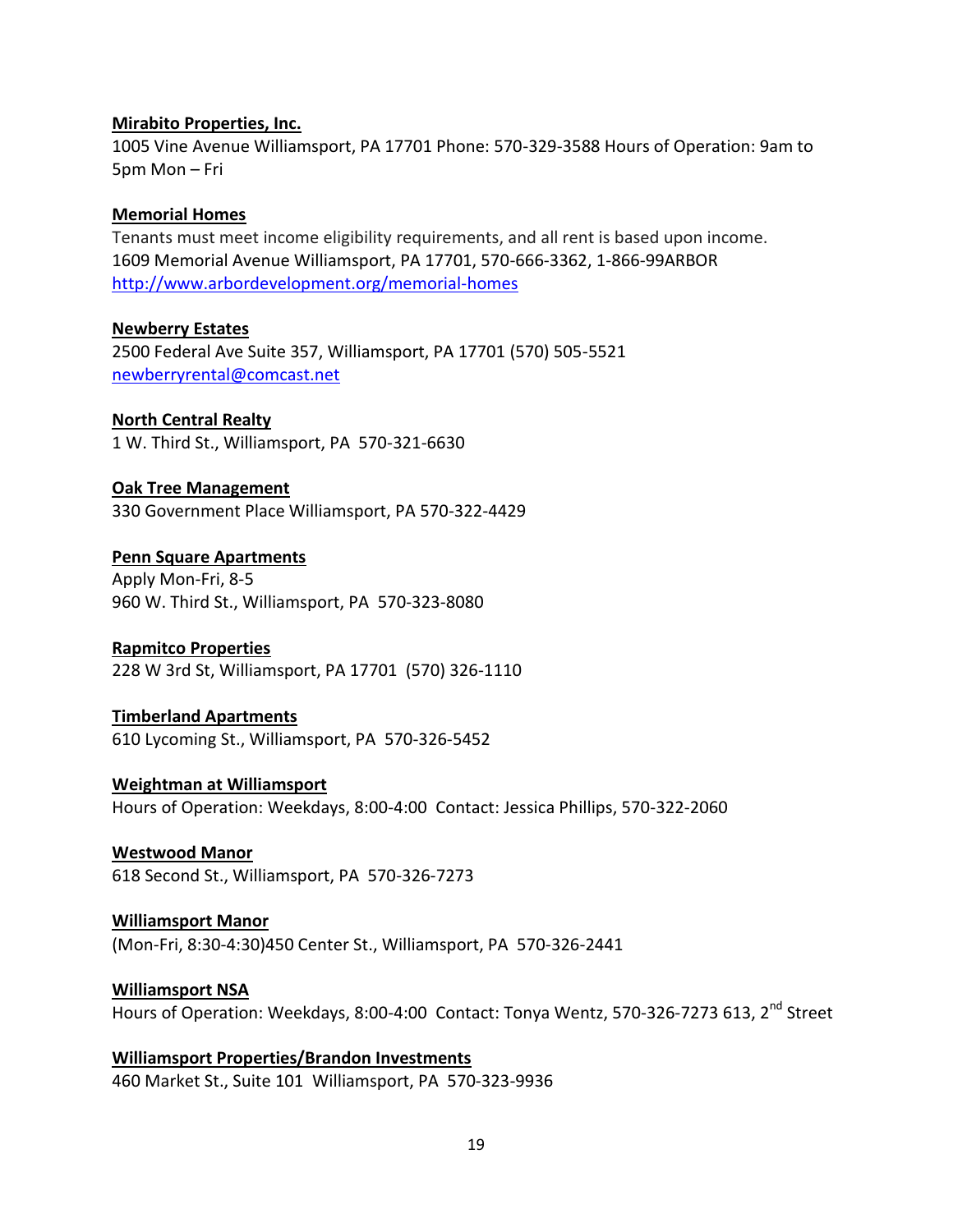### **Medical**

### **AIDS Project**

Provides services to individuals to help educate the community, increase understanding and prevent transmission of HIV and advocate on behalf of the individual. 8 North Grove Street Lock Haven Pa 17745 Contact: 570-893-1740

### **AIDS Resource**

500 W. Third St., Williamsport, PA 570-322-8448 or 800-773-AIDS **American Cancer Society** 

Transportation is provided to and from treatment for people who have cancer and do not have a ride or are unable to drive themselves.

1948 E 3rd Street Williamsport Pa 17701 Contact: 570-326-4149 or 800-227-2345

#### **Barely Moving**

West End Christian Community Center 901 Diamond Street Williamsport. 570-323-6297 For those who have the temporary need for a walker, canes, crutches, raised potty chairs, or wheel chairs if we have them. These items are loaned out if available. Please call first to check on availability.

#### **Department of Health Clinton County**

215 E. Church St., Lock Haven, PA 570-893-2437

#### **Department of Health Lycoming County**

1000 Commerce Park Dr., Ste 109, Williamsport, PA 570-327-3400

#### **Diabetes Center**

1100 Grampian Blvd., Williamsport, PA 570-326-8410

#### **Divine Providence**

1100 Grampian Blvd., Williamsport, PA 570-326-8000

#### **Empire Family Medicine**

699 Rural Ave., Williamsport, PA 570-321-3772

### **Eyeland**

1831 Lycoming Creek Rd., Williamsport, PA 570-323-1111

#### **Family Center for Reproductive Health: Prenatal Center**

Provides comprehensive prenatal care regardless of the ability to pay to those who have no physician, according to the requirements of the Dept. of Health through the Healthy Beginnings Plus Program. Basic maternity care and high risk pregnancies. Includes prenatal, delivery, post-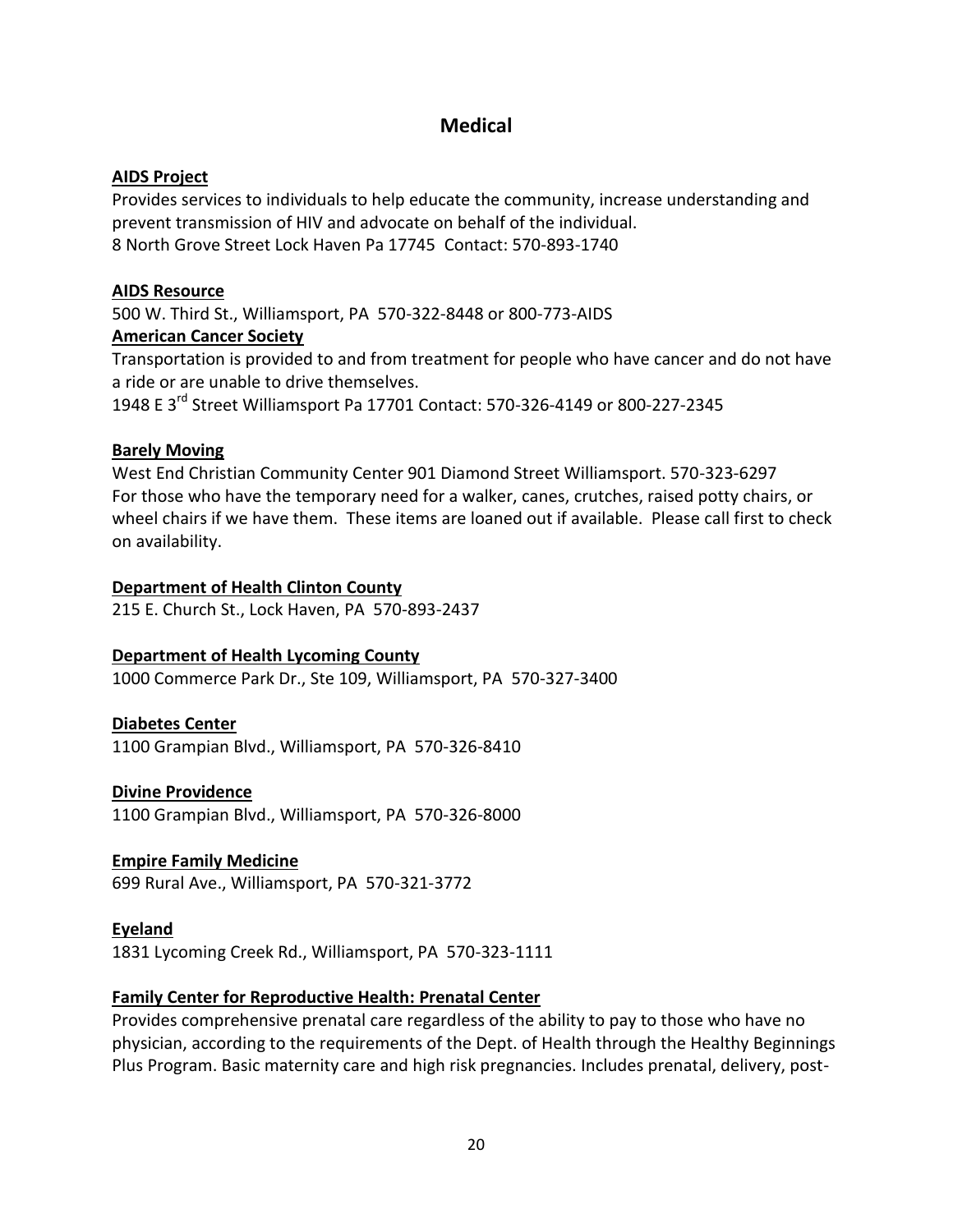partum care, genetics referrals, nutrition counseling, childbirth preparation, parenting, smoking cessation counseling, home visits and substance abuse referrals. 699 Rural Ave. Suite 202, Williamsport, PA 570-321-3131

#### **Healthy Baby Help-Line**

800-826-9662

#### **Hearing Aids**

Lions Club International Hearing 570-326-1793

#### **Healthy Women Project**

699 Rural Avenue Suite 202 Williamsport, PA 570-321-3131 Free pap tests, mammogram for ages 40-60 with no/limited insurance and low/moderate income

#### **Hepatitis Testing & Care**

Susquehanna Health System, 570-321-1000

#### **Infant Development Program**

Provides early intervention, home service, stepping stones preschool, PACT (parents and children together) 980 East Water St., Lock Haven, PA Contact: Carla Ritz, 570-748-3928

#### **Jersey Shore Hospital**

1020 Thompson St., Jersey Shore, PA 570-398-0100

#### **Kids Konnected**

The mission of Kids Konnected is to provide friendship, understanding, education and support for kids and teens who have a parent with cancer or have lost a parent with cancer. 800-899-2866 [www.kidskonnected.org](http://www.kidskonnected.org/)

#### **K's for Cancer**

An organization created in memory of Justin Flannery Hilton committed to raising funds to provide financial aid to patients, and families' of patients, suffering the physical and economic effects of cancer treatment and to organizations that fund research to improve the lives of cancer patients.

Contact via email: [board@ksforcancer.org](mailto:board@ksforcancer.org)

#### **Loan Equipment Program-Hope Enterprises**

The Children's Development Center has a large variety of specialized orthopedic equipment available for trial or loan. Equipment ranges from crutches and walkers to positioning equipment, wheelchairs, standers, etc.

Hours of Operation: Mon-Wed., 7:30am-5:00pm; Thursday 7:30am-6:00pm; Friday 7:30am-4:00pm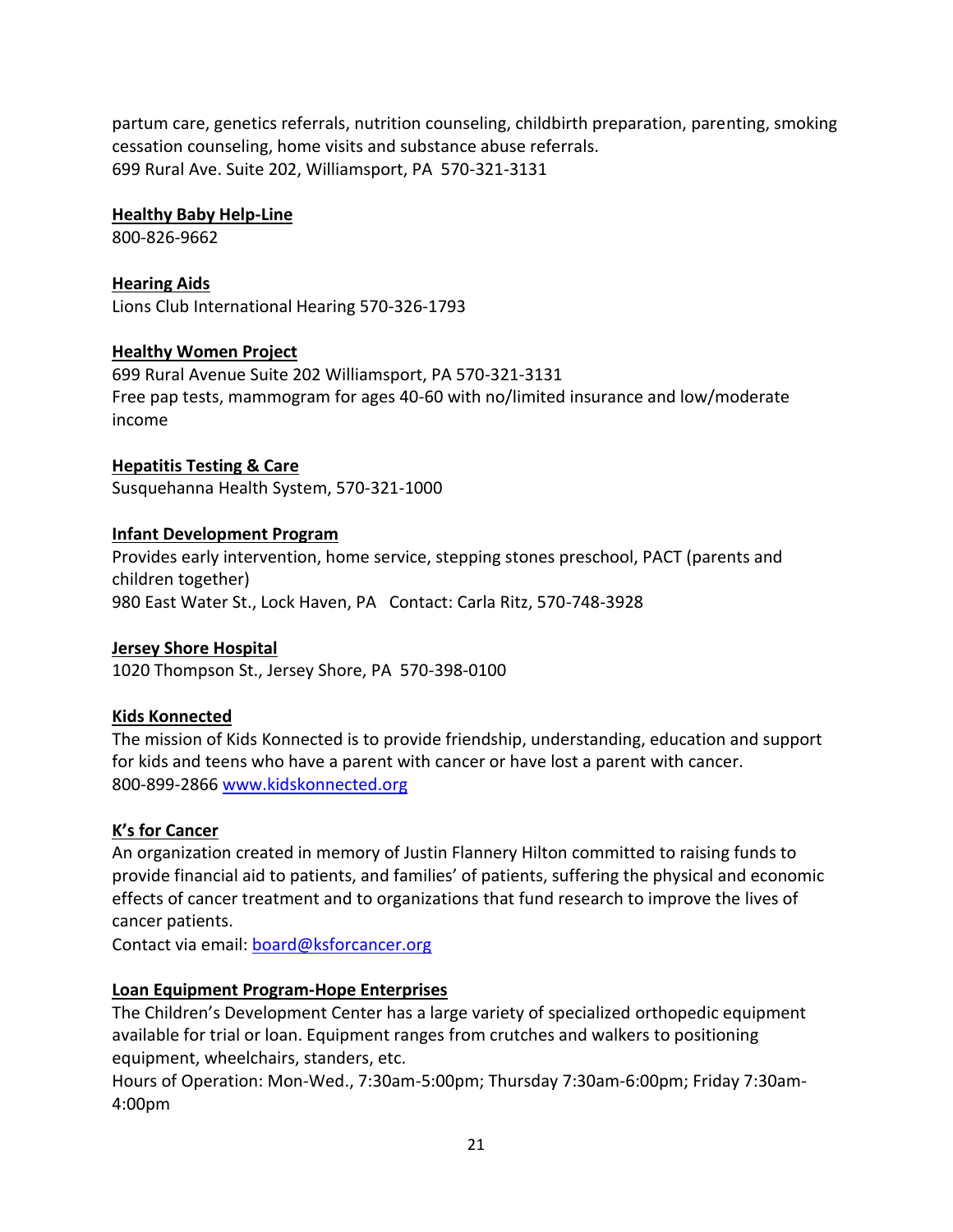625 West Edwin St., Williamsport Contact: 570-326-0565, x 101

#### **Lock Haven Hospital**

24 Cree Dr., Lock Haven, PA 570-893-5000 **Muncy Hospital** 215 E. Water St., Muncy, PA 570-546-8282 or 570-327-8137

### **North Central Sight Services**

Walk in Mon-Fri 9am-4pm 2121 Reach Rd., Williamsport, PA 570-323-9401

#### **Northwestern PA Optical Clinic (NWPOC)**

West End Christian Community Center 901 Diamond Street Williamsport. 570-323-6297 A clinic where individuals meeting certain incolem guidelines may purchase glasses starting at \$40. Mondays, Tuesdays, Thursdays 9-2:30, Wednesdays 9-noon.

#### **PA Health Law Project**

Helps low income families, disabled elderly obtain health care. 800-274-3258

### **Pennsylvania College of Technology**

1 College Avenue Williamsport, PA 570-327-4500 Routine dental cleaning & check ups

### **Pennsylvania Department of Health**

1000 Commerce Park Drive Williamsport, PA 570-327-3400

### **Price Optical**

567 E. Third St., Williamsport, PA 570-323-8000

#### **River Valley Health and Dental Center**

Offers primary care for all ages, behavioral health care services, referrals to specialty care, follow-up care, health education, quarterly women's health days and children's health days. Open Monday-Thursday 8:00-7:00 pm, Friday 8:00-5:00 and Saturday 8:00-12:00. Accept most insurance plans and see individuals who do not have insurance. Dental Center- Provides dental exams and X-Rays, preventative dentistry, cleanings and fluoride, restorative dentistry, sealants, extractions, infant days. Community dental education and referrals to specialty care. Open M-W 7:45- 6:00 and Thursday and Friday 7:45-5:00 471 Hepburn Street Williamsport, Pa 17701 Contact: 570-567-5400 or 570-567-5430

### **St. Anthony's Center**

(M: 7-8:30pm; W: 11-1pm) 125 E. Willow St., Williamsport, PA 570-326-2244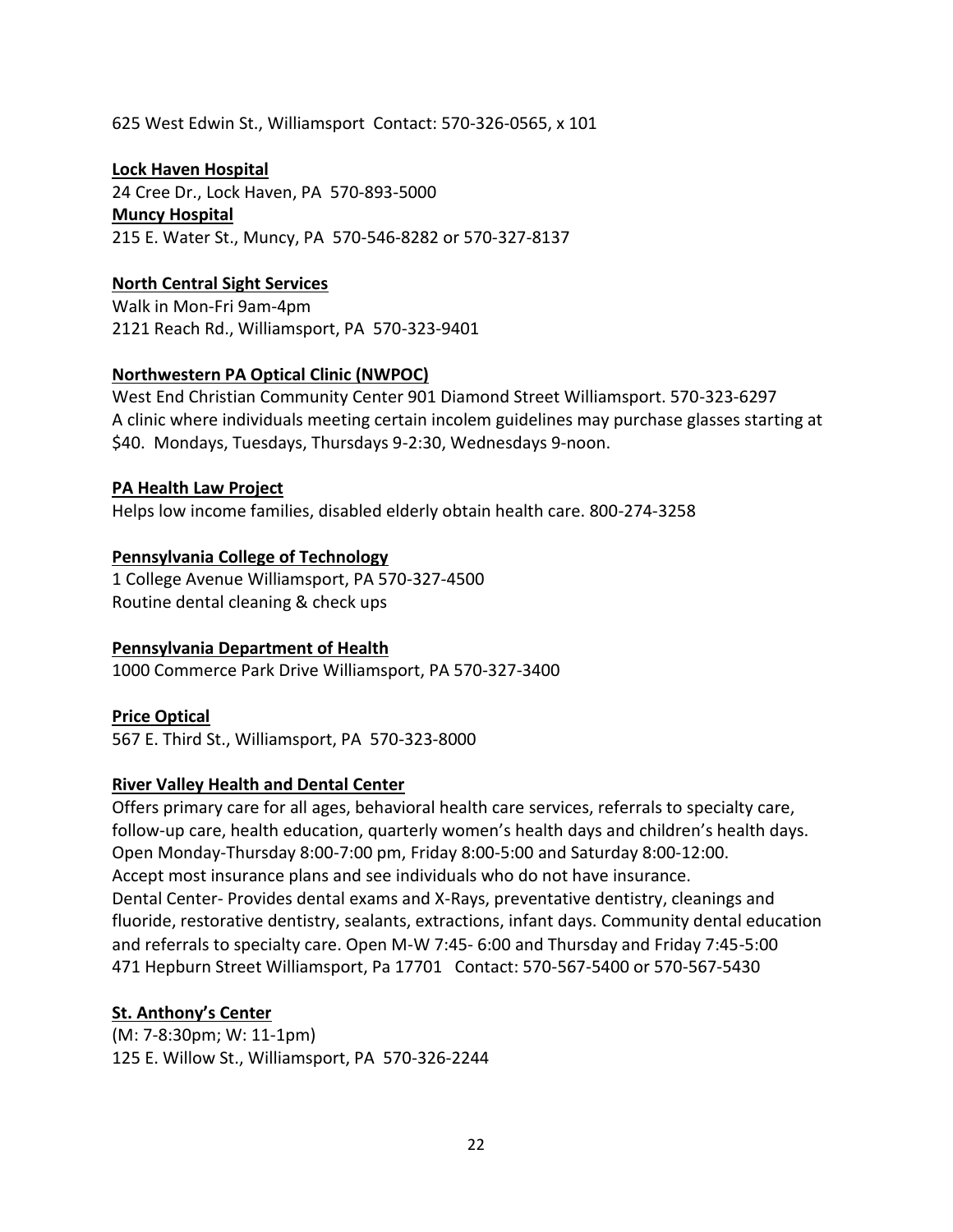### **Vision Screenings -North Central Sight Services**

Children from financially eligible families can receive free complete eye examination by a pediatric optometry specialist. Vision is the ability to identify, interpret, and comprehend what is seen. Some children may have normal eyesight but their visual skills are impaired. Hours of Operation: Weekdays, 8:30 am to 4:30 pm 2121 Reach Road, Williamsport 570-323-9401

#### **Williamsport Regional Medical Center**

700 High Street Williamsport, PA 570-321-1000

### **Medications/Medication Assistance**

[www.freemedicineprogram.org](http://www.freemedicineprogram.org/)

[www.needymeds.org](http://www.needymeds.org/)

**Non Profit Warehouse for Meds** – [www.nonprofitwarehouse.com](http://www.nonprofitwarehouse.com/)

### **Partnership for Prescription Assistance**

1-888-477-2669 [www.pparx.org](http://www.pparx.org/)

### **Shepherd of the Streets**

669 Center St., Williamsport, PA 570-322-6538. Eye glasses & dental surgery assistance.

#### **St. Anthony's Center**

125 E. Willow St., Williamsport, PA 570-326-2244

#### **Walmart \$4 Prescriptions**

### **Meetings**

#### **Al-Anon**

Support group for friends and family of alcoholics. Childcare provided.

-Sunday night Al-Anon Meeting, 7:00-8:00pm Bush Campus Center, Room 205, Penn College, One College Avenue, Williamsport, PA

-Mondays from 7-8pm First Presbyterian Church, 102 E. Third St., Williamsport. Enter from Mulberry St. side (Support group for pre-teen and teens of alcoholic relatives and friends) -Tuesdays from 7-8pm Pine Street Methodist Church Library

-Thursday from 7:30-8:30pm Messiah Lutheran Church 324 Howard St South Williamsport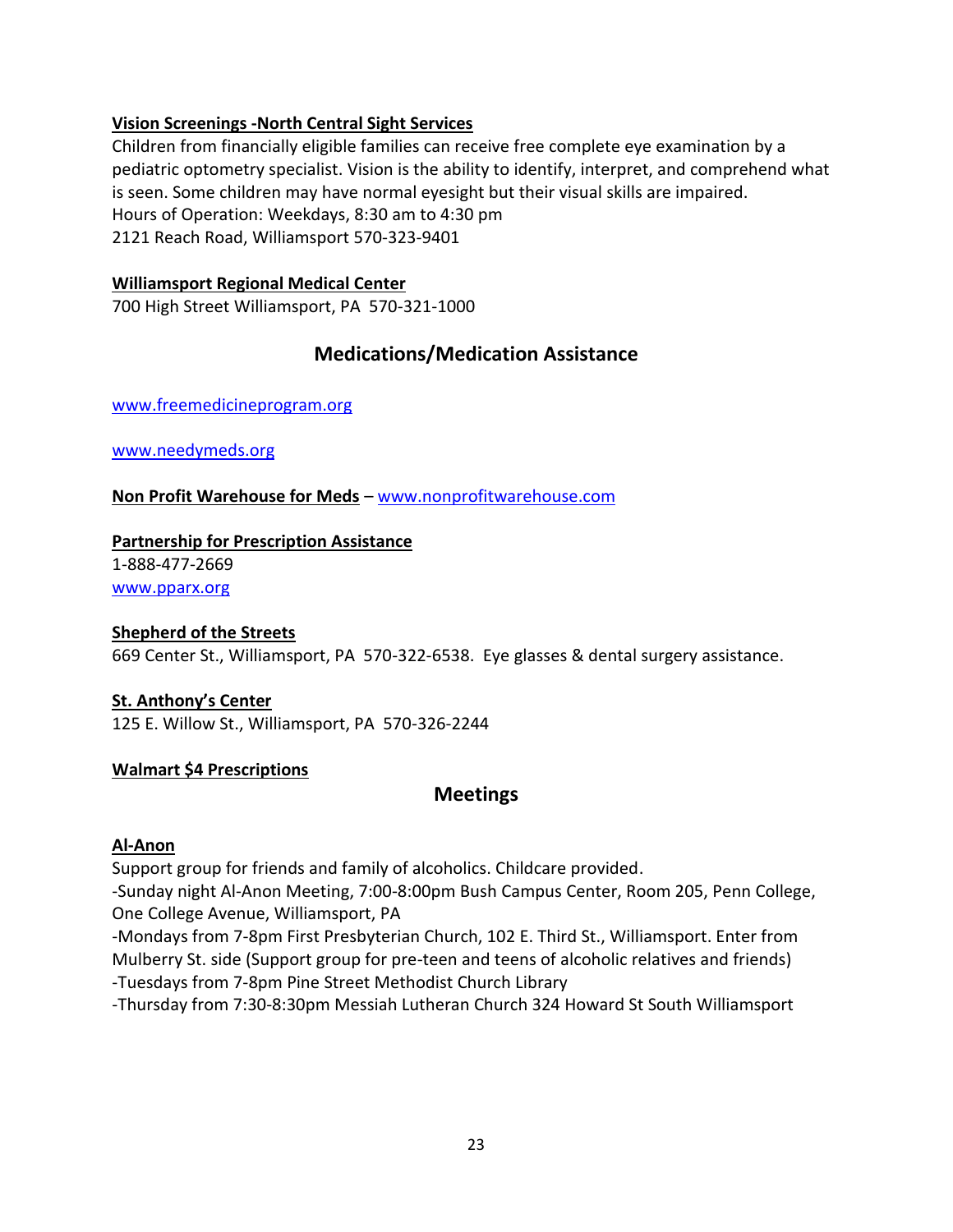#### **Co-dependency Anonymous**

"One Day at a Time" is a fellowship of men and women whose common purpose is to develop healthy relationships. We rely upon the Twelve Steps and Twelve Traditions for knowledge and wisdom. Format: topic, 12-step, 12-traditions rotation. Topic, and/or Speaker rotation. Tuesdays, 7:00pm-8:00pm St. Luke Lutheran Church, 1400 Market St. (in a white house directly in the back of the church)

#### **Co-dependency Anonymous**

"Precious and Free" is a fellowship of men and women whose common purpose is to develop healthy relationships. We rely upon the Twelve Steps and Twelve Traditions for knowledge and wisdom.

Sunday afternoons, 4:00-5:00pm

Newberry Church of Christ 822 Diamond Street(meeting held in the basement)

#### **Disabled American Veterans, Chapter 47**

Getting involved in your local DAV Chapter is one of the many ways you can reach out to fellow veterans in your community. DAV members meet monthly to network and discuss issues of importance to veterans and the organization. Legislation, volunteer efforts and community projects are among the topics discussed, as well as upcoming events and activities. Meetings are held on the  $3^{rd}$  Wednesday of each month at 7pm. 10 E. Third St., Williamsport, PA

#### **Muscular Dystrophy Support Group**

The group welcomes individuals with any form of Muscular Dystrophy. Family and friends are invited to attend. Monthly meetings provide opportunities for education, support and socialization.

4th Wednesday of every month 7 to 9 pm Hospitality Inn Lounge (4th Floor) of 802 Campbell St. Building Williamsport Regional Medical Center (570) 322-5844

#### **NAMI (National Alliance on Mental Illness) Meeting**

This local chapter meets monthly The 2<sup>nd</sup> Tuesday evening at 6:30pm Robert M. Sides Music Center, 201 Mulberry St., Williamsport, PA

#### **Nar-Anon Meetings**

Williamsport Area Nar-Anon Family Group Meetings Every Monday from 7:00-8:00pm Newberry Church of Christ, 822 Diamond St., Williamsport Every Wednesday from 7:00-8:00pm Greenview Alliance Church, 1955 Warrensville Rd., Montoursville

#### **Parkinson's Support Meeting**

3rd Thursday of every month, 7 pm First United Methodist Church 700 Fairview Drive Montoursville, PA (570) 458-4462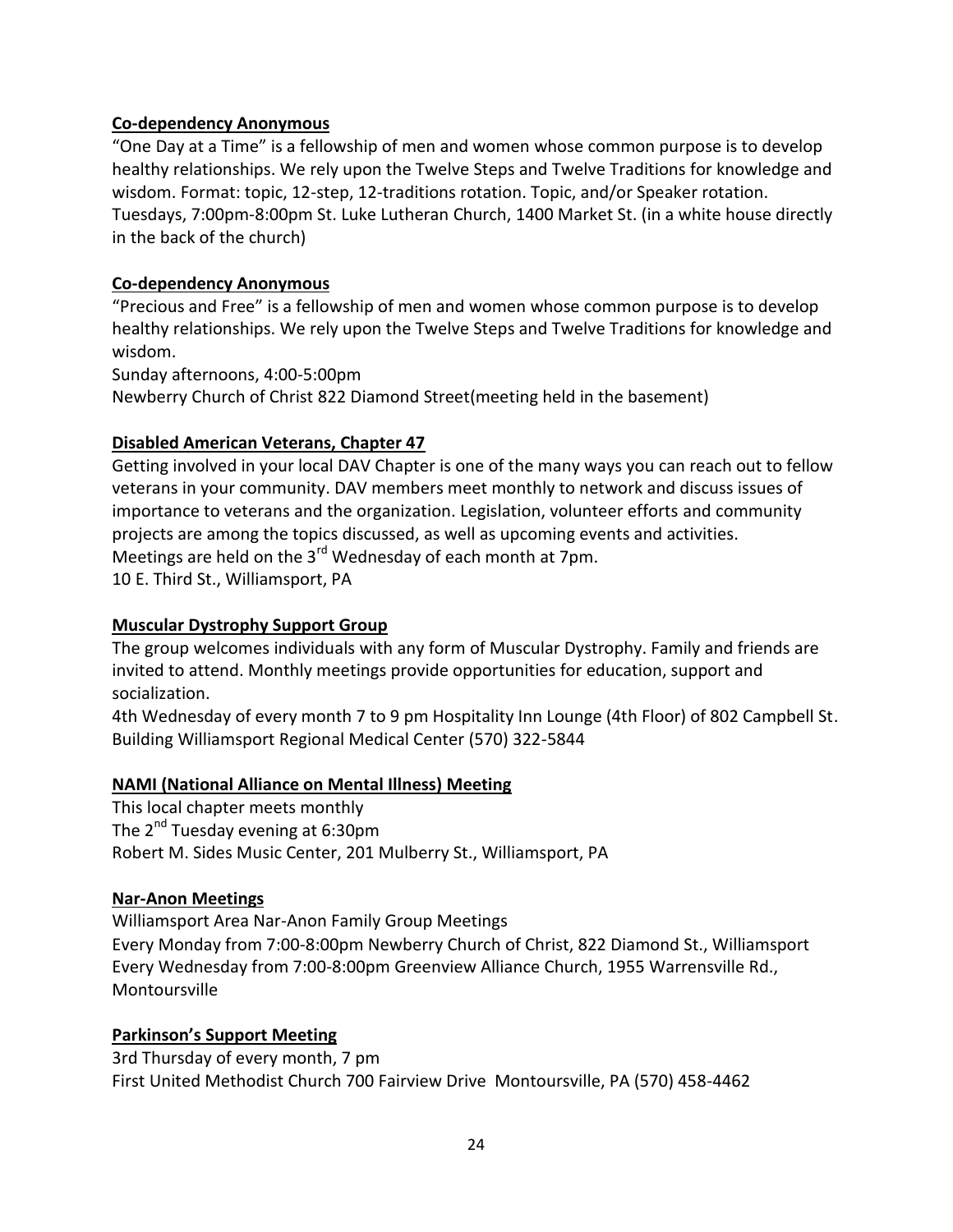### **Stroke Club/Head Injury Support Group**

This group offers support, social opportunities, education and information to individuals who have experienced cerebrovascular accidents as well as head injuries. This group is open to stroke survivors/head injury survivors and their families and caregivers.

4th Tuesday of every month, 2 to 4 pm, Williamsport Regional Medical Center ISS Training Room, 2nd Floor (570) 321-2600

#### **Support Group SOSL- Survivors of Suicide Loss**

Third Thursday of the month from 6-7:30pm Winter Room at the James V. Brown Library in downtown Williamsport

### **Mental Health Resources**

#### **Beacon Hub Drop In Center**

Beacon Hub Drop-In Center gives participants a safe environment where they can interact while receiving skills training; learning about recycling, nutrition, budgeting; finding necessary resources within the community to meet their individual needs (examples include the soup kitchen, 12-step recovery meetings, or others); and an open-attendance policy for when they feel the need for added support in their lives. Requirements for participation include the participant having a mental health diagnosis and/or cognitive disability, being 18 years or older, being a resident of Lycoming or Clinton Counties, agreement to follow the rules and regulations of the program while in attendance, and a willingness to become part of a group for peer support. It is also required that participants sign in and out upon arrival or departure to the facility for safety measures. Members are assisted in community integration, learning the local transportation system, and other outings in an effort to not only promote community integration, but also to educate the general public. Participants become a positive example for members of the general population to challenge their own negative learned beliefs about individuals with mental health and/or intellectual disabilities. Monday - 12:00 pm to 6:00 pm, Tuesday through Friday - 9:00 am to 3:30 pm 227 Academy Street, Williamsport 570-567-7832

#### **Catholic Social Services**

2111 Linn Street Williamsport, 570-322-4220

### **Community Services Group (CSG)**

CSG is dedicated to improving the lives of adults, children, and families with mental health and intellectual and developmental disabilities by providing a range of services to meet each person's individual needs. We are committed to providing the highest quality mental health services to individuals experiencing emotional, relational, and behavioral problems. Contact CSG at 1-877-907-7970 to make a referral to any of the services listed below.

- Outpatient Mental Health Services - CSG provides individualized, outpatient services for adults, adolescents, and children. Our outpatient services recognize that often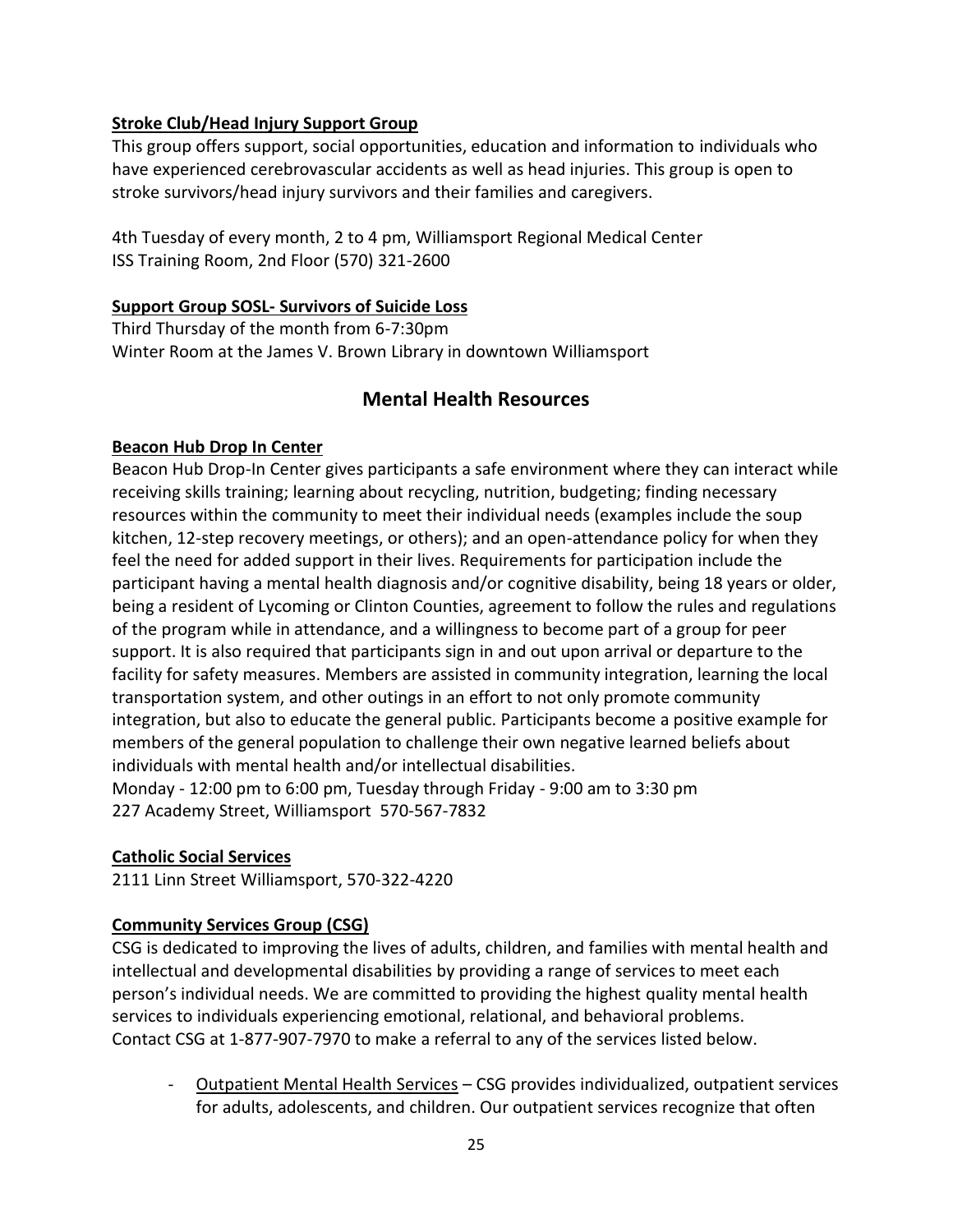individuals and families need assistance in facing the demands placed upon them by everyday life. Same Day Access is available for outpatient services. For your convenience services are provided at our Williamsport and Mill Hall locations.

Outpatient Services include:

- Individual, marital, family, and group therapy
- Psychiatric evaluations and medication management
- Parent- Child Interaction Therapy (PCIT) **-** for parents/guardians and children ages 2-6 with disruptive behaviors. This treatment approach is designed to enhance a positive relationship between caregiver and child and promotes effective behavior management and discipline techniques.
- Dialectical Behavioral Therapy (DBT) for adults and adolescents diagnosed with Borderline Personality Disorder. The goal of DBT is to assist individuals in "creating a life worth living" through participation in a weekly skills group and individual therapy where individuals learn skills to assist them with improving functioning, mood, and relationships.
- Mindfulness Group this is a 3 month group for adults. The group assists individuals with improving their ability to manage stress, improve focus and concentration, and learn to balance a healthier life.
- Adolescent Girls Depression Group this group is for teen girls struggling with depression. The group meets every other week and utilizes a blend of discussion and activities to engage teens in reaching their recovery goals.
- Behavioral Health Rehabilitative Services (BHRS) CSG's BHRS program provides services for children and adolescents in the home, community, or school setting. Goals are individualized based on your child's unique strengths and challenges and focus on interventions that support your child's continued participation in the community.
- Family Based Mental Health Services (FBMHS) CSG's FBMHS program is a unique, intensive therapeutic program designed to assist families in caring for children and adolescents with behavioral, social, and emotional difficulties. FBMHS utilizes a team approach where two mental health professionals work with a child, his/her parents/guardians, teachers, and other supports. Services are provided in the home, school, and community.
- Respite Services CSG's Respite Services aim to provide a break to the caregivers of children with behavioral health challenges, while assuring that your child's needs are being met in a safe and caring environment. Respite services are available in your own home, in the community, or out of home for overnight or weekend visits.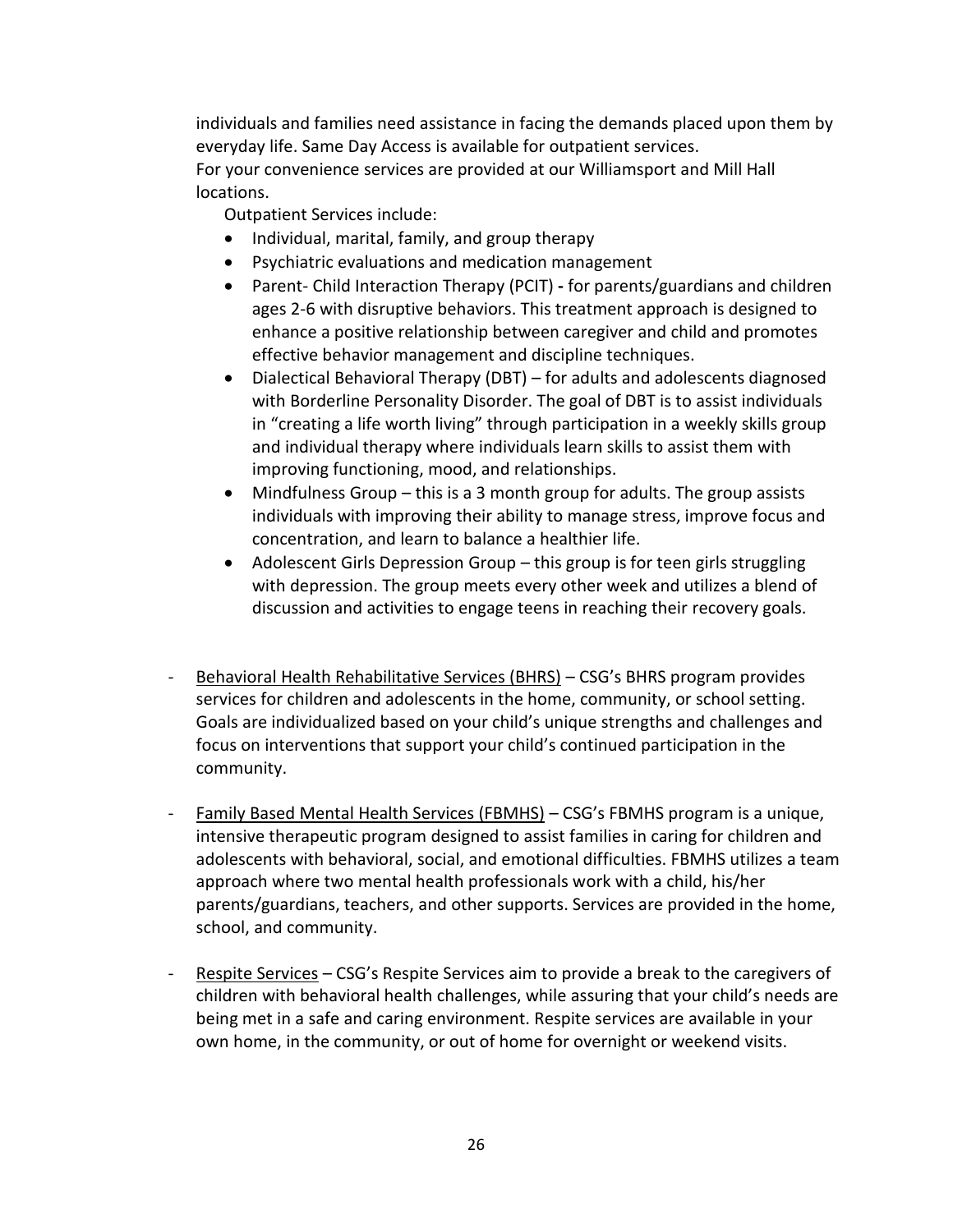- Adoption and Permanency Support Group CSG's Adoption and Permanency support group offers support for families who have adopted or are providing permanency through formal guardianship or kinship. Child care is provided. The group meets the  $3^{rd}$  Monday of each month from 5:30-7:30pm at CSG's office at 1000 Commerce Park Drive, Suite 110, Williamsport, PA.
- Commerce Park Clubhouse The Clubhouse provides vocational programs for adults whose mental illness has impeded their emotional, social, economic and vocational development. Programs aid individuals in searching for jobs, refining interviewing skills and transitioning into a new job. The Commerce Park Clubhouse offers a variety of employment opportunities such as

Transitional Employment Positions (TEP), Supported Employment, and support for those in Independent Employment. Commerce Park Clubhouse has a wide variety of opportunities for members to get involved in everything from cooking to how to use a computer throughout the work day.

- Community Residential Rehabilitation (CRR) CSG's CRR program provides residential services for adults with mental illness. The CRR Program provides individuals the opportunity to improve their daily living skills and become more integrated into the community.
- Independent Living Services CSG's Independent Living Services (ILS) provides recovery opportunities to adults 18 and older, diagnosed with serious mental illness. Services are provided in the community, one to one with trained staff. The goal of ILS is to promote individual independence and quality of life and improve his or her current living situation.
- Partial Hospitalization Program CSG's partial hospitalization program provides services and support to adults experiencing behavioral health difficulties that require more than outpatient counseling. The partial program meets three days per week and provides services in a group setting. Each treatment day includes psychotherapy, educational groups, and therapeutic activities designed to assist individuals with achieving their personal recovery goals by improving symptom management, developing coping skills, and building on their individual strengths.
- Peer Support CSG's Peer Support assists adults with mental health issues in developing their path to recovery. Individuals work with peer specialists who have been the recipients of mental health services. Peer specialists assist individuals with basic living skills, support and advocacy, social networks and links to other resources.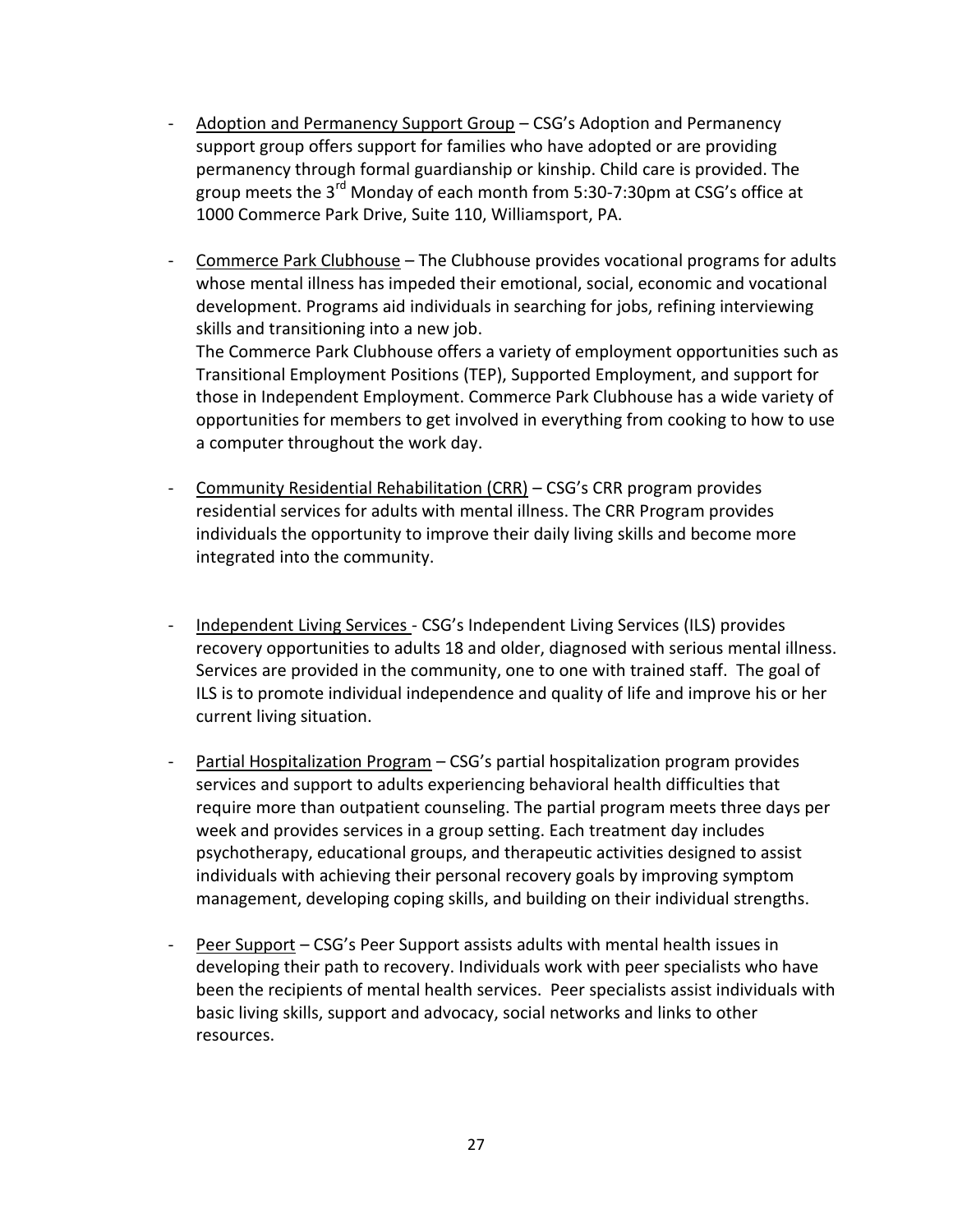### **Community Solutions Group MST**

Multisystematic therapy is community-based, family driven treatment that addresses ways to decrease the occurrence of certain behaviors. Offered to youth between ages of 12 and 17 who are exhibiting some challenging behaviors, which could include running away, drug and/or alcohol abuse, aggressive behaviors, truancy, oppositional defiant behaviors, and delinquent behaviors.

Contact: Megan Hunter, Associate Program Director, 570-505-3637 or 610-435-3343

### **Crossroads Counseling (adult and child)**

Provides outpatient and intensive outpatient individual and group counseling as well as a partial hospitalization programming for substance abuse issues, provides domestic violence program for men (Batterers Intervention Program)

Offers co-occurring services (Mental Health & Substance Abuse)

Licensed Mental Health provider. Specializing in providing trauma informed care with focus on the family in addition to the individual. Psychiatric services are also available.

Hours of Operation: Monday through Thursday, 8:00 am-9:00 pm; Friday 8:00 am-2:00 pm Lycoming County Address: 501 East Third Street, Williamsport Contact: 570-323-7535 Clinton County Address: 8 N. Grove St., Lock Haven, PA Contact: 570-893-1886

### **Danny's Wish for Autism**

Help provide life enhancing resources and experiences for kids and families that deal with Autism and Autism related spectrum disorders.[www.Dannyswish.org](http://www.dannyswish.org/)

### **Diakon Family Life Services**

Offer counseling for adults, children, and teens, including individual and family therapy, group counseling, and play therapy

Hours of Operation: Monday through Thursday, 8:00 am to 8:00 pm; Friday, 8:00 am to 5:00 pm 435 West Fourth Street, Williamsport Contact: 570-322-7873

### **Divine Behavioral Health Services**

Adult Inpatient and Older Adult Units - Fifth Floor (Elevator B) Outpatient Services - Fifth Floor (Elevator B) Divine Providence Hospital, 1100 Grampian Boulevard Williamsport, PA 17701, (570) 320-7525

### **Heartworks**

Children's bereavement specialists, 1100 Grampian Blvd, Suite 383 Williamsport, PA 570-320- 7691

### **Living Unlimited**

The Vocational and Community Adjustment program is a structured treatment program that helps participants recognize, accept, and adapt to challenges, and achieve vocational and life skills goals. It includes music therapy, peer support, group therapy, and skill training and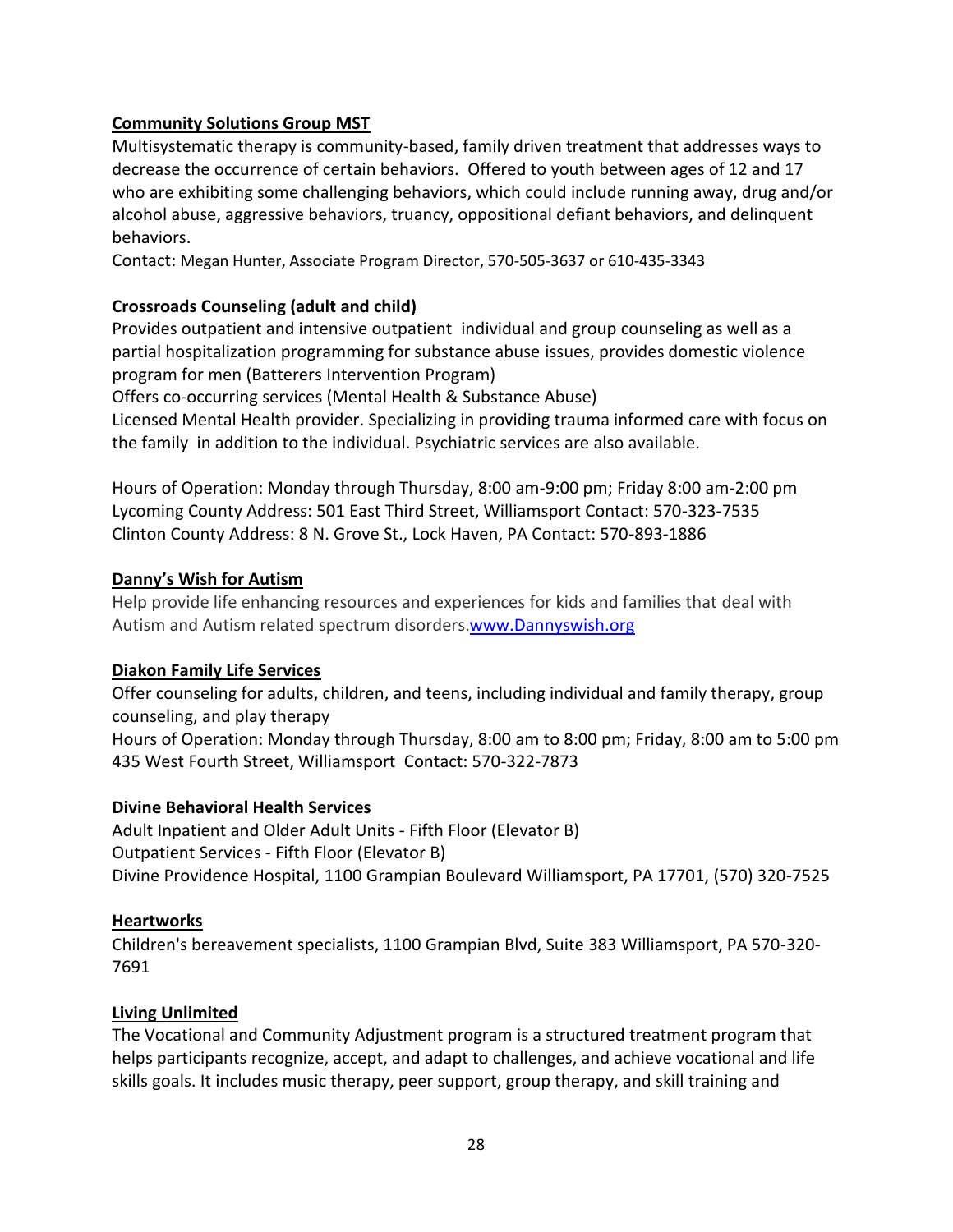development. The day is scheduled similar to an actual work day and includes teaching and therapy sessions, vocational skills and applications, and structured lunch and breaks. Program is for persons with mental health issues, persons with acquired disabilities or developmental disabilities.

Hours of Operation: Sessions are held once a week and are structured similar to a workday; office hours are weekdays 8:00am-5:00pm

520 W. Fourth St., Suite 3A, Williamsport Contact: Laura Lane, 570-601-1630

### **Lycoming/Clinton Mental Health/Intellectual Disabilities Program**

Mental Health services are primarily available for adults with a serious mental illness, characterized by a diagnosis of a psychotic disorder and/or a major mood disorder of long duration with intermittent periods of wellness and illness, and children or adolescents with or "at risk" of developing a serious emotional disturbance.

Their Assessment Unit provides or connects clients with appropriate services. The case management staff provides ongoing support to the individual and the family. Their contracted provider agencies offer a variety of general and intensive services in the community. They also provide 24-hour crisis intervention services.

Hours of Operation: Weekdays, 8:00am-4:30pm

Sharwell Building, 200 East Street, Williamsport 570-326-7895

### **NAMI Lycoming**

The National Alliance on Mental Illness in Lycoming County meets the second Tuesday of each month at 6:30pm at Robert M. Sides Music Center, 201 Mulberry St., Williamsport, PA Contact: 570-326-2094

### **The Meadows Psychiatric Center**

Inpatient services 123 The Meadows Dr., Centre Hall (814) 364-2161

### **Suicide Hotline**

National- 1-800-SUICIDE, Lycoming County Crisis Interview- 570-326-7895

### **Universal Community Behavioral Health**

Wraparound, partial, and outpatient service.7930 Nittany Valley Dr., Mill Hall, PA 570-726- 4306

### **Miscellaneous**

### **American Red Cross**

320 East Third Street Williamsport PA 17701 570-326-9131

### **Bicycle Recylce**

The Pajama factory will accept gently used bikes and new ones to distribute to those in need. Bicycle Recycle is a neighborhood bicycle shop geared to provide affordable bikes to the community, and to teach and assist with hands-on bicycle repair. We offer memberships,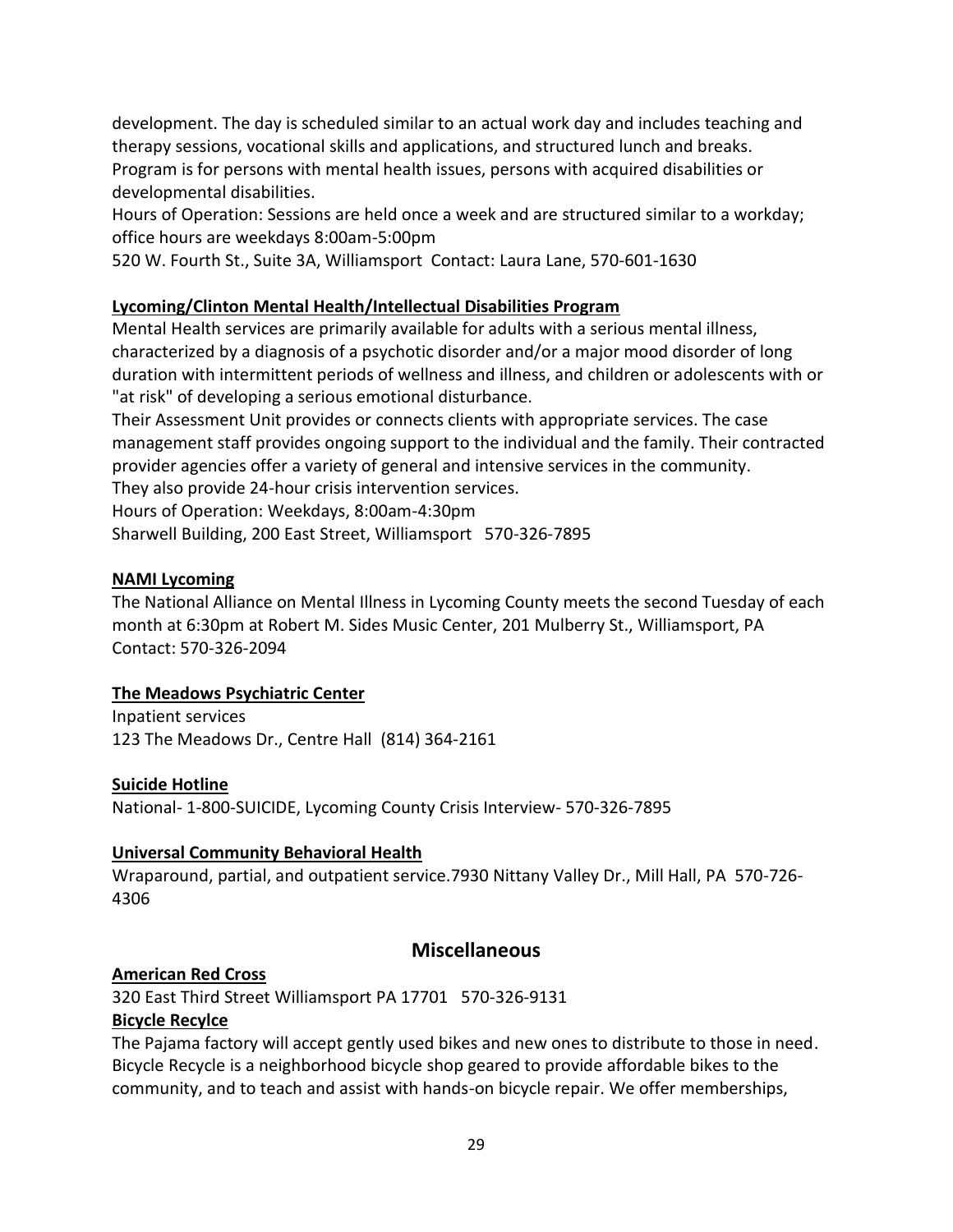maintenance classes, and volunteer opportunities for the community. Bicycle donations are welcome. Located on the ground floor through the courtyard entrance (at the inner corner of the parking lot on the corner of Rose Street and Park Avenue). HOURS: Mon + Wed 6pm–9pm. 1307 Park Avenue, Box #10, Williamsport, PA 570-323-7650

#### **Childhood Lead Poisoning**

1-800-222-1222

#### **Community Action Agency (STEP)**

STEP is a private, non-profit Community Action Agency providing services to help people to promote or maintain their self-sufficiency. Programs include: Lycoming-Clinton Head Start, Lycoming-Clinton Bi- County Office of Aging, Day Care Administration, Workforce Development Program, Housing Services, Social Service Assistance Program and School and Community Transportation Services.

2138 Lincoln Street Williamsport, PA 17701 (570) 326-0587

#### **Cribs/Pack N Play Cribs**

Coroner's Office, 48 West 3rd Street Williamsport, PA. 570-327-2305

#### **Diaper Program**

West End Christian Community Center 901 Diamond Street Williamsport. 570-323-6297 If available through donations, diapers are given out once per month to parents with babies. Babies must accompany parents at pick up. This program is run through our Clothes Closet on Wednesday evenings and Saturday mornings only. (See page 14).

#### **Expectations Women's Center**

Offers pregnancy testing, options counseling, individual mentoring, healthy relationship support, post abortion support, education services-parenting skills, and baby care skills. Also offers assistance with obtaining baby furniture, children's clothing birth to 4T and maternity clothing. 854 W. Third St., Williamsport Contact: 570-321-8240

#### **Headstart (STEP)**

The mission of STEP Head Start is to foster hope, growth, self-sufficiency and social competence in children and their families in partnership with parents and the community. 2138 Boyd Street Williamsport (570) 326-0587

#### **Lycoming College**

Coordinates volunteer efforts by the students Chaplain Jeff Lacrone [cslecrone@lycoming.edu](mailto:cslecrone@lycoming.edu)

#### **Lycoming County United Way**

Mobilizing resources to improve lives 33 West Third Street, Suite 201, Williamsport PA 570-323-9448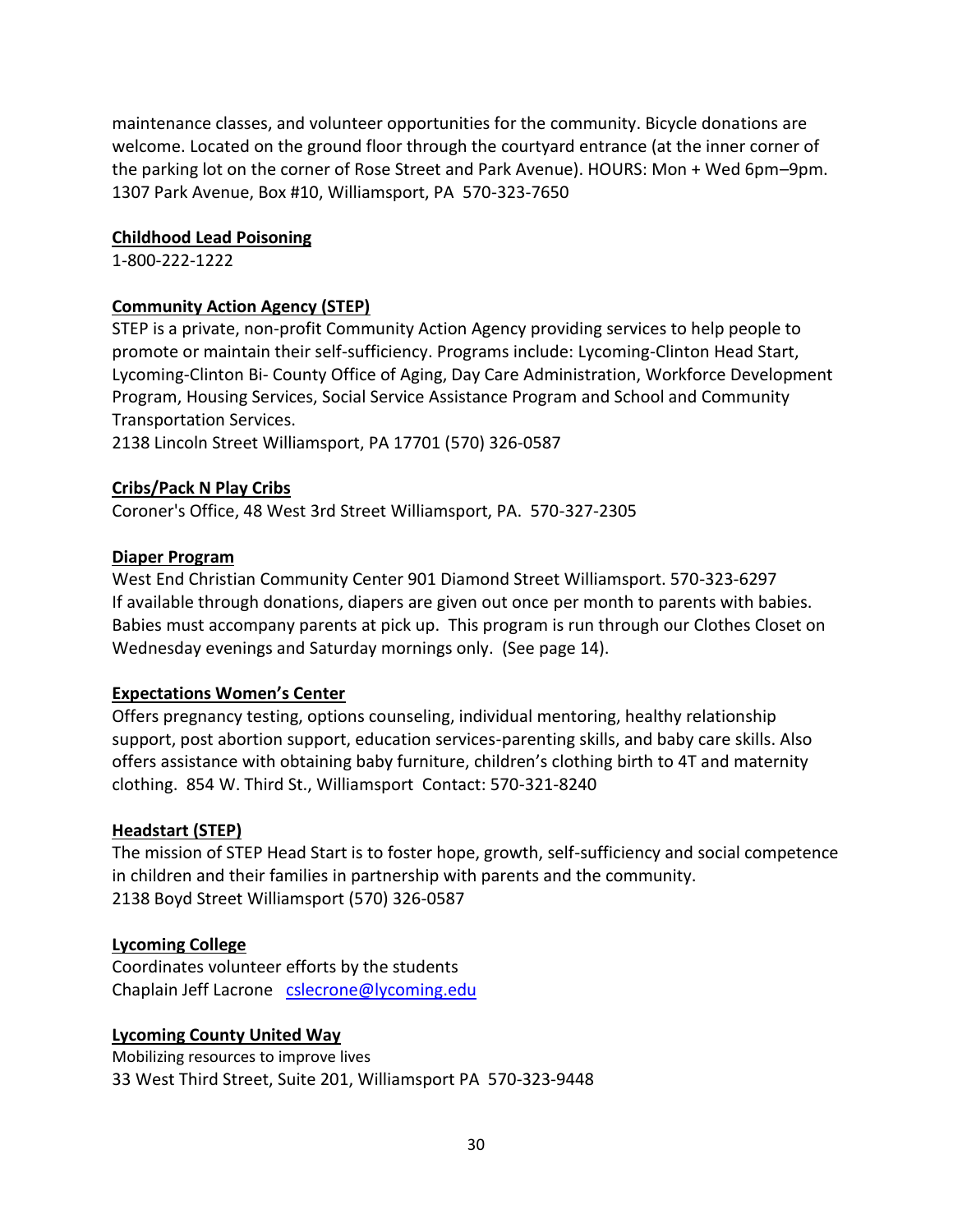#### **Lycoming County Veterans Affairs**

330 Pine Street Williamsport, PA. 570-327-2365

#### **Office of Aging**

2138 Lincoln Street Williamsport Pa 570-326-0587 Info and services for older adults and their caregivers.

**PA 211** is a statewide collaborative for health and human service information for Pennsylvanians funded by United Way and is updated monthly with any info provided to them.

#### **Pastoral Care**

- Shepherd of the Streets Ministry, 320 Park Avenue Williamsport, PA. 570-322-6538. Monday-Thursday 9am-noon & 1-3pm. (counseling & referral).
- Sojourner Truth Ministries, 501 High Street Williamsport, PA. 570-323-1797. Mon-Fri 9-3.

#### **Poison Control Center**

1-800-222-1222

#### **Safe Kids Pennsylvania**

Resource for child safety information [www.pasafekids.org](http://www.pasafekids.org/) 1-800-683-5100

#### **The Disability Rights Network**

To advance, protect, and advocate for the human, civil, and legal rights of Pennsylvanians with disabilities 301 Chestnut St. Suite 300 Harrisburg, PA 17101, 1-800-692-7443 [www.drnpa.org](http://www.drnpa.org/)

#### **The Vet Center**

Offers benefits, counseling, therapy, housing and medication. 49 East 4th Street St #104. 570-327-5281. Weekdays 8-4:30.

#### **Thomas Crossley Barber Shop**

(\$5.00 for basic haircut Mon & Tues 9-5:30; Thurs. 12-8; Fri 10-7; Sat 9-4) 929 Washington Blvd., Williamsport, PA 570-322-0048

#### **VA Medical Clinic**

Wenner Building, 1705 Warren Avenue Suite 304 Williamsport, PA. 570-322-4791. Monday-Friday 8:00-4:30

### **Peer Support**

#### **Community Services Group Peer Support**

Peer Support assists adults with mental health issues in developing their path to recovery. Individuals work with peer specialists who have been the recipients of mental health services.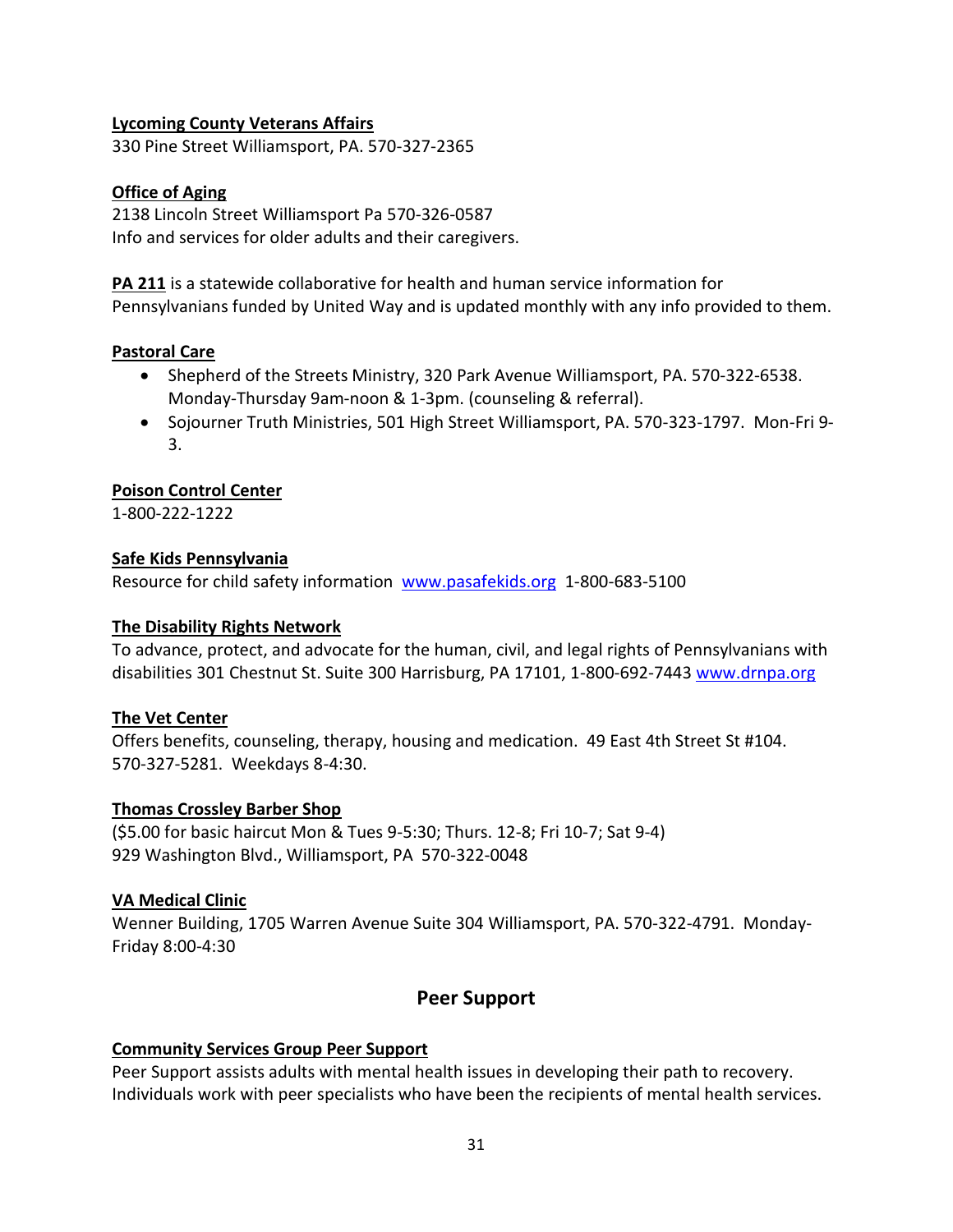Peer specialists assist individuals with basic living skills, support and advocacy, social networks and links to other resources. Contact CSG at 1-877-907-7970 to make a referral

#### **Crossroads Counseling**

Certified Recovery Specialist Lycoming County Address: 501 East Third Street, Williamsport Contact: 570-323-7535 Clinton County Address: 8 N. Grove St., Lock Haven, PA Contact: 570-893-1886

### **Personal Care Boarding Homes**

**Fulmer's** 201 Woodward Ave., Lock Haven, PA 570-748-1829

**Insinger's** 673 Campbell Street, Williamsport, PA 570-326-2361 (Takes MA)

**Insinger's South** 6 East Central Ave, South Williamsport, PA 570-322-4767

#### **Our House Personal Care**

327 S. Howard St., Williamsport, PA 570-322-8829

**The Meadows** (skilled nursing, personal care and rehab center) Full time LPN and personal care aides available; House Dr. for monthly on-site visits; Alarm systems 2106 Warrensville Rd, Montoursville, PA 17754 Contact: Gayle Hummel, 570-433-4663

**Tilburg's Personal Care**

801 Market St., Williamsport, PA 570-322-5951

#### **West House**

West House is a perfect alternative to nursing home care for individuals who are not completely independent and are in need of some personal care. West House offers all the comforts of home plus 24-hour assistance from our highly-trained staff. 616 W. Edwin St., Williamsport, PAContact Kirsten Felix, 570-321-9378 [www.westhouseinc.com](http://www.westhouseinc.com/)

#### **Willow View**

124 Emery St, Williamsport, PA 17701 (570) 323-9392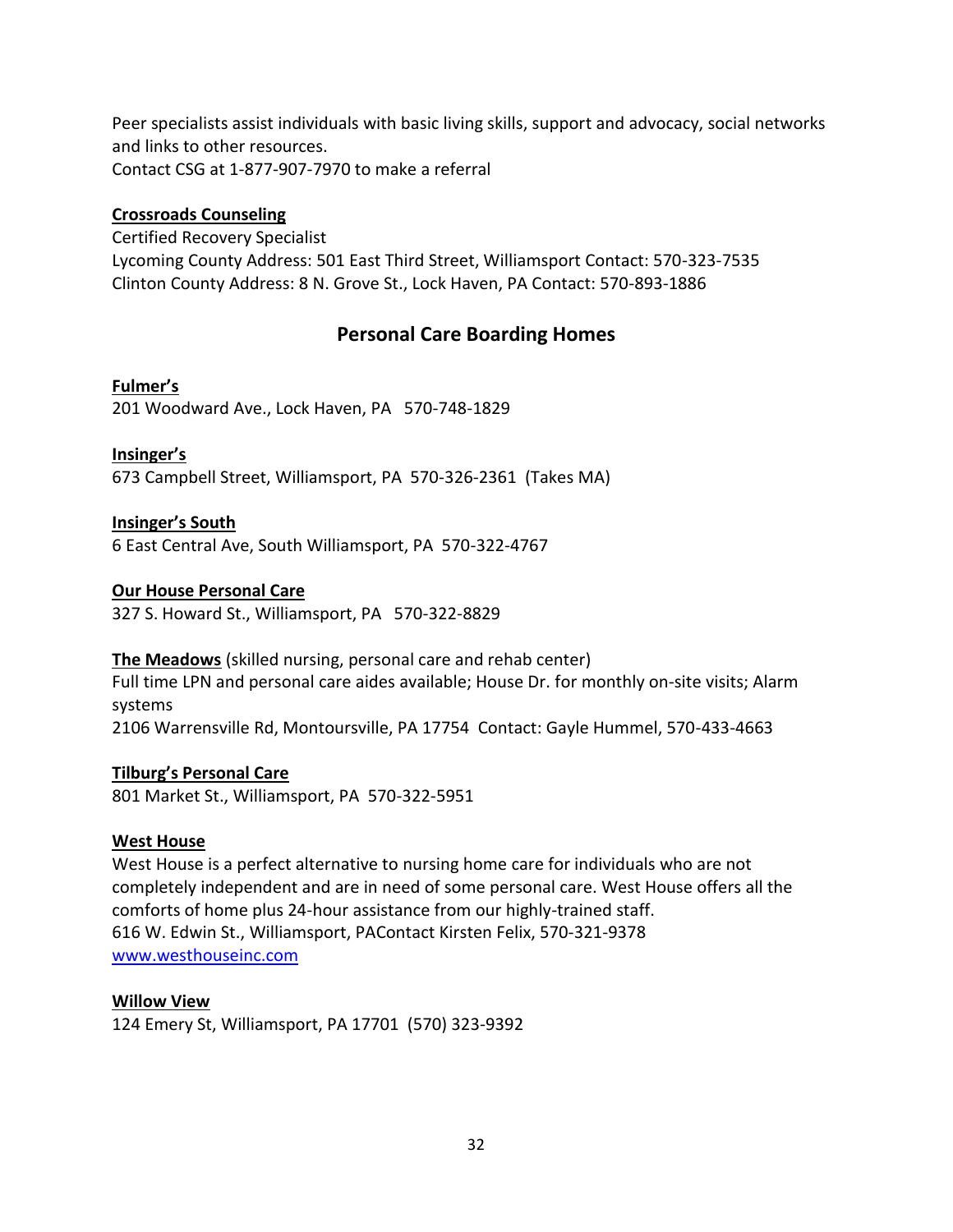### **Services for Persons with Intellectual/Developmental Disabilities**

### **Central Intermediate Unit 10**

Development Center for Adults – Clinton County Lock Haven Career Link 8 N. Grove Street, Suite G Lock Haven, PA 17745-3547 Phone: 570-893-4038

The Central Intermediate Unit's Development Center for Adults' office/classroom in Clinton County is located in the same office complex as the Lock Haven Career Link. Programs offered include ABE, GED, Pennsylvania Adult Literacy (which trains volunteer tutors to work with its adult learners), and the Alternative Program for Incarcerated Youth (in partnership with Keystone Central School District and the Clinton County Prison). For more information contact Marianne Taylor, Lead Project Facilitator (mtaylor@ciu10.org).

### **Children's Development Center**

For infants, children, and adults up to 21 years old with disabilities Services offered include neuropsychology, occupational therapy, speech therapy, and physical therapy.

625 W. Edwin St., Williamsport Contact Sandy Boyles, 570-326-0565

### **Community Services Group (CSG)**

See page 26 for more information

### **Hope Enterprises**

Offers a variety of services for individuals with developmental/intellectual disabilities: custodial training program, community supports program, community employment program, group homes, life sharing program, industrial program, in home services for children and adults Hours of operation: 7:30 am-4:30 pm

Location: 2401 Reach Road, Williamsport Phone: 570-326-3745

### **Living Unlimited**

The Vocational and Community Adjustment program is a structured treatment program that helps participants recognize, accept, and adapt to challenges, and achieve vocational and life skills goals. It includes music therapy, peer support, group therapy, and skill training and development. The day is scheduled similar to an actual work day and includes teaching and therapy sessions, vocational skills and applications, and structured lunch and breaks. Program is for persons with mental health issues, persons with acquired disabilities or developmental disabilities.

Hours of Operation: Sessions are held once a week and are structured similar to a workday; office hours are weekdays 8:00am-5:00pm

520 W. Fourth St., Suite 3A, Williamsport Contact: Laura Lane, 570-601-1630

### **Lycoming/Clinton Mental Health/Intellectual Disabilities**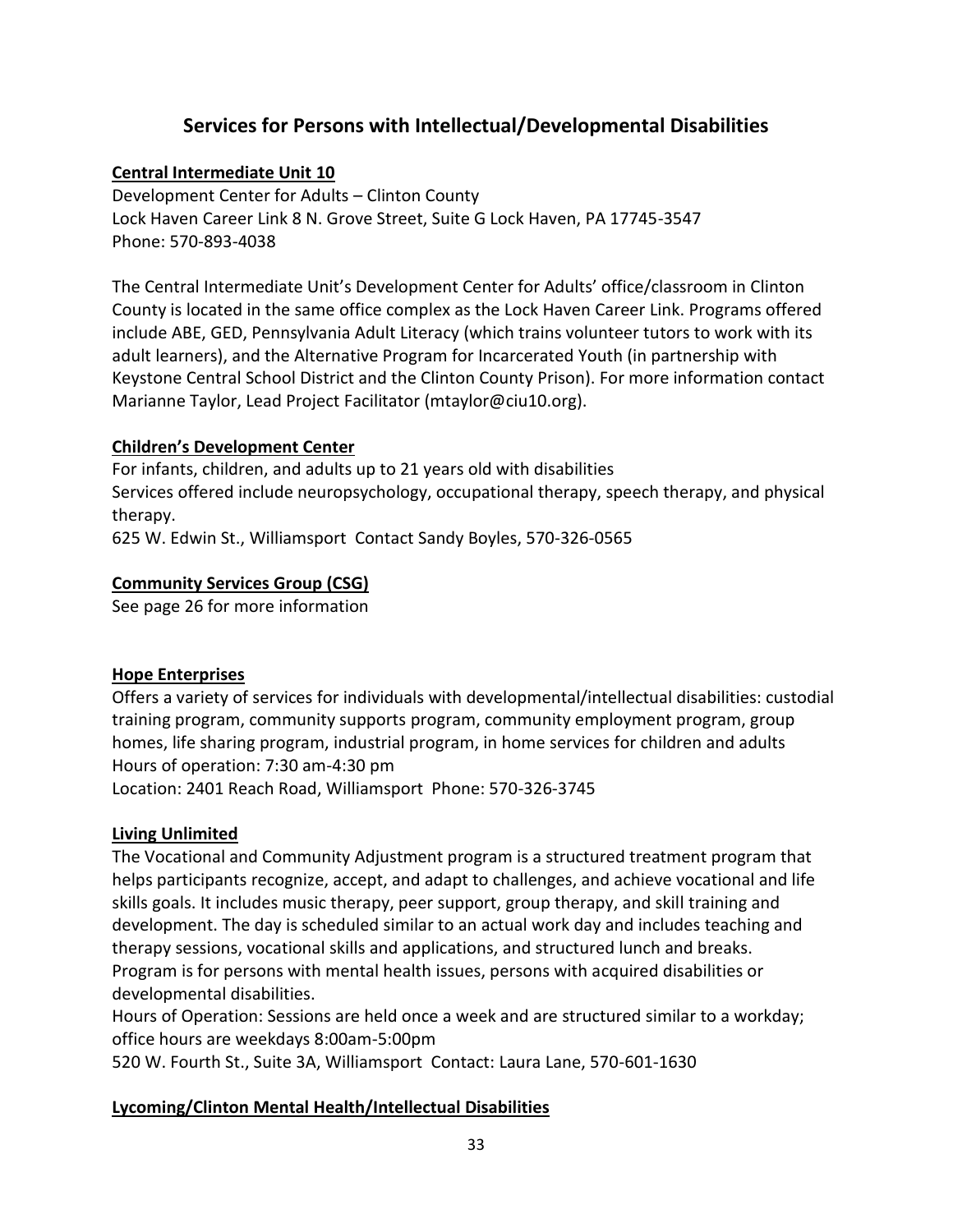Provides a variety of services to assist individuals with developmental disabilities and their families with living and working in their home communities. Support services offered by the Lycoming-Clinton Intellectual Disabilities Program are based in the local community and encourage active participation by individuals, their families, friends, and neighbors. Services include:

- Residential and in-home care
- Vocational and employment services
- Housing Enhancement Program
- Family support and specialized therapies
- Specialized early intervention services for children from birth to age 3 who have a developmental delay

Hours of Operation: Weekdays, 8:00-4:30 Sharwell Bldg., 200 East Street, WilliamsportContact: 570-326-7895

### **PA CareerLink® Lycoming**

Office of Vocational Rehabilitation (OVR)- employment services for individuals with disabilities Hours of Operation: Mon-Thurs., 8:00am-4:30pm; Fridays 9:00am-4:30pm 329 Pine Street, Williamsport, PA 17701 570-601-5465

### **PA CareerLink® Clinton**

Office of Vocational Rehabilitation (OVR)- employment services for individuals with disabilities Hours of Operation: Mon and Wed., 8:30am-4:30pm; Tues, Thurs, Fri 8:30am-12:30pm 8 North Grove Street Suite F Lock Haven, PA 17745 570-893-4022

### **Road to Freedom Center for Independent Living**

Non- profit organization established for and by people with disabilities. Goal is to empower people with disabilities by providing resources, options and disability related services needed to obtain individual freedom in their lives. CIL offers services to people with disabilities as well as families of individuals with disabilities, community service providers, government agencies and private businesses.

24 East Third Street Williamsport 570-327-9070

### **TEENLINK**

Our TeenLink facility is conveniently located in Montoursville, PA adjacent to the McCall Middle School. TeenLink is a program that is designed to provide high school students with disabilities the opportunity to develop the necessary independent living skills to successfully make the move from school to independent living. The TeenLink program has several components designed to prepare the students for the demands of adult life and help them reach their highest level of independence.

Summer Programs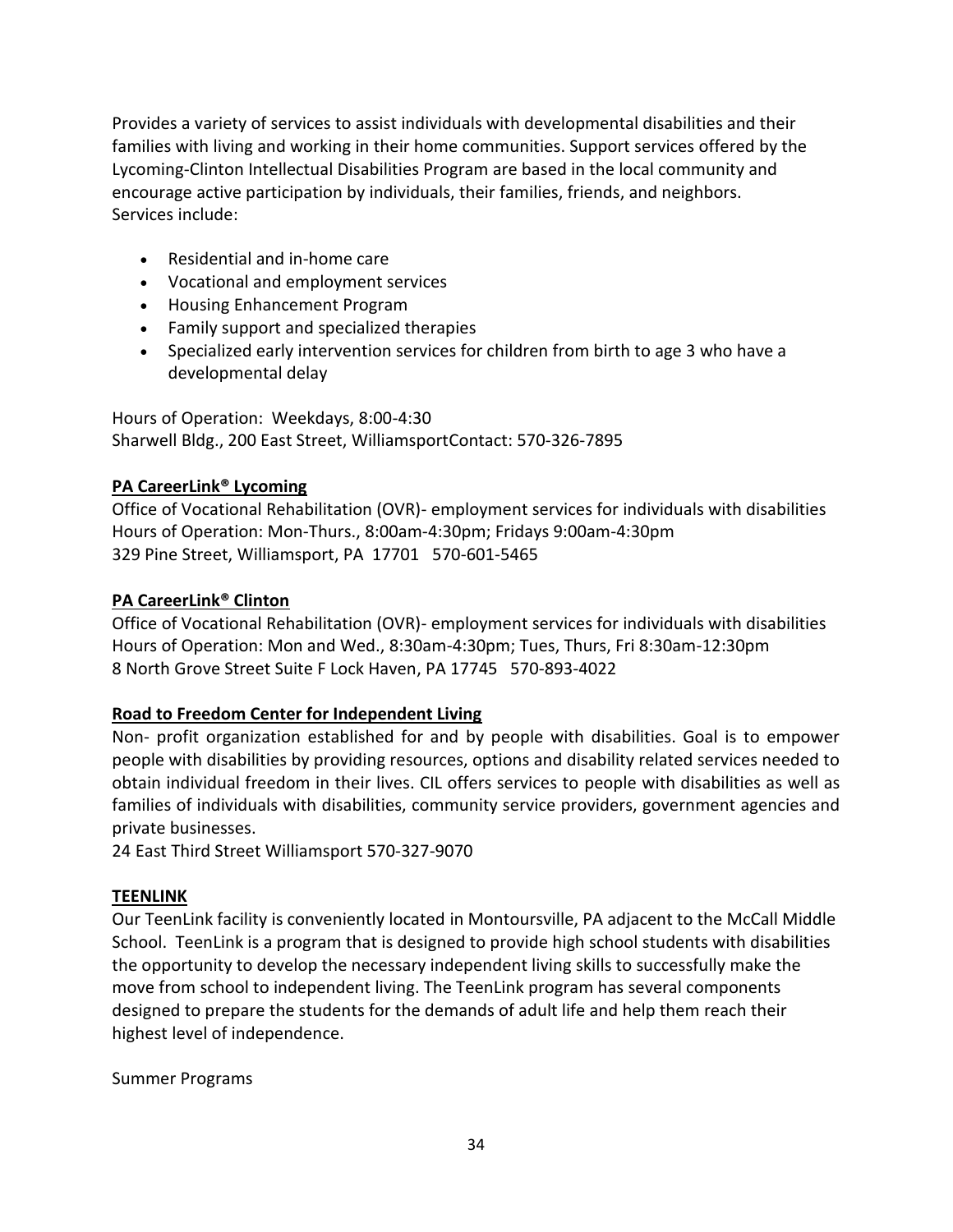The TeenLink Summer Program is a six week "camp" for students ages 14-21 who could benefit from training in domestic skills, social/personal skills, time management, recreational and vocational skills. Depending on enrollment, there could be multiple sessions and each will be held for six consecutive weeks on Tuesday and Thursday from 1:00 P.M. to 3:30 P.M. at the TeenLink House, 612 Willow Street, Montoursville, PA. Please contact the Children's Development Center for more information at 570-326-0565, extension 3101.

### Teens In Transition (TNT)

As students approach graduation from high school, they are often faced with fear and uncertainty regarding their future. The same holds true for students with disabilities. These students must learn to navigate their way through various adult social service systems, take charge of their own health care and decisions, and seek employment.

Parents of children with disabilities often view their role as that of protective, nurturing caregiver, and struggle with the idea of their child living independently. As a result, these children are often deprived of the opportunity to develop skills that others take for granted, such as cooking, cleaning, budgeting, accessing public transportation, and becoming self-reliant.

School districts offer an academic setting for students with disabilities, but that curriculum is restricted by class size and scheduling. Real-life situations that students may encounter are difficult to simulate in a classroom.

### **The Arc**

Works to include all children and adults with intellectual and developmental disabilities to be included in every community. 1617 Bald Eagle Ave Williamsport 570-326-6997

### **The Special Education ConsultLine**

Information for families and advocates of children with special needs about: Special Education Regulations, School Related Concerns, Procedural Safeguards 1-800-879-2301

### **Substance Abuse Services/Supports**

### **Anchor Counseling Services**

### 4994 Rabbit Town Road Muncy, PA 570-584-6393

Anchor Counseling Service helps those who are having personal and/or family problems by blending psychotherapy and Christian principles. Specializes in grieving a loss, having feelings of hopelessness, experiencing anxiety and/or depression, having an eating disorder or a victim of abuse, marital and family counseling.

### **Alcoholics Anonymous (AA)**

24 hour hotline 866-671-6130 [www.district48aa.org](http://www.district48aa.org/)

**Crisis Intervention Emergency Services, Lycoming and Clinton** 200 East St., Williamsport, 570-326-7895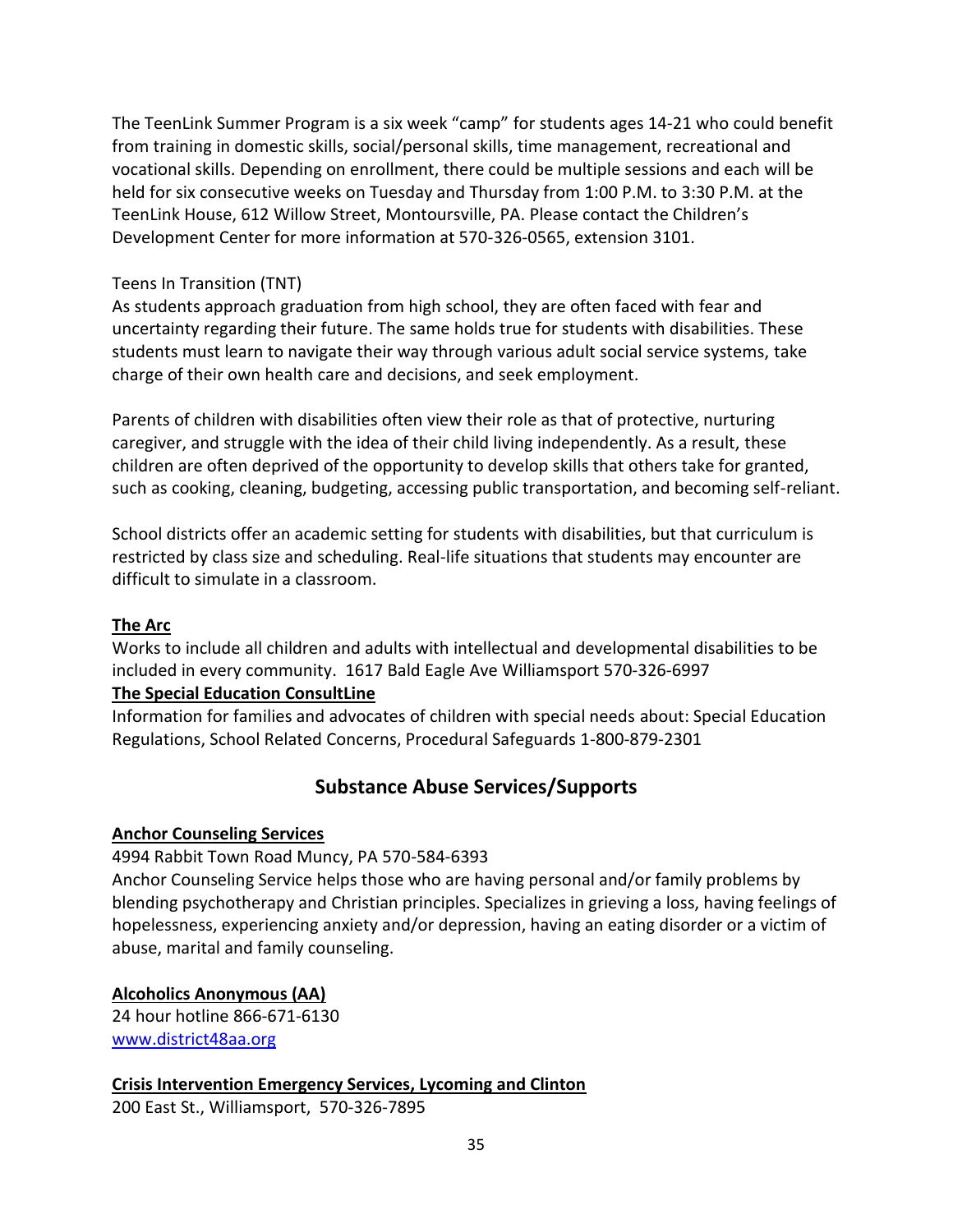### **Crossroads Counseling (adult and child)**

Provides outpatient and intensive outpatient individual and group counseling as well as a partial hospitalization programming for substance abuse issues, provides domestic violence program for men (Batterers Intervention Program)

Offers co-occurring services (Mental Health & Substance Abuse)

Licensed Mental Health provider. Specializing in providing trauma informed care with focus on the family in addition to the individual. Psychiatric services are also available.

Hours of Operation: Monday through Thursday, 8:00 am-9:00 pm; Friday 8:00 am-2:00 pm Lycoming County Address: 501 East Third Street, Williamsport Contact: 570-323-7535 Clinton County Address: 8 N. Grove St., Lock Haven, PA Contact: 570-893-1886

### **Genesis House (adults)**

Provides assessment and treatment for individuals with substance abuse diagnoses 800 W. Fourth St., Suite G-01, Williamsport, PA Contact: 570-322-0520

### **Habit Opco, Inc. (Methadone Treatment)**

759 Susquehanna Trail, Watsontown, PA 17777 (570) 852-6329

### **Lifering.org**

LifeRing Secular Recovery is an abstinence-based, worldwide network of individuals seeking to live in recovery from addiction to alcohol or to other non-medically indicated drugs. Online Meetings, email lists, e-pals. [www.lifering.org](http://www.lifering.org/)

### **PA Treatment & Healing**

PATH utilizes education, intensive counseling, and community service to hold clients accountable for their actions while helping guide them in a more productive direction. They provide mental health, substance abuse, and educational services, including several specialized programs. They help individuals and families find a more positive path in life. 1536 Catherine St., Williamsport (570) 261-7549

### **West Branch Drug and Alcohol Abuse Commission**

**Case Manager available 24 hours a day [570-220-9799](tel:570-220-9799) or [888-941-3721](tel:888-941-3721)**

Assessment, Referral and Case Management

- Outpatient Counseling (individual and group)
- Intensive Outpatient Counseling (individual and group)
- Partial Hospitalization
- Halfway House
- Inpatient, Non-Hospital Detoxification and Rehabilitation
- Inpatient, Hospital-Based Detoxification and Rehabilitation
- Methadone Maintenance
- Referral for and coordination of MAT (Medication Assisted Treatment) services including but not limited to buprenorphine/Suboxone, naltrexone/Vivitrol, methadone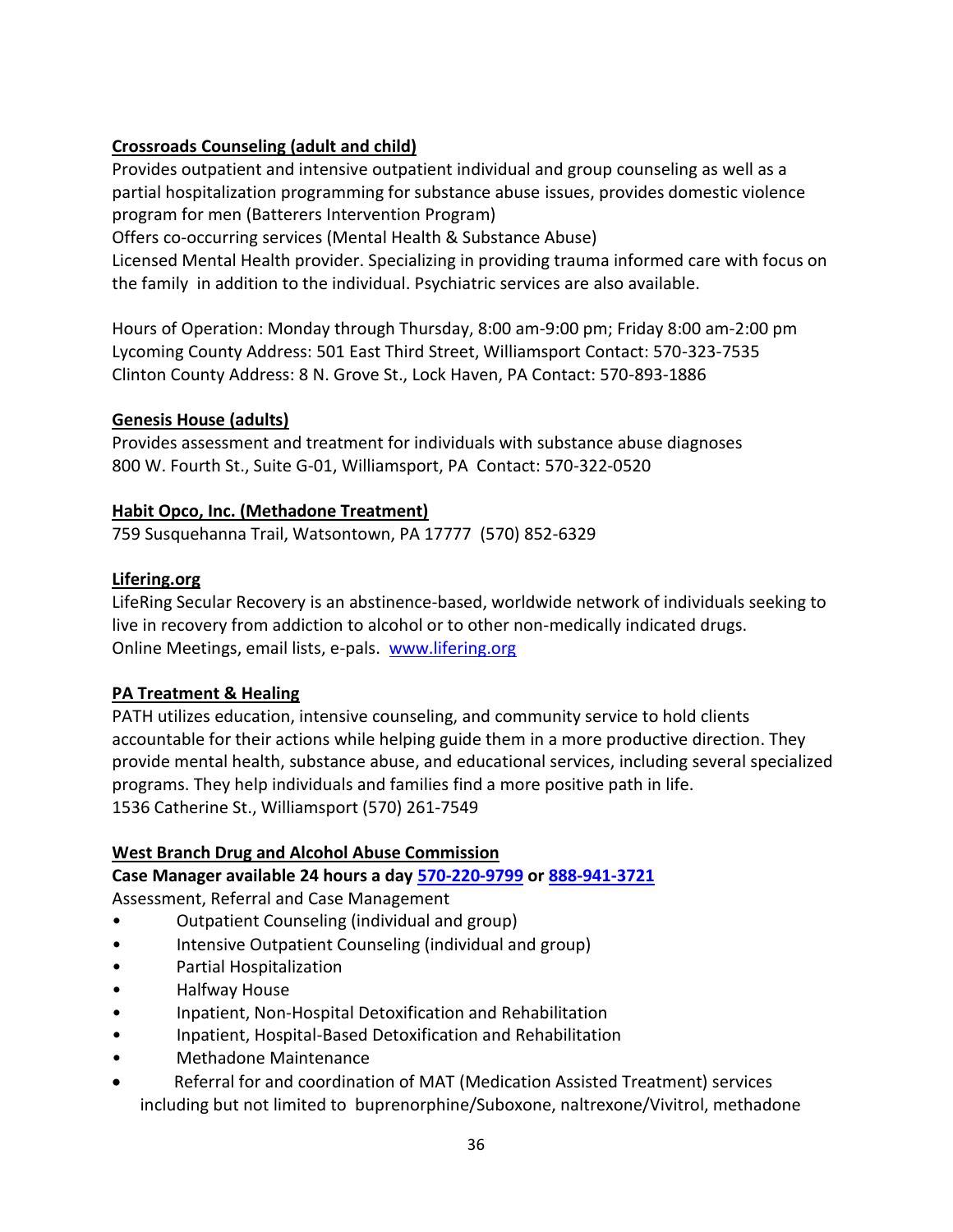Clinton County [300 Bellefonte Ave, Lock Haven, PA 17745](x-apple-data-detectors://18/1) [1-888-941-3721](tel:1-888-941-3721)

Lycoming County [213 West Fourth St., Williamsport, PA 17701](x-apple-data-detectors://19/) [1-888-941-3721](tel:1-888-941-3721) or [570-323-8543](tel:570-323-8543) Shea Madden, Executive Director

### **White Deer Run, Inc. (adult and child)- Outpatient**

520 West Fourth Street Williamsport 570-322-4836

#### **White Deer Run, Inc.- Inpatient**

360 White Deer Run Road Allenwood, PA- detox and rehabilitation 855-231-1198

#### **Williamsport Area of Narcotics Anonymous (NA)**

Living clean, the journey continues Website provides a meeting list, events calendar, subcommittees, discussion boards, literature and contact information. P.O. Box 1161, Williamsport, 570-327-2678 [www.Williamsportna.org](http://www.williamsportna.org/)

#### **Williamsport Family Medical Center (Methadone Treatment)**

2062 Lycoming Creek Rd., Suite 8, Williamsport, 570-505-1123

### **Support Groups**

#### **Adult Grief Support Groups**

Have you experienced the death of a loved one? Susquehanna Health offers a safe and supportive environment to express and explore the many feelings that accompany loss and grief.

#### **Group meetings are held**

- First Wednesday of each month from 1 2:30 pm, Divine Providence Hospital, 3rd floor.
- Third Wednesday of each month, 6 7:30 pm, Divine Providence Hospital, 3rd floor. For more information, please contact Cherrie Serra 570-320-7691 or

cserra@susquehannahealth.org.

#### **Alcoholics Anonymous**

24 hour hotline 866-671-6130 [www.district48aa.org](http://www.district48aa.org/)

### **American Cancer Society's Look Good Feel Better**

Meets the first Monday of every other month (February, April, June, August, October and December) at 11 am in the small conference room at the Cancer Center, Divine Providence Hospital. A light lunch is served at all meetings. Attendees are asked to please use the Cancer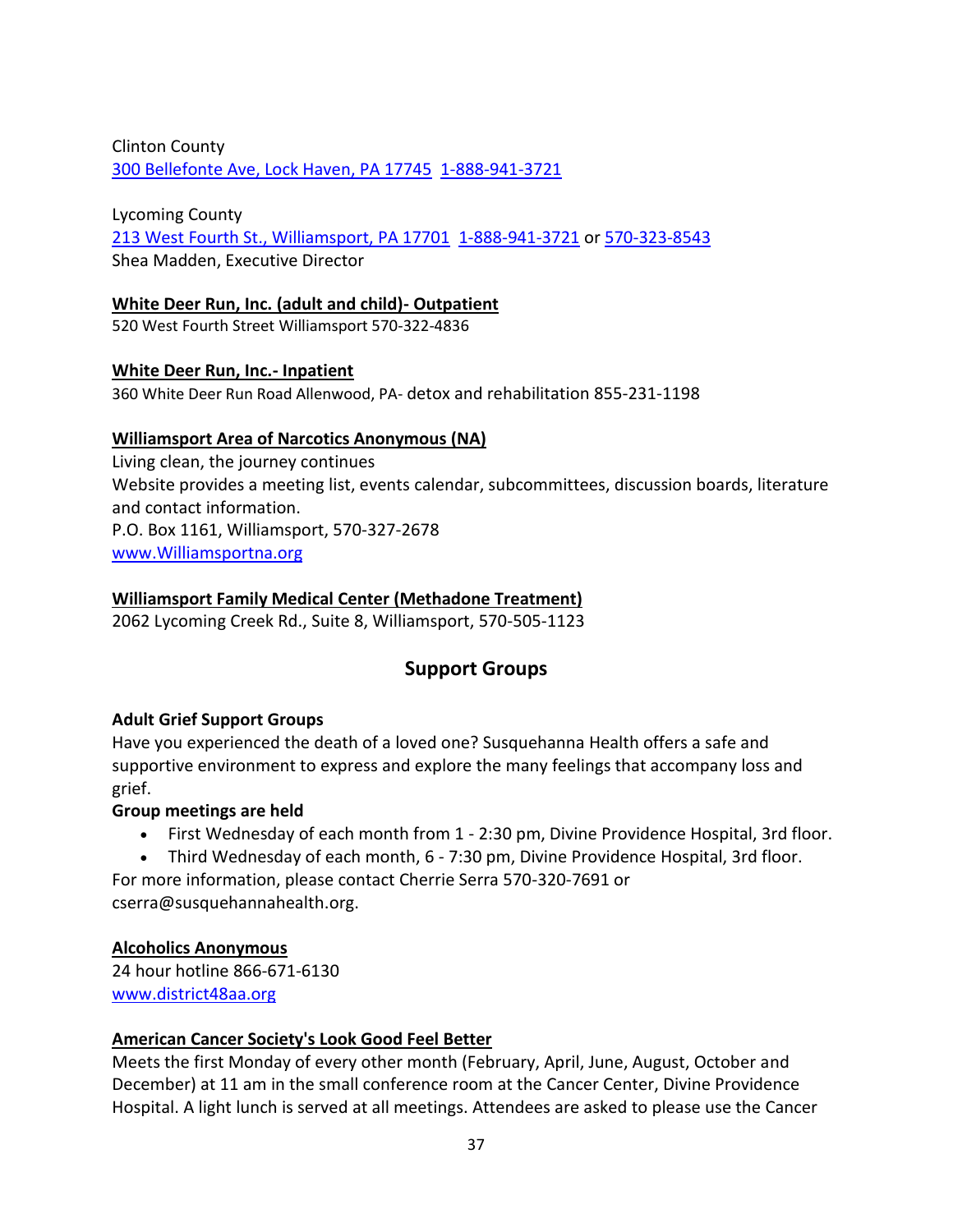Center entrance and parking area. This program is open to all women that currently are in cancer related treatment. There is a beautician/cosmetologist present to provide instruction on care of skin and loss of hair. A free make-over is given to all attendees, and hats, scarves and wigs are also given to the attendees. Individuals are requested to register by calling 1-800-227- 2345. This program is lead by June K. Zimmerman, Cancer Center Patient Navigator and Social Worker, and Shirley Springman, Volunteer with the American Cancer Society. Where: SH Cancer Center in the small conference room, Divine Providence Hospital When: First Monday of every other month at 11 am Please call: 1-800-227-2345

### **Breast Cancer Support Group**

Meets the last Monday of each month at 6:30 pm in the SH Cancer Center large conference room, Divine Providence Hospital. Attendees are asked to please use the Cancer Center entrance and parking area. August's meeting is substituted with an annual picnic held in the Healing Gardens at the Cancer Center, and there are no meetings held in July or December. This group is open to all women with a past and present diagnosis of breast cancer, any stage. Speakers of various topics are prearranged for certain months of the year. For more information contact June K. Zimmerman, Cancer Center Patient Navigator and Social Worker at (570) 320-7877.

Where: SH Cancer Center in the large conference room, Divine Providence Hospital When: Last Monday of each month, at 6:30 pm Please call: (570) 320-7877

### **DivorceCare for Kids**

Groups helps children heal from the pain caused by a separation or divorce. DC4K provides children with a safe and neutral place to recognize and learn to share their feelings. This is a 13 week program. Meets Sundays 6:30-8:00 pm.

First United Methodist Church, Evangelical Center, 2 Ross Street, Williamsport Contact: Lou Anne at 570-323-5146

### **General Cancer Support Group**

Meets the second Monday of each month at 6 pm in the SH Cancer Center large conference room, Divine Providence Hospital. Attendees are asked to please use the Cancer Center entrance and parking area. This group is open to all individuals with a past or present cancer diagnosis, and caregivers are also invited. Professional speakers are currently being coordinated on a month-to-month basis. For more information contact June K. Zimmerman, Cancer Center Patient Navigator and Social Worker at (570) 320-7877.

Where: SH Cancer Center in the large conference room, Divine Providence Hospital When: Second Monday of each month starting June 9 at 6 pm Please call: (570) 320-7877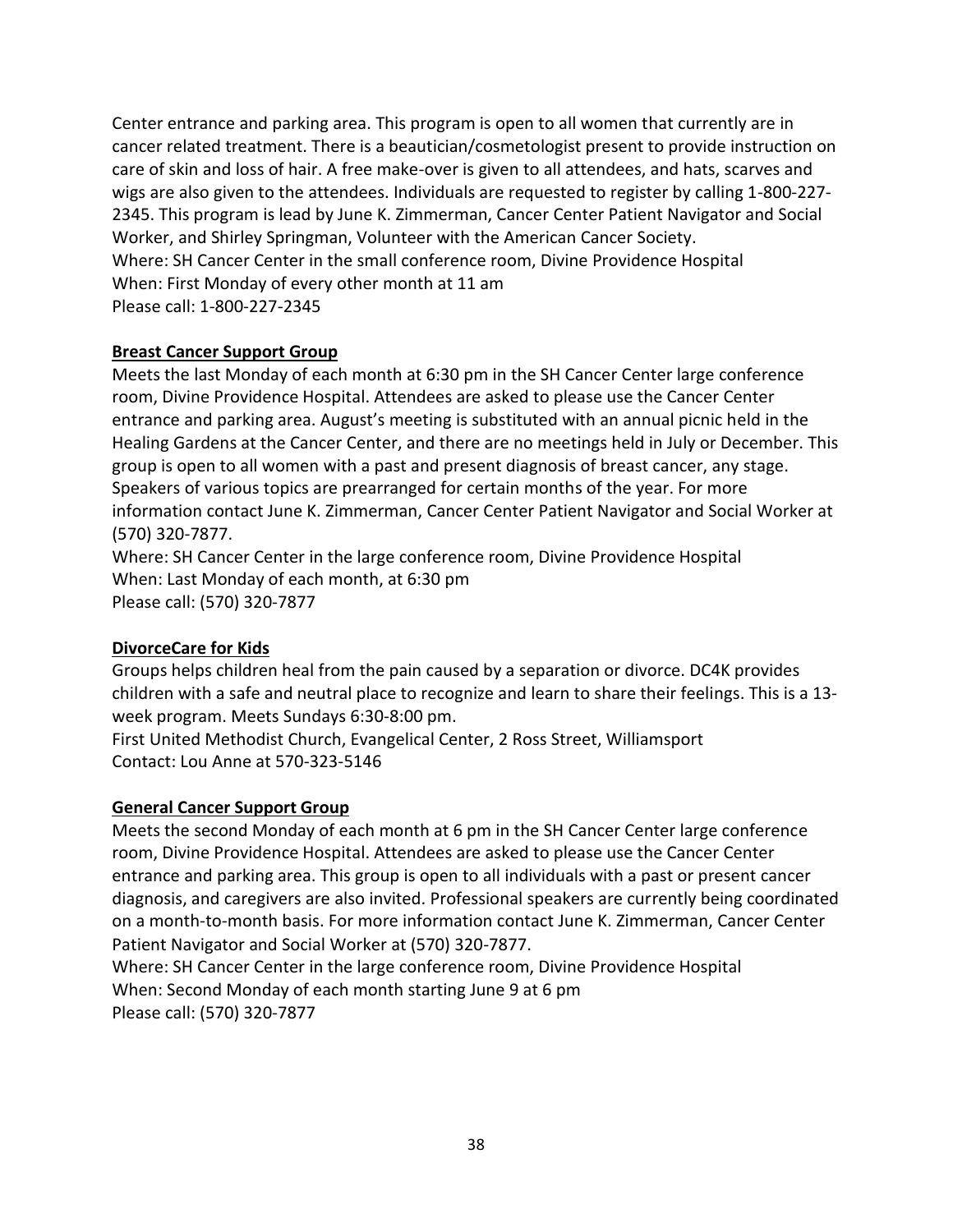#### **Grief Group- Jersey Shore**

Crossroads Community Church 1454 South St. Rt. 44 Jersey Shore, PA 17740. Hosts a weekly Christ centered group for those hurting from the loss of a loved one. Thursday 6-8pm. 570- 398-5533.

#### **Grief Group- Muncy**

Weekly seminar and support group for people who are grieving the death of someone close to them. Video sessions and discussion sponsored by people who understand what you are experiencing.

Group meets Tuesday evenings for 13 weeks at 7:00 pm First United Methodist Church, 602 South Market St., Muncy Contact: Marty McCabe, 570-546-8030

#### **Grief Group- Williamsport**

Pine Street United Methodist Church Grief Share Support Group. Sign up at the office or by calling 323-4604. Wednesdays at 7pm. In the church library of Pine Street United Methodist Church, 441 Pine St., Williamsport

#### **GRASP**

Grief Recovery After a Substance Passing. Have you lost a loved one to the disease of addiction? You're not alone. Held on the third Thursday of each month from 7-8 pm at Saint John's Newberry United Methodist Church 2101 Newberry Street Williamsport. 570-220-4554.

#### **Hearing Loss**

A weekly support group for the deaf and hard of hearing that is associated with the Hearing Loss Association of America. Topics the group covers include emotional support, educational resources and public awareness. They work on helping find solutions to the obstacles the hearing impaired are confronted with on a daily basis. Meets  $2^{nd}$  Thursday of every month, 7:00 pm to 9:00 pm 901 Diamond St., Williamsport 570-327-9070

#### **Heartworks Grief Support Group**

Heartworks is a family-based support program for grieving children, teens and their families that offers support for:

- Preschool
- Elementary
- Middle School
- High School
- Parent(s)/cargiver(s) of enrolled children/teens

Our program is designed to help families explore and express their feelings in a safe, supportive environment. Heartworks' specially trained facilitators help children and teens learn ways to cope with loss through art, play journaling, music and other modes of expression.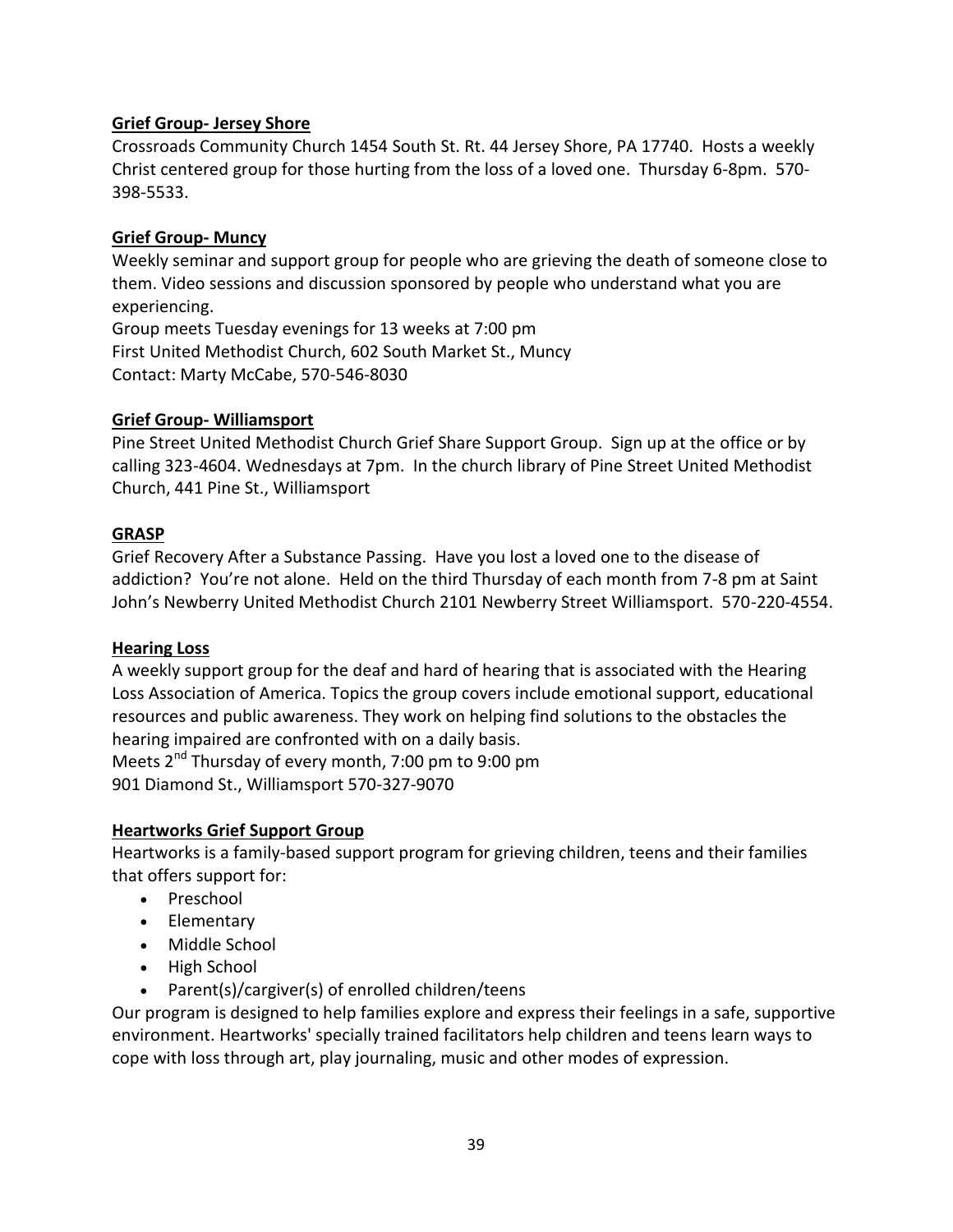Groups meet **twice a month** on **Tuesdays** from **September to May** at Divine Providence Hospital, 3rd floor, 1100 Grampian Boulevard, Williamsport. A light meal is served from 6pm-6:30 pm, followed by the group meeting from 6:30pm-7:30 pm.

This program is free, but **pre-registration is required**.

### **Heartworks children's grief support group summer family session.**

For some families, the Heartworks evening meetings may either not fit into their schedule or may not be able to travel the distance on a weeknight. We offer a summer session for 5 hours on a Saturday in July (lunch is included). The session includes both whole family activities and age group divided sessions. **This year's summer session will be held July 9. from 9:30 am- 2:30 pm.** Registration is required please call today, 1-888-499-3177.

For more information on our Heartworks program, please call Cherrie Serra or Linda Bryant at 1-888-499-3177. You can also email us at **[cserra@susquehannahealth.org](mailto:cserra@susquehannahealth.org)**.

### **Mothers of Preschoolers**

Group for mothers of preschool children (birth through kindergarten) to share advice and support

- **Williamsport groups**:
	- $\circ$  Meets 2<sup>nd</sup> and 4<sup>th</sup> Thursday of each month, 9:30am-11:30am, September- May First United Methodist Church, 2 Ross St. 570-322-3572
	- $\circ$  Meets 2<sup>nd</sup> and 4<sup>th</sup> Tuesday at 9:30am 11:30am Northway Presbyterian Church, 1520 Northway Rd Williamsport, 570-323-4293
- **Muncy group:**

Meets 1st and 3rd Sundays of each month, 4:00pm-6:00pm Muncy First United Methodist Church, 602 S. Market St., Muncy, 570-546-8030

### **Jersey Shore group:**

Meets 1st and 3rd Tuesdays of each month, 9:30am-11:30am Trinity United Methodist Church, 1407 Allegheny St., Jersey Shore, 570-398-2913

### **NAMI Lycoming**

The National Alliance on Mental Illness in Lycoming County meets the second Tuesday of each month at 6:30pm at Robert M. Sides Music Center, 201 Mulberry St., Williamsport, PA

### **Narcotics Anonymous**

PO Box 1161 Williamsport, PA, 570-327-2678 **<http://www.williamsportna.org/>**

### **Prostate Cancer Support Group**

Meets the first Wednesday of each month at 6 pm in the SH Cancer Center large conference room, Divine Providence Hospital. Attendees are asked to please use the Cancer Center entrance and parking area. August's meeting is substituted with an annual picnic held at Indian Park, Montoursville, and December's meeting is substituted with an annual Holiday dinner. This group is open to all males with a past and present prostate cancer diagnosis. Spouses are also encouraged to attend, and this group is co-educational. Speakers of various topics are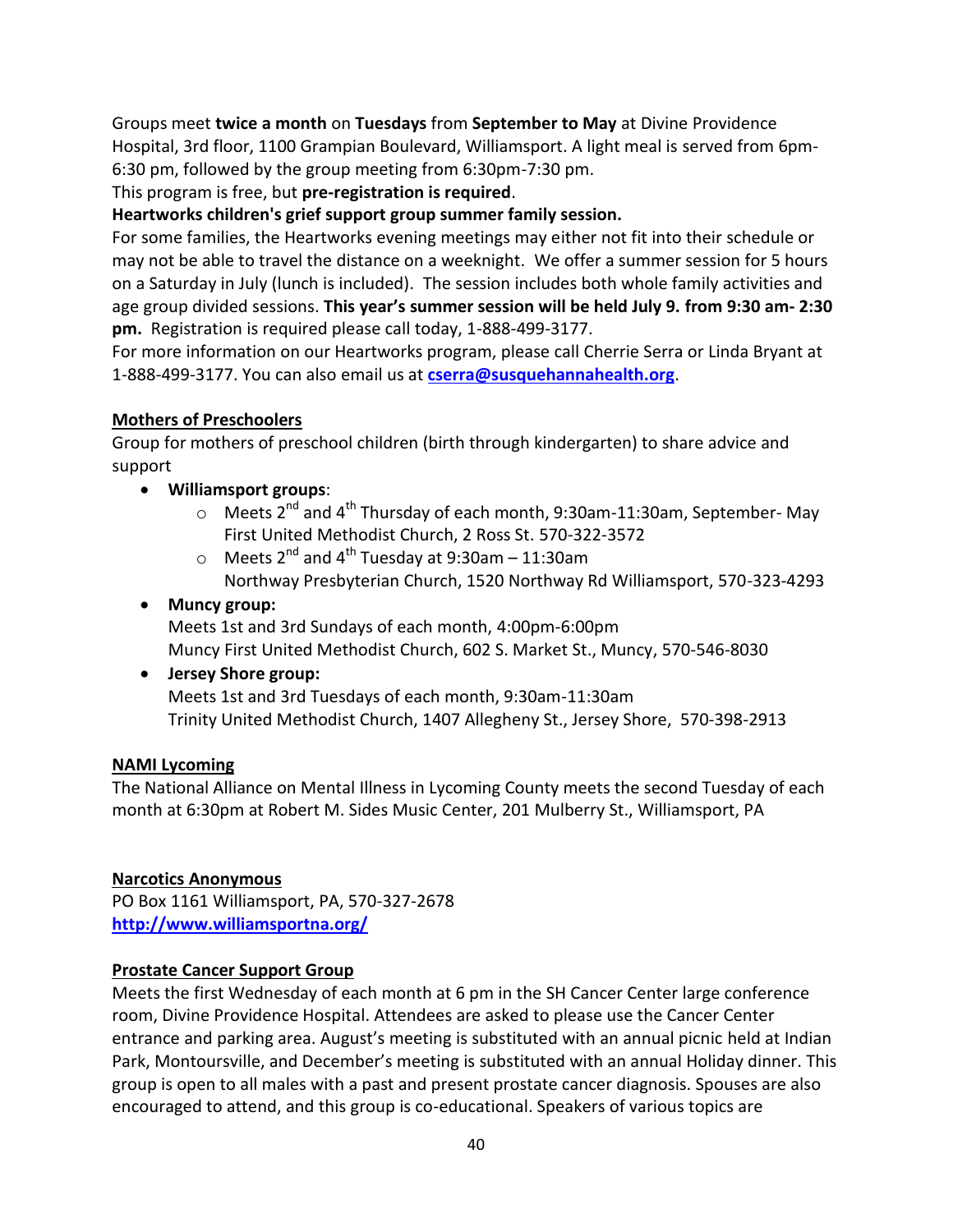prearranged for certain months of the year. For more information contact June K. Zimmerman, Cancer Center Patient Navigator and Social Worker. Where: SH Cancer Center in the large conference room, Divine Providence Hospital When: First Wednesday of each month, 6 pm Please call: (570) 320-7877

### **Right to Education Task Force # 17**

This group meets to address issues regarding students receiving special education services. Members include parents, school officials and community reps 570-327-9070

### **Sensory and Autism Spectrum Support for Youth (SASSY)**

A support meeting for parents/caregivers of children on the spectrum will be held monthly. Held on the  $3^{rd}$  Wednesday 6-7 at Christ Episcopal Church on corner of  $4^{th}$  and Mulberry. Contact: Ana White, 570-506-3938

### **Stroke/Brain Injury Support Group**

Meets the  $4^{th}$ Tuesday of each month 2:00-3:30 pm at the Williamsport Hospital (west entrance). Members can contact Denise at 570-321-2656 to get on the mailing list for reminders about the group's activities.

### **Survivors of Suicide**

Meets 3<sup>rd</sup> Thursday of each month, 6:00-7:30 pm at James Brown Library, Winter's Room Contact: Joe Miller, 570-323-0862 [www.Survivorsofsuicide.com](http://www.survivorsofsuicide.com/)

### **Team Together Everyone Achieves More**

Support group for parents who have children with autism and related disorders 221 South Main Street, Muncy, 570-546-7370

### **Williamsport Area of Narcotics Anonymous**

Living clean, the journey continues Website provides a meeting list, events calendar, subcommittees, discussion boards, literature and contact information. P.O. Box 1161, Williamsport, PA 17703 [www.Williamsportna.org](http://www.williamsportna.org/) Helpline: 570-327-2678 or 1-800-821-4357

### **Young Adult Grief Support Group**

This grief support group is for young adults ages 18 to 35, who are coping with the death of someone close. Groups sessions are held the **second** and **fourth Wednesdays** of **each month** in the evenings from 7 – 8:30 pm at Divine Providence Hospital, 3rd Floor, 1100 Grampian Boulevard, Williamsport, PA.

We offer a safe, supportive, non-judgmental space for participants to share their loss experiences, express their feelings and take time to remember the one who has died. This support group can help with: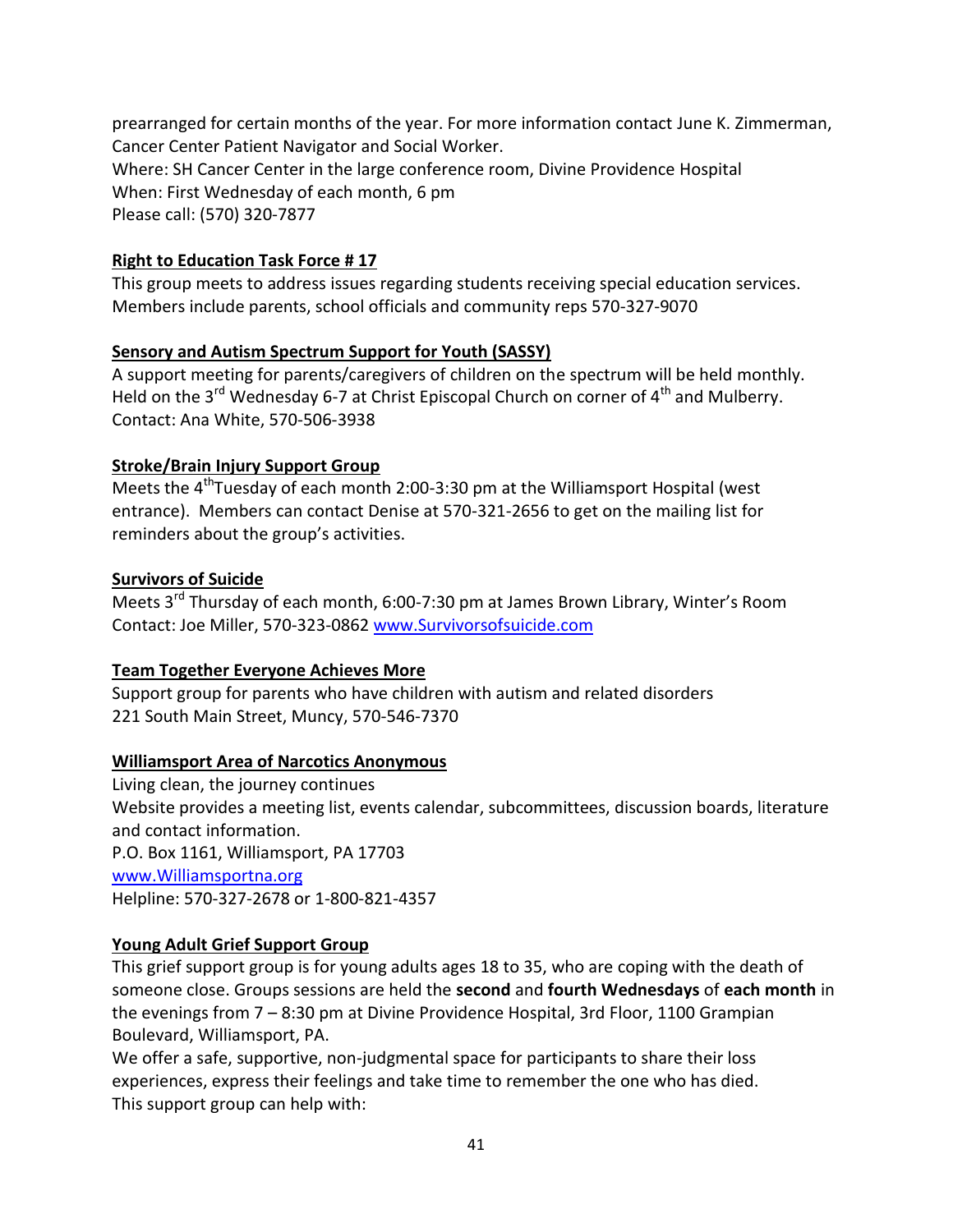- Use of art, writing and music in the grief journey
- Acknowledging and understanding grief
- Expressing and accepting feelings
- Coping and stress
- Developing supportive relationships

For more information on this program, please call Cherrie Serra or Linda Bryant at 1-888-499- 3177. You can also email us at **[cserra@susquehannahealth.org](mailto:cserra@susquehannahealth.org)**.

### **Transportation**

**Bicycles** (American Rescue Workers when donations are received) 570-323-8401 or 570-323-7321

### **Bus**

100 W. Third St., Williamsport, PA 570-326-2500

### **Medical Assistance Transportation Program-STEP**

The Medical Assistance Transportation Program (MATP) is a service available to Medical Assistance consumers in Lycoming/Clinton counties. They must be registered with STEP Transportation Services.

MATP sponsored consumers ride at no charge when being transported for an approved medical purpose and to a medical provider that accepts the PA Access card. MATP is responsible for providing the most cost-effective, appropriate transportation service available to meet the need. Consumers may be directed to use a privately owned vehicle (with mileage reimbursement), River Valley Transit (fixed route) bus, or scheduled to be picked up by a STEP van or taxi.

MATP services can be used to go to medical appointments or to get to any service for which Medical Assistance pays, including: doctors, therapies, tests, tests, dental visits, trips to the pharmacy for prescriptions, mental health treatment, drug and alcohol treatment, trips to medical equipment suppliers; transportation to Geisinger Medical Center, Danville is provided five days a week. Please call the office for pick up and return times.

Hours of Operation: Office hours for scheduling transportation appointments 8:00am-5:00pm (800) 206-3006 Transportation Clinton Co., (800) 222-2468 Transportation Lycoming Co.

### **Taxi Services**

- Billtown Cab 3575 W. Fourth St., Williamsport, PA 570-322-2222
- Jersey Shore Taxi 570-398-8294
- Lock Haven Taxi 14 E. Main St., Lock Haven, PA 570-893-8294

### **Utilities & Utility Assistance**

### **Electric**

STEP Outreach Utilities assistance programs include: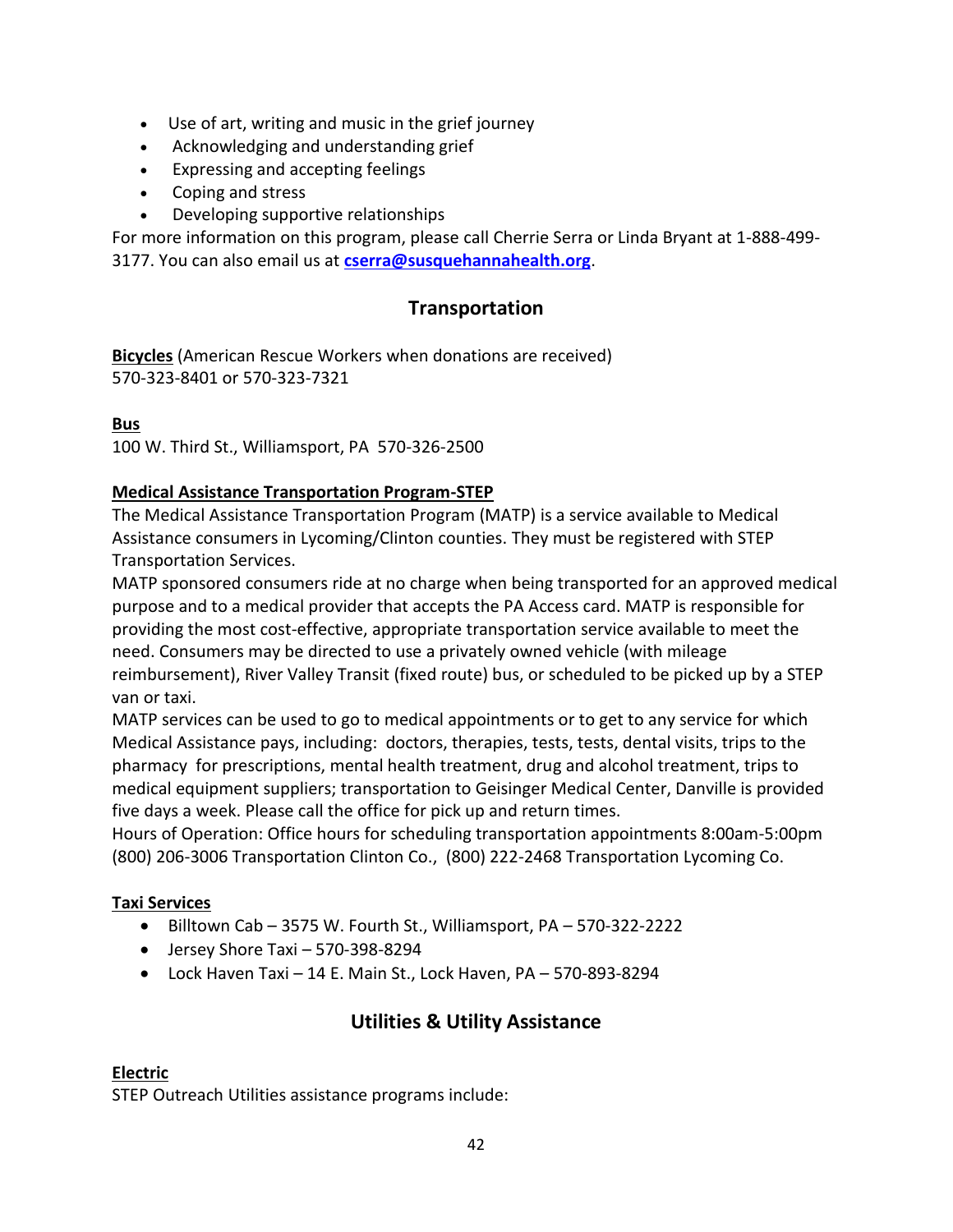PPL OnTrack Program: Works with households at or below 150% of Federal Poverty Income Guidelines (FPIG) on establishing a fixed, affordable monthly payment plan to pay for electrical usage. The benefit PPL pays is the difference between the actual monthly bill and the OnTrack payment.

UGI Customer Assistance Program: Offers income-based or usage-based payment agreement with potential for shortfall forgiveness to residential customers at or below 150% of the FPIG.

PPL's Operation Help: Assists households at or below 200% of the FPIG who are experiencing unexpected hardships with paying utility bills.

UGI's Operation Share: Provides assistance with paying heating bills to residential customers who are faced with hardship due to an unforeseen situation, and with incomes at or below 200% of the FPIG.

570-327-5485

### **Low Income Home Energy Assistance Program (LIHEAP)**

Assists low income families with paying their heating bills; assistance is provided in the form of a cash grant sent directly to the utility company or a crisis grant for households in immediate danger of being without heat. Customers do not need to have an unpaid bill to qualify and do not need to be public assistance recipients.

Hours of Operation: Weekdays, 7:30 am-5:00 pm

Address: 400 Little League Boulevard, Williamsport Contact: 570-327-3497

### **Public Utility Commission**

Reliable reasonably priced electric, gas, water, telephone. Determination hotline- 800-692- 7380

### **Safelink Wireless**

Free cell phone for those financially eligible. Unlimited text, 500 free minutes for the first 4 months. Apply online at [www.safelinkwireless.com](http://www.safelinkwireless.com/)

### **Verizon Lifeline Discount Program**

Lifeline is a government assistance program that offers telephone discounts to qualified lowincome customers. If you qualify for the Lifeline discount service, you are eligible to receive a reduced rate on your Verizon monthly bill. 1-800-837-4966. Apply online[https://www.verizon.com/support/consumer/consumer-education/lifeline?CMP=DMC-](https://www.verizon.com/support/consumer/consumer-education/lifeline?CMP=DMC-CVZ_ZZ_ZZ_Z_DO_N_X00363)[CVZ\\_ZZ\\_ZZ\\_Z\\_DO\\_N\\_X00363](https://www.verizon.com/support/consumer/consumer-education/lifeline?CMP=DMC-CVZ_ZZ_ZZ_Z_DO_N_X00363)

### **Veterans**

### **American Legion Post 1**

10 E. Third St., Williamsport, PA 570-323-9409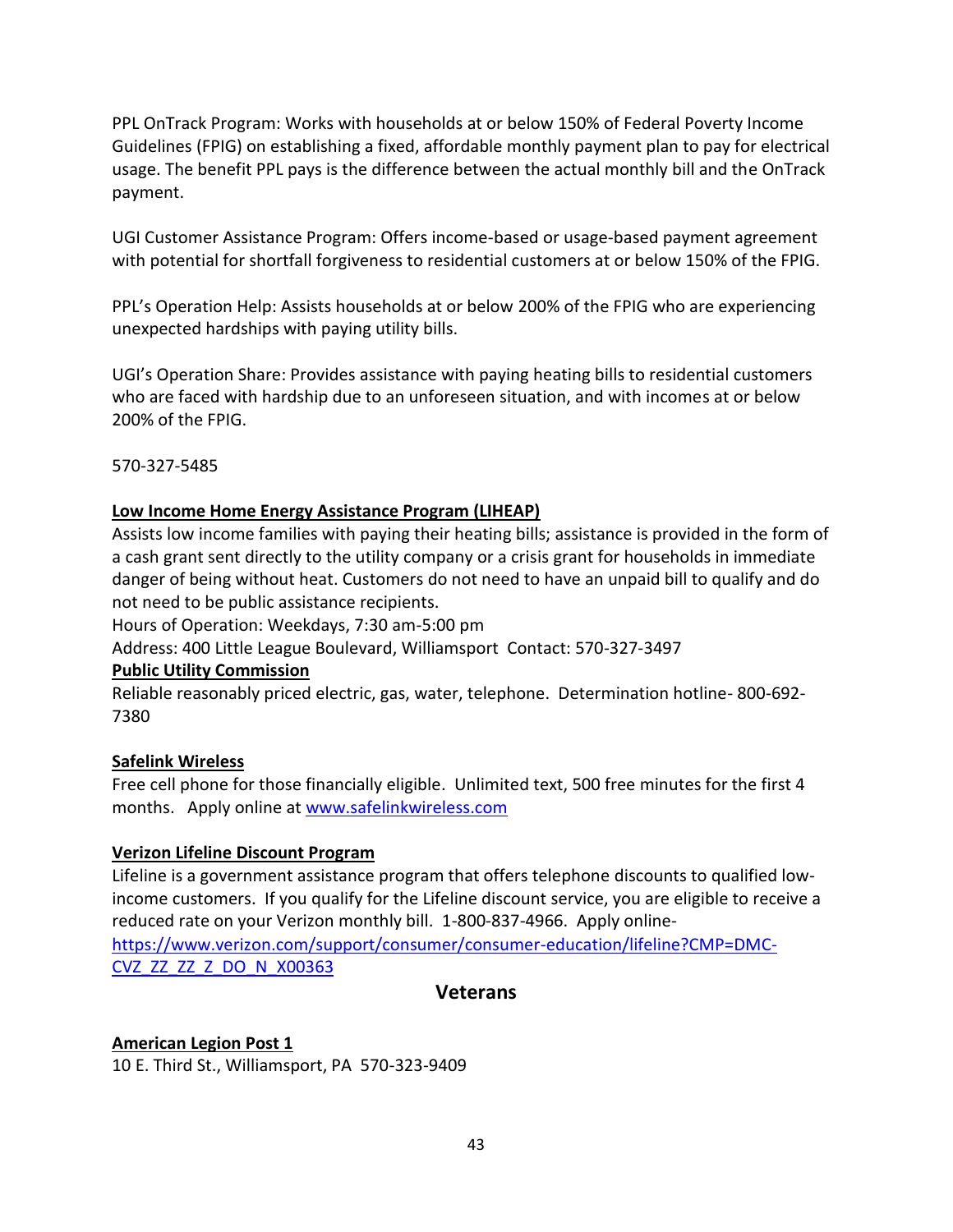#### **Geisinger Veterans Representative**

For veterans in need of medical services. 570-214-7410 or 1-800-275-6401

### **Homeless Veterans resource:**

CEO: Commission on Economic Opportunity Housing assistance for Veterans and their families bring evicted to help in emergencies 1-800-822-0359 [www.ceopeoplehelpingpeople.org](http://www.ceopeoplehelpingpeople.org/)

#### **Lycoming County Veterans Affairs**

330 Pine St., Suite 104, Williamsport, PA 570-327-2365

#### **PA CareerLink® Lycoming**

Employment services for Veterans Hours of Operation: Mon-Thurs., 8:00am-4:30pm; Fridays 9:00am-4:30pm 329 Pine Street, Williamsport, PA 17701 570-601-5465

#### **PA CareerLink® Clinton**

Employment services for Veterans Hours of Operation: Mon and Wed., 8:30am-4:30pm; Tues, Thurs, Fri 8:30am-12:30pm 8 North Grove Street Suite F Lock Haven, PA 17745 570-893-4022

#### **The Vet Center**

Offers benefits, counseling, therapy, housing and medication. 49 East 4th St, St #104. 570-327-5281. Weekdays 8-4:30.

#### **VA Medical Clinic**

Wenner Building, 1705 Warren Avenue Suite 304 Williamsport, PA. 570-322-4791. Monday-Friday 8:00-4:30

### **Websites-Support Groups**

#### **Online GLBT Resources**

<http://lycoming.pa.networkofcare.org/mh/>Network of care- find services in your area [http://www.hrc.org](http://www.hrc.org/) Human Rights Campaign [http://gsanetwork.org](http://gsanetwork.org/) Gay-Straight Alliance Network [www.glsen.org](http://www.glsen.org/) Gay, Lesbian, and Straight Education Network [www.pflag.org](http://www.pflag.org/) Parents, Families, and Friends of Lesbians and Gays [www.advocatesforyouth.org](http://www.advocatesforyouth.org/) Advocates for Youth [http://equalitypa.org](http://equalitypa.org/) Equality Pennsylvania [http://www.stophate.org](http://www.stophate.org/) Stop Hate [http://www.nepdec.org](http://www.nepdec.org/) NEPA Diversity Education Consortium [http://www.thetaskforce.org](http://www.thetaskforce.org/) National Gay and Lesbian Task Force Foundation [http://www.thinkb4youspeak.com](http://www.thinkb4youspeak.com/) Think B4 You speak <http://www.loveislouder.com/video.html> Love is Louder [http://www.itgetsbetterproject.com](http://www.itgetsbetterproject.com/) [http://www.wegiveadamn.orgW](http://www.wegiveadamn.org/)e give a Damn [http://www.outforwork.org](http://www.outforwork.org/) Out for Work